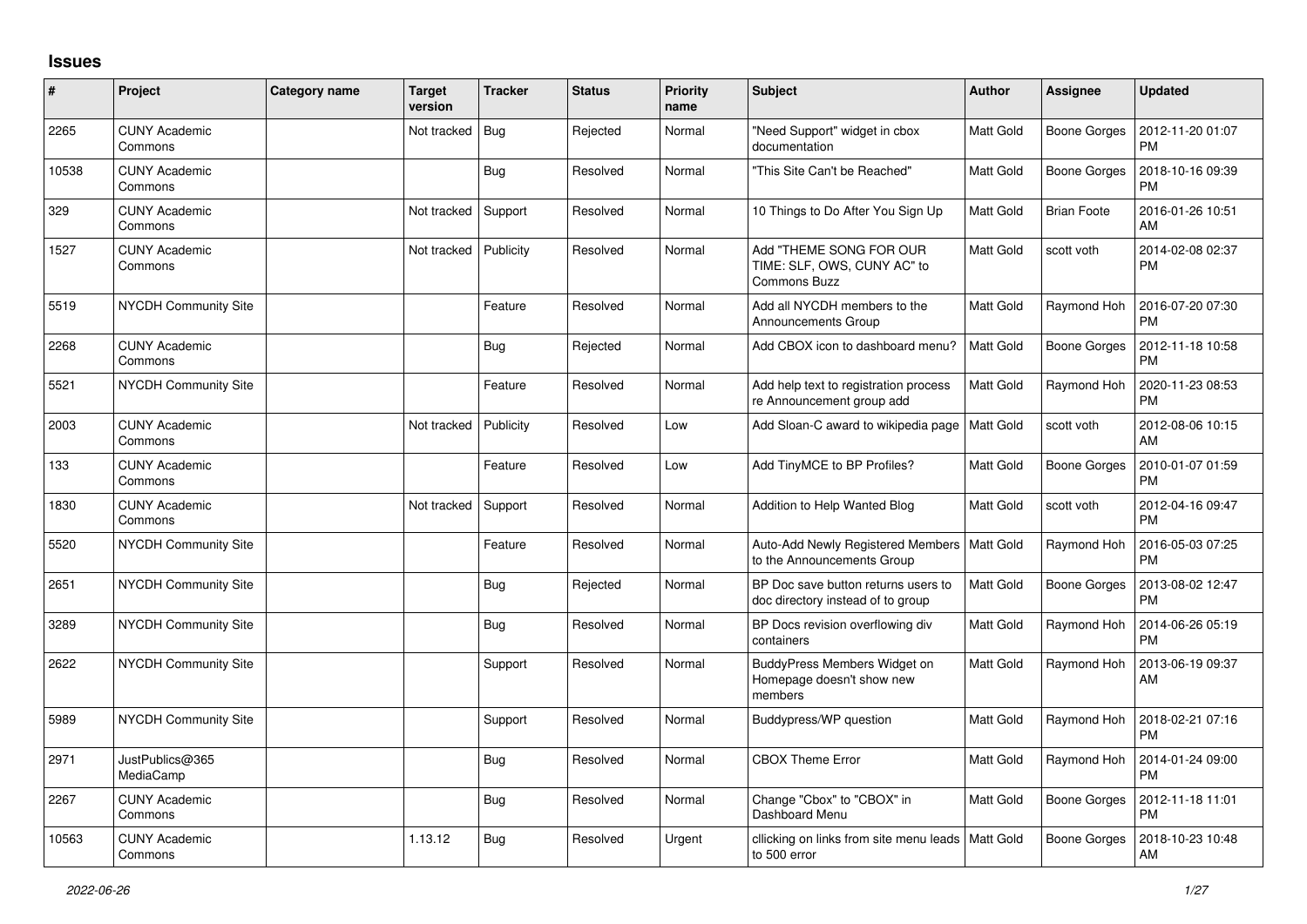| $\pmb{\sharp}$ | Project                         | Category name | <b>Target</b><br>version | <b>Tracker</b> | <b>Status</b> | <b>Priority</b><br>name | <b>Subject</b>                                                                        | <b>Author</b>    | Assignee          | <b>Updated</b>                |
|----------------|---------------------------------|---------------|--------------------------|----------------|---------------|-------------------------|---------------------------------------------------------------------------------------|------------------|-------------------|-------------------------------|
| 14951          | <b>CUNY Academic</b><br>Commons |               | Not tracked              | <b>Bug</b>     | Resolved      | Normal                  | Commons down                                                                          | <b>Matt Gold</b> | Boone Gorges      | 2021-11-23 04:21<br><b>PM</b> |
| 12341          | <b>CUNY Academic</b><br>Commons |               |                          | Bug            | Abandoned     | High                    | Commons down                                                                          | <b>Matt Gold</b> |                   | 2020-02-11 10:45<br>AM        |
| 7689           | <b>CUNY Academic</b><br>Commons |               |                          | <b>Bug</b>     | Duplicate     | Immediate               | Commons in Blank State                                                                | <b>Matt Gold</b> | Boone Gorges      | 2017-02-15 10:19<br><b>PM</b> |
| 8161           | <b>CUNY Academic</b><br>Commons |               |                          | Bug            | Rejected      | Normal                  | Contact form info sent to Commons<br>email                                            | <b>Matt Gold</b> | Boone Gorges      | 2017-05-21 10:52<br><b>PM</b> |
| 13949          | <b>CUNY Academic</b><br>Commons |               | Not tracked              | Bug            | <b>New</b>    | Normal                  | Continued debugging of runaway<br>MySQL connections                                   | Matt Gold        | Boone Gorges      | 2021-09-14 10:42<br>AM        |
| 8837           | <b>CUNY Academic</b><br>Commons |               | Not tracked              | Feature        | Assigned      | Normal                  | Create a form to request info from<br>people requesting premium themes<br>and plugins | <b>Matt Gold</b> | Marilyn Weber     | 2017-11-14 03:35<br>PM        |
| 2787           | <b>CUNY Academic</b><br>Commons |               | Not tracked              | <b>Bug</b>     | Resolved      | Normal                  | Create annotated screenshot for<br>portfolio codex page                               | <b>Matt Gold</b> | scott voth        | 2014-02-08 02:38<br><b>PM</b> |
| 3014           | <b>CUNY Academic</b><br>Commons |               | Not tracked              | Outreach       | Resolved      | Normal                  | Create homepage slide for CUE<br>conference                                           | <b>Matt Gold</b> | scott voth        | 2014-02-08 01:40<br><b>PM</b> |
| 1870           | <b>CUNY Academic</b><br>Commons |               | Not tracked              | Publicity      | Resolved      | Normal                  | Create Homepage Slide for Fashion<br><b>Studies Conference</b>                        | Matt Gold        | scott voth        | 2014-02-08 02:37<br><b>PM</b> |
| 2980           | <b>CUNY Academic</b><br>Commons |               |                          | Support        | Resolved      | Normal                  | Create Instructions for Inviting People<br>to Groups and Blogs                        | <b>Matt Gold</b> | scott voth        | 2014-02-08 02:12<br><b>PM</b> |
| 10950          | <b>CUNY Academic</b><br>Commons |               |                          | Support        | Resolved      | High                    | Create slide for system maintenance                                                   | <b>Matt Gold</b> | scott voth        | 2019-01-12 10:23<br>AM        |
| 1869           | <b>CUNY Academic</b><br>Commons |               | Not tracked              | Support        | Resolved      | Normal                  | Create Slide for Victorian Conference                                                 | <b>Matt Gold</b> | scott voth        | 2012-06-08 10:29<br><b>PM</b> |
| 9242           | <b>NYCDH Community Site</b>     |               |                          | <b>Bug</b>     | Resolved      | Normal                  | Default subscription to NYCDH<br>Announcements group                                  | <b>Matt Gold</b> | Raymond Hoh       | 2018-02-22 12:47<br><b>PM</b> |
| 49             | <b>CUNY Academic</b><br>Commons |               |                          | Bug            | Resolved      | High                    | Development Site Showing Up in<br>Google Results                                      | Matt Gold        | <b>Zach Davis</b> | 2009-10-20 06:23<br><b>PM</b> |
| 10325          | NYCDH Community Site            |               |                          | <b>Bug</b>     | Resolved      | Normal                  | Digest email formatting                                                               | <b>Matt Gold</b> | Raymond Hoh       | 2018-09-14 09:34<br><b>PM</b> |
| 68             | <b>CUNY Academic</b><br>Commons |               |                          | Feature        | Resolved      | Normal                  | Email Addresses for the Commons                                                       | <b>Matt Gold</b> |                   | 2010-03-01 12:18<br><b>PM</b> |
| 9076           | <b>NYCDH Community Site</b>     |               |                          | <b>Bug</b>     | Resolved      | Normal                  | Email group subscription reset<br>erroneously                                         | <b>Matt Gold</b> | Raymond Hoh       | 2018-09-25 09:52<br>AM        |
| 7448           | <b>NYCDH Community Site</b>     |               |                          | Bug            | Duplicate     | Normal                  | Email subscription changed                                                            | <b>Matt Gold</b> | Raymond Hoh       | 2018-02-21 07:20<br><b>PM</b> |
| 4763           | <b>NYCDH Community Site</b>     |               |                          | Bug            | Resolved      | Normal                  | Embedded HTML link doesn't appear<br>in email notification                            | <b>Matt Gold</b> | Raymond Hoh       | 2015-10-10 10:11<br>AM        |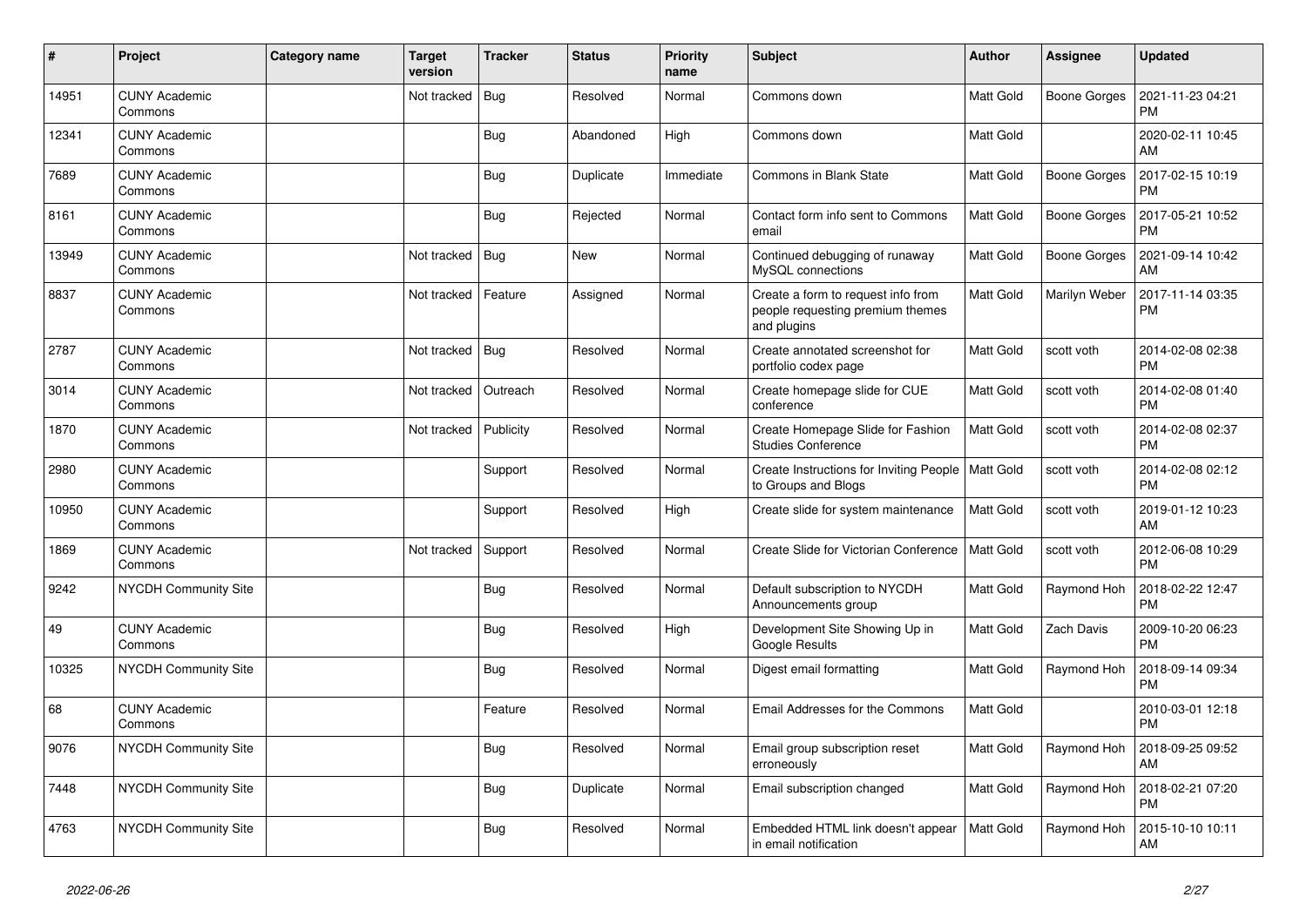| #     | Project                         | <b>Category name</b> | Target<br>version | <b>Tracker</b> | <b>Status</b> | <b>Priority</b><br>name | <b>Subject</b>                                                      | <b>Author</b>    | <b>Assignee</b>     | <b>Updated</b>                |
|-------|---------------------------------|----------------------|-------------------|----------------|---------------|-------------------------|---------------------------------------------------------------------|------------------|---------------------|-------------------------------|
| 5939  | NYCDH Community Site            |                      |                   | Bug            | Resolved      | Normal                  | Embedded link doesn't come through<br>CBOX/NYCDH email notification | <b>Matt Gold</b> | Raymond Hoh         | 2018-02-21 07:16<br><b>PM</b> |
| 8406  | <b>NYCDH Community Site</b>     |                      |                   | Feature        | Resolved      | Normal                  | Error message for WP-Cerber<br>lockouts                             | <b>Matt Gold</b> | Raymond Hoh         | 2018-02-22 09:26<br>AM        |
| 5530  | <b>NYCDH Community Site</b>     |                      |                   | <b>Bug</b>     | Resolved      | Normal                  | Error updating plugin                                               | <b>Matt Gold</b> | Raymond Hoh         | 2018-02-21 07:16<br><b>PM</b> |
| 4235  | <b>CUNY Academic</b><br>Commons |                      | Not tracked       | Design/UX      | Assigned      | Normal                  | Explore user experience around<br>comments on forum topics vs docs  | <b>Matt Gold</b> | Samantha<br>Raddatz | 2015-07-21 10:23<br>AM        |
| 304   | <b>CUNY Academic</b><br>Commons |                      | Not tracked       | Feature        | Rejected      | Normal                  | Feature Roadmap                                                     | <b>Matt Gold</b> | Boone Gorges        | 2010-08-30 04:38<br><b>PM</b> |
| 2148  | <b>CUNY Academic</b><br>Commons |                      | Not tracked       | Publicity      | Resolved      | Normal                  | Feature SmashingMag article in<br>Commons Buzz, Gallery Slide       | Matt Gold        | scott voth          | 2014-02-08 02:38<br><b>PM</b> |
| 14737 | <b>CUNY Academic</b><br>Commons |                      |                   | <b>Bug</b>     | Duplicate     | Normal                  | Final step of group/site clone reloads<br>page                      | Matt Gold        | <b>Boone Gorges</b> | 2021-08-31 11:41<br><b>AM</b> |
| 3429  | <b>NYCDH Community Site</b>     |                      |                   | Bug            | Resolved      | Normal                  | Forum Attachments not working                                       | <b>Matt Gold</b> | Raymond Hoh         | 2014-09-01 04:04<br><b>PM</b> |
| 2584  | NYCDH Community Site            |                      |                   | Bug            | Resolved      | Normal                  | Forum disabled                                                      | <b>Matt Gold</b> | Raymond Hoh         | 2013-06-13 01:46<br><b>PM</b> |
| 8582  | NYCDH Community Site            |                      |                   | Bug            | Resolved      | High                    | Forum post doesn't work                                             | <b>Matt Gold</b> | Raymond Hoh         | 2018-02-21 07:13<br>PM        |
| 5447  | <b>NYCDH Community Site</b>     |                      |                   | Bug            | Resolved      | Normal                  | Forum post notification doesn't note<br>presence of an attachment   | <b>Matt Gold</b> | Raymond Hoh         | 2016-04-15 12:19<br><b>PM</b> |
| 2582  | NYCDH Community Site            |                      |                   | Bug            | Rejected      | High                    | Forum posting/notification problem                                  | Matt Gold        | Raymond Hoh         | 2013-05-20 09:16<br><b>PM</b> |
| 9112  | <b>CUNY Academic</b><br>Commons |                      | Not tracked       | Bug            | Resolved      | High                    | GCDI site down                                                      | Matt Gold        | Boone Gorges        | 2018-01-23 10:18<br><b>PM</b> |
| 2815  | <b>NYCDH Community Site</b>     |                      |                   | Bug            | Resolved      | Normal                  | Group Activity dates don't match<br>latest activity                 | <b>Matt Gold</b> | Raymond Hoh         | 2013-10-14 11:40<br><b>PM</b> |
| 4640  | <b>CUNY Academic</b><br>Commons |                      |                   | Bug            | Resolved      | Normal                  | Group forum problem                                                 | Matt Gold        | <b>Boone Gorges</b> | 2015-09-21 03:44<br><b>PM</b> |
| 11456 | <b>NYCDH Community Site</b>     |                      |                   | Bug            | Resolved      | Normal                  | Group has no admins                                                 | <b>Matt Gold</b> | Raymond Hoh         | 2019-06-01 04:24<br><b>PM</b> |
| 12185 | <b>CUNY Academic</b><br>Commons |                      | 1.16.1            | <b>Bug</b>     | Resolved      | Immediate               | Group links not working                                             | <b>Matt Gold</b> | Boone Gorges        | 2019-12-10 10:35<br>AM        |
| 3642  | <b>CUNY Academic</b><br>Commons |                      |                   | Bug            | Rejected      | Normal                  | Group search hanging                                                | <b>Matt Gold</b> | Boone Gorges        | 2014-11-10 12:50<br><b>PM</b> |
| 3286  | NYCDH Community Site            |                      |                   | Bug            | Resolved      | Normal                  | Have BP Docs take on Access<br>Defaults of group                    | <b>Matt Gold</b> | Raymond Hoh         | 2018-02-21 07:23<br><b>PM</b> |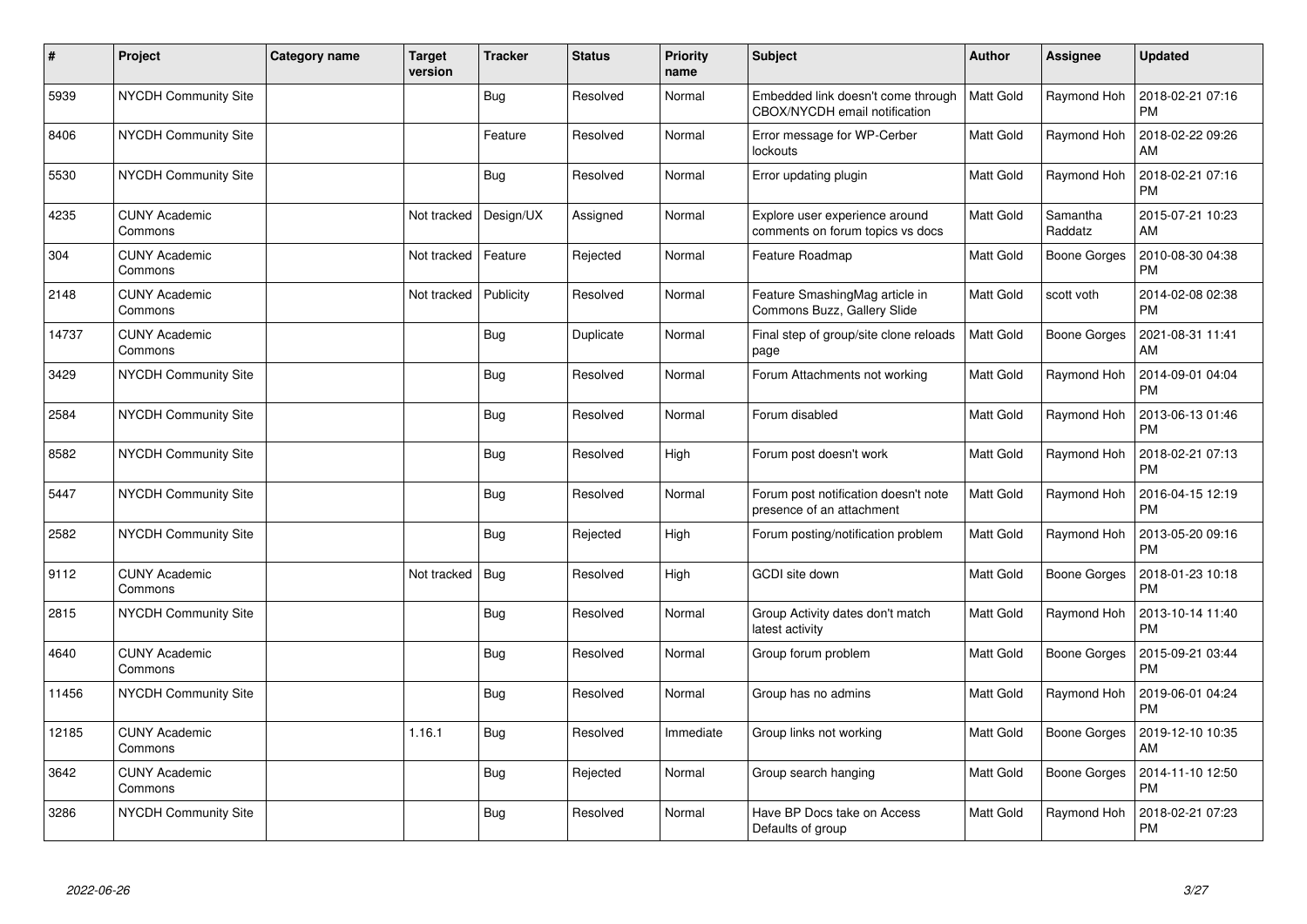| #     | Project                         | <b>Category name</b> | Target<br>version | <b>Tracker</b> | <b>Status</b> | <b>Priority</b><br>name | <b>Subject</b>                                                       | Author           | <b>Assignee</b>     | <b>Updated</b>                |
|-------|---------------------------------|----------------------|-------------------|----------------|---------------|-------------------------|----------------------------------------------------------------------|------------------|---------------------|-------------------------------|
| 8239  | <b>CUNY Academic</b><br>Commons |                      |                   | Bug            | Duplicate     | Normal                  | Help page should have an email<br>address on it                      | <b>Matt Gold</b> | Paige Dupont        | 2017-10-11 11:28<br>AM        |
| 11619 | <b>CUNY Academic</b><br>Commons |                      | 1.15.5            | Bug            | Rejected      | Normal                  | Homepage thumbnails not loading                                      | <b>Matt Gold</b> | Raymond Hoh         | 2019-07-09 03:49<br>AM        |
| 11610 | <b>CUNY Academic</b><br>Commons |                      | 1.15.5            | Bug            | Resolved      | Normal                  | Homepage thumbnails not loading                                      | Matt Gold        | Boone Gorges        | 2019-06-29 10:38<br><b>PM</b> |
| 12433 | <b>NYCDH Community Site</b>     |                      |                   | Bug            | Resolved      | Normal                  | hyperlinks not accepted in forum post                                | <b>Matt Gold</b> | Raymond Hoh         | 2020-11-23 08:42<br><b>PM</b> |
| 5742  | NYCDH Community Site            |                      |                   | <b>Bug</b>     | Resolved      | Normal                  | images in slideshow not working                                      | <b>Matt Gold</b> | Raymond Hoh         | 2016-07-20 07:24<br><b>PM</b> |
| 2423  | <b>CUNY Academic</b><br>Commons |                      | Not tracked       | Feature        | Resolved      | Normal                  | Incorporate posts from Brian's<br>Footnotes blog into the News blog? | Matt Gold        | <b>Brian Foote</b>  | 2013-02-13 07:24<br>AM        |
| 26    | <b>CUNY Academic</b><br>Commons |                      |                   | <b>Bug</b>     | Resolved      | Normal                  | <b>Install Akismet Sitewide</b>                                      | <b>Matt Gold</b> | Matt Gold           | 2009-09-22 11:43<br><b>PM</b> |
| 3287  | <b>NYCDH Community Site</b>     |                      |                   | Bug            | Resolved      | Normal                  | Link to Private Doc bounces<br>non-logged-in users to homepage       | Matt Gold        | Raymond Hoh         | 2014-06-25 05:30<br><b>PM</b> |
| 3640  | <b>CUNY Academic</b><br>Commons |                      | Future<br>release | <b>Bug</b>     | Rejected      | Normal                  | Logged out of commons when trying<br>to publish a post               | Matt Gold        | Daniel Jones        | 2015-03-09 11:27<br>AM        |
| 12893 | NYCDH Community Site            |                      |                   | <b>Bug</b>     | Resolved      | Normal                  | Login issue                                                          | <b>Matt Gold</b> | Raymond Hoh         | 2020-06-05 10:31<br>AM        |
| 1500  | <b>CUNY Academic</b><br>Commons |                      | Not tracked       | Publicity      | Resolved      | Normal                  | Make Article Titles on Commons<br><b>Buzz Links</b>                  | <b>Matt Gold</b> | scott voth          | 2011-12-31 03:53<br><b>PM</b> |
| 2888  | NYCDH Community Site            |                      |                   | Feature        | Resolved      | Normal                  | Make Text Posting the Default?                                       | Matt Gold        | Raymond Hoh         | 2018-02-21 07:14<br><b>PM</b> |
| 2618  | NYCDH Community Site            |                      |                   | Bug            | Assigned      | Low                     | Mark blogs as spam when created by<br>users marked as spam           | <b>Matt Gold</b> | Boone Gorges        | 2013-06-09 11:38<br><b>PM</b> |
| 11280 | <b>NYCDH Community Site</b>     |                      |                   | Bug            | Resolved      | Normal                  | Member search not working                                            | Matt Gold        | Raymond Hoh         | 2019-04-01 06:23<br><b>PM</b> |
| 16020 | <b>CUNY Academic</b><br>Commons |                      |                   | Support        | Rejected      | Normal                  | Metaslider Pro                                                       | Matt Gold        | <b>Boone Gorges</b> | 2022-05-10 10:43<br>AM        |
| 8992  | <b>NYCDH Community Site</b>     |                      |                   | Bug            | Assigned      | Normal                  | Multiple RBE error reports                                           | Matt Gold        | Raymond Hoh         | 2017-12-11 05:43<br><b>PM</b> |
| 5440  | <b>CUNY Academic</b><br>Commons |                      |                   | <b>Bug</b>     | Rejected      | Normal                  | New account notification email<br>question                           | <b>Matt Gold</b> | Raymond Hoh         | 2016-04-21 12:12<br>AM        |
| 4196  | <b>CUNY Academic</b><br>Commons |                      |                   | Bug            | Rejected      | High                    | News feed weirdness                                                  | <b>Matt Gold</b> | Boone Gorges        | 2015-06-25 03:41<br><b>PM</b> |
| 4736  | NYCDH Community Site            |                      |                   | <b>Bug</b>     | Resolved      | Normal                  | NYCDH email notifications don't list<br>attachments                  | Matt Gold        | Raymond Hoh         | 2015-10-08 09:35<br><b>PM</b> |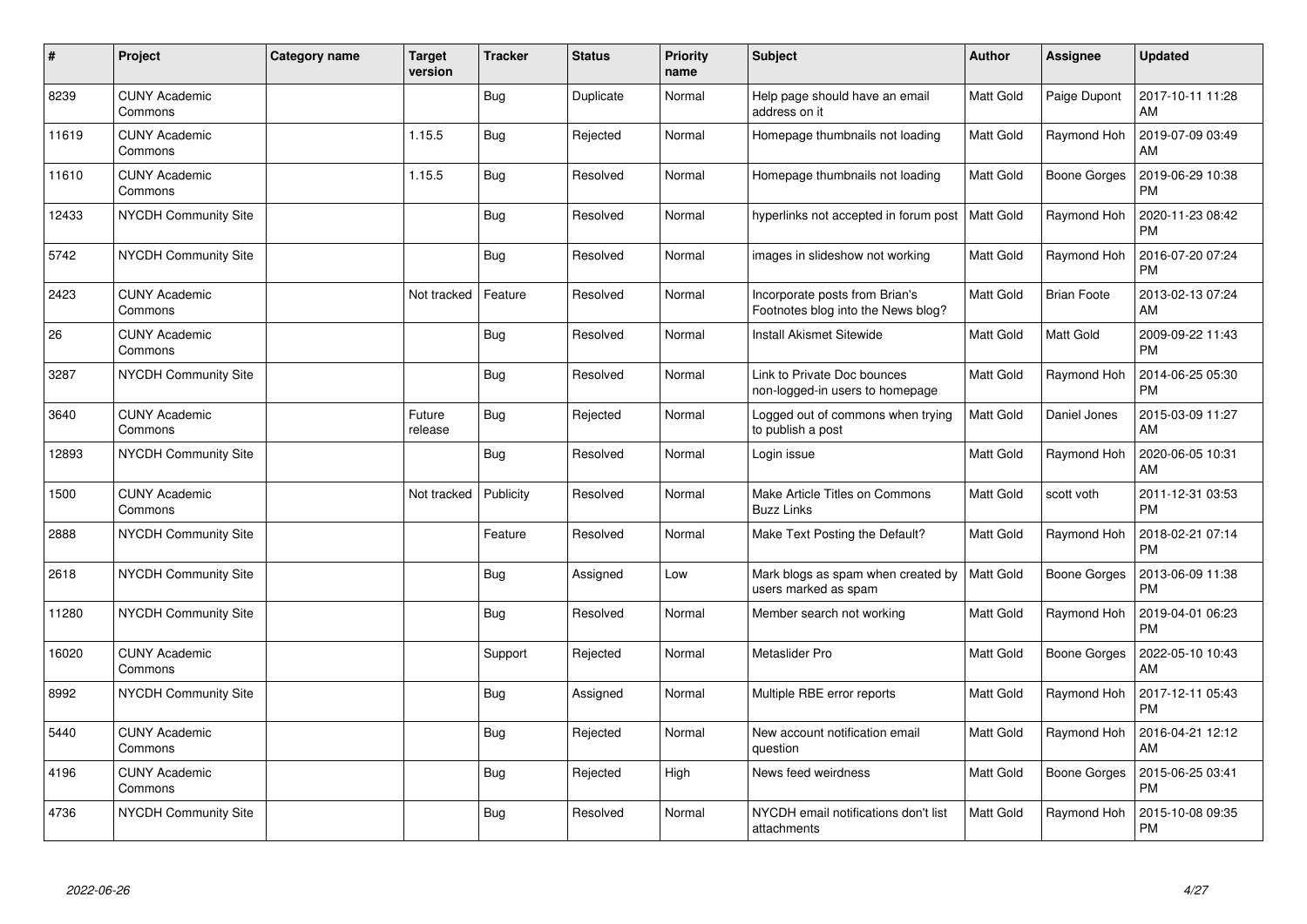| #     | Project                         | <b>Category name</b> | Target<br>version | <b>Tracker</b> | <b>Status</b> | <b>Priority</b><br>name | <b>Subject</b>                                                              | <b>Author</b>    | <b>Assignee</b> | <b>Updated</b>                |
|-------|---------------------------------|----------------------|-------------------|----------------|---------------|-------------------------|-----------------------------------------------------------------------------|------------------|-----------------|-------------------------------|
| 4178  | <b>NYCDH Community Site</b>     |                      |                   | Outreach       | Resolved      | Normal                  | Please export member email<br>addresses for a site-wide mailing             | <b>Matt Gold</b> | Raymond Hoh     | 2015-06-19 04:40<br>AM        |
| 5445  | <b>NYCDH Community Site</b>     |                      |                   | Bug            | Resolved      | Normal                  | Private group question                                                      | <b>Matt Gold</b> | Raymond Hoh     | 2016-04-13 01:58<br><b>PM</b> |
| 8050  | NYCDH Community Site            |                      |                   | <b>Bug</b>     | Rejected      | Normal                  | problem resetting pw                                                        | <b>Matt Gold</b> | Raymond Hoh     | 2017-04-27 03:54<br><b>PM</b> |
| 8397  | <b>NYCDH Community Site</b>     |                      |                   | Bug            | Resolved      | Normal                  | Profile question                                                            | Matt Gold        | Raymond Hoh     | 2018-02-21 07:21<br><b>PM</b> |
| 5430  | <b>NYCDH Community Site</b>     |                      |                   | Support        | Resolved      | Normal                  | Question about deleting account                                             | <b>Matt Gold</b> | Raymond Hoh     | 2018-02-21 07:15<br><b>PM</b> |
| 9115  | <b>CUNY Academic</b><br>Commons |                      | Not tracked       | Support        | Resolved      | Normal                  | question about invite by email                                              | <b>Matt Gold</b> | Matt Gold       | 2018-02-13 11:14<br>AM        |
| 5274  | <b>CUNY Academic</b><br>Commons |                      |                   | Bug            | Resolved      | Normal                  | RBE - received erroneous notification<br>of reply not being posted          | Matt Gold        |                 | 2016-02-29 03:46<br><b>PM</b> |
| 3263  | <b>NYCDH Community Site</b>     |                      |                   | Bug            | Resolved      | Normal                  | RBE could not be posted                                                     | <b>Matt Gold</b> | Raymond Hoh     | 2014-06-24 10:48<br><b>PM</b> |
| 2649  | NYCDH Community Site            |                      |                   | <b>Bug</b>     | Resolved      | Normal                  | RBE problems                                                                | <b>Matt Gold</b> | Raymond Hoh     | 2013-10-11 02:04<br><b>PM</b> |
| 15247 | <b>NYCDH Community Site</b>     |                      |                   | <b>Bug</b>     | Resolved      | Normal                  | Registration issue                                                          | Matt Gold        | Raymond Hoh     | 2022-02-03 08:02<br>PM        |
| 1197  | <b>CUNY Academic</b><br>Commons |                      | 1.3.13            | Feature        | Resolved      | Low                     | <b>Remove Quotation Marks from Email</b><br>Notifications of Uploaded Files | <b>Matt Gold</b> | Boone Gorges    | 2012-04-16 03:11<br><b>PM</b> |
| 5954  | <b>CUNY Academic</b><br>Commons |                      | Not tracked       | Feature        | Resolved      | Normal                  | replace video on homepage with<br>featured sites/groups                     | Matt Gold        | Boone Gorges    | 2016-09-23 02:23<br><b>PM</b> |
| 4641  | <b>CUNY Academic</b><br>Commons |                      | Not tracked       | <b>Bug</b>     | Resolved      | Normal                  | Reply by email going to the wrong<br>address                                | <b>Matt Gold</b> | Boone Gorges    | 2015-09-21 04:05<br><b>PM</b> |
| 3266  | <b>NYCDH Community Site</b>     |                      |                   | <b>Bug</b>     | Resolved      | Normal                  | Report of difficulty posting the<br>NYCDH forum                             | <b>Matt Gold</b> | Raymond Hoh     | 2014-06-12 03:27<br><b>PM</b> |
| 5840  | NYCDH Community Site            |                      |                   | <b>Bug</b>     | Resolved      | Normal                  | request membership in private group<br>issue                                | <b>Matt Gold</b> | Raymond Hoh     | 2016-07-26 06:58<br>AM        |
| 2814  | <b>NYCDH Community Site</b>     |                      |                   | Feature        | Resolved      | Normal                  | <b>Restricting Sign-Ups</b>                                                 | <b>Matt Gold</b> | Raymond Hoh     | 2014-01-24 09:16<br><b>PM</b> |
| 2773  | <b>NYCDH Community Site</b>     |                      |                   | Bug            | Resolved      | Urgent                  | Severe site weirdness                                                       | <b>Matt Gold</b> | Raymond Hoh     | 2018-02-21 07:13<br><b>PM</b> |
| 2590  | <b>CUNY Academic</b><br>Commons |                      | Not tracked       | Feature        | Resolved      | Normal                  | Show Marilyn and Erika how to<br>create homepage slides                     | Matt Gold        | scott voth      | 2014-02-08 10:09<br>AM        |
| 14896 | <b>CUNY Academic</b><br>Commons |                      |                   | <b>Bug</b>     | Resolved      | Urgent                  | site down for maintenance                                                   | <b>Matt Gold</b> | Boone Gorges    | 2021-10-26 11:01<br>AM        |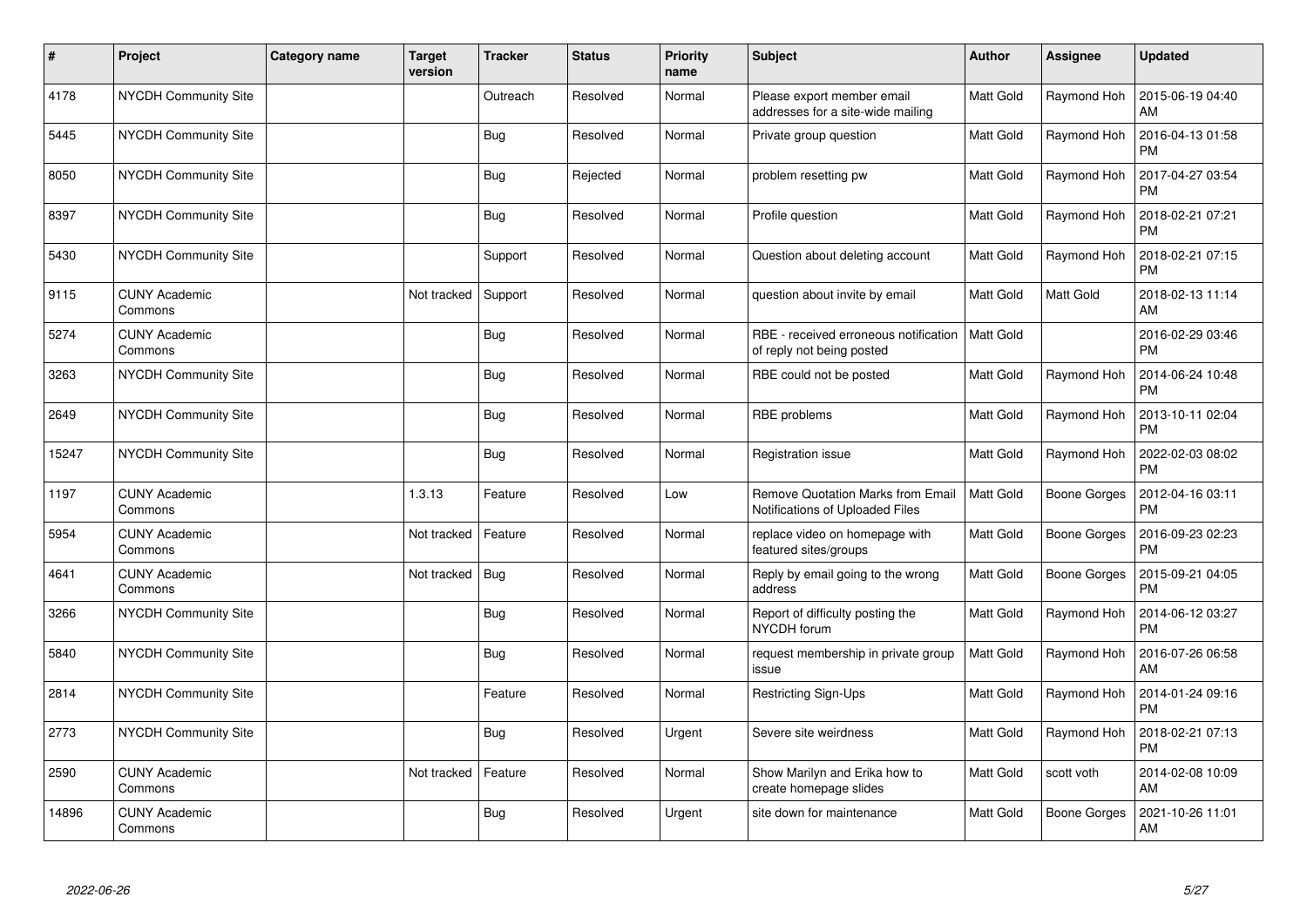| #     | Project                         | Category name | <b>Target</b><br>version | <b>Tracker</b> | <b>Status</b> | <b>Priority</b><br>name | <b>Subject</b>                                                               | <b>Author</b>    | <b>Assignee</b> | <b>Updated</b>                |
|-------|---------------------------------|---------------|--------------------------|----------------|---------------|-------------------------|------------------------------------------------------------------------------|------------------|-----------------|-------------------------------|
| 2233  | <b>CUNY Academic</b><br>Commons |               | Not tracked              | Support        | Resolved      | Normal                  | Slider plugin                                                                | <b>Matt Gold</b> |                 | 2013-03-01 11:06<br>AM        |
| 2690  | <b>NYCDH Community Site</b>     |               |                          | <b>Bug</b>     | Resolved      | Normal                  | Spam Registrations                                                           | <b>Matt Gold</b> | Raymond Hoh     | 2013-10-29 09:21<br><b>PM</b> |
| 2628  | NYCDH Community Site            |               |                          | <b>Bug</b>     | Resolved      | Low                     | Spam User Changes Password                                                   | <b>Matt Gold</b> | Raymond Hoh     | 2018-02-21 07:18<br><b>PM</b> |
| 11000 | NYCDH Community Site            |               |                          | <b>Bug</b>     | Rejected      | Normal                  | SSL / link redirection issue for DH<br>Week site from NYCDH homepage         | Matt Gold        | Raymond Hoh     | 2019-01-24 10:00<br><b>PM</b> |
| 2762  | <b>NYCDH Community Site</b>     |               |                          | Bug            | Resolved      | Urgent                  | Unable to Delete Spam Groups                                                 | <b>Matt Gold</b> | Raymond Hoh     | 2013-09-04 11:23<br>PM        |
| 15171 | <b>NYCDH Community Site</b>     |               |                          | Support        | Resolved      | Normal                  | Unclear how to delete account                                                | <b>Matt Gold</b> | Raymond Hoh     | 2022-01-10 12:04<br><b>PM</b> |
| 13862 | <b>CUNY Academic</b><br>Commons |               |                          | <b>Bug</b>     | Resolved      | Normal                  | Under maintenance message                                                    | <b>Matt Gold</b> | Boone Gorges    | 2021-01-28 08:56<br><b>PM</b> |
| 5055  | <b>NYCDH Community Site</b>     |               |                          | <b>Bug</b>     | Resolved      | Normal                  | Up file size limit on forum<br>attachments                                   | Matt Gold        |                 | 2015-12-21 01:30<br><b>PM</b> |
| 9089  | <b>NYCDH Community Site</b>     |               |                          | <b>Bug</b>     | Rejected      | Normal                  | User experiences phishing warning                                            | <b>Matt Gold</b> | Raymond Hoh     | 2020-11-23 08:43<br><b>PM</b> |
| 8051  | <b>NYCDH Community Site</b>     |               |                          | <b>Bug</b>     | Resolved      | Normal                  | User reports registration problem                                            | <b>Matt Gold</b> | Raymond Hoh     | 2017-04-27 04:29<br><b>PM</b> |
| 14861 | <b>NYCDH Community Site</b>     |               |                          | Bug            | Resolved      | Normal                  | User unable to access profile editing<br>page                                | Matt Gold        | Raymond Hoh     | 2021-10-14 08:38<br><b>PM</b> |
| 13491 | <b>NYCDH Community Site</b>     |               |                          | <b>Bug</b>     | Resolved      | Normal                  | User unable to register                                                      | Matt Gold        | Raymond Hoh     | 2020-10-23 12:43<br><b>AM</b> |
| 2627  | NYCDH Community Site            |               |                          | Support        | Rejected      | Normal                  | Users Marked as Spam showing up<br>in New Members Widget List on<br>Homepage | <b>Matt Gold</b> | Raymond Hoh     | 2020-11-23 08:56<br><b>PM</b> |
| 211   | <b>CUNY Academic</b><br>Commons |               |                          | <b>Bug</b>     | Resolved      | Normal                  | Weird Display of Text on Homepage<br>Load                                    | Matt Gold        |                 | 2010-05-06 11:45<br>AM        |
| 213   | <b>CUNY Academic</b><br>Commons |               | 1.1                      | <b>Bug</b>     | Rejected      | Normal                  | Wiki Style                                                                   | <b>Matt Gold</b> | Chris Stein     | 2010-11-30 04:17<br><b>PM</b> |
| 2664  | NYCDH Community Site            |               |                          | <b>Bug</b>     | Resolved      | Normal                  | WordPress update fails                                                       | Matt Gold        |                 | 2013-07-31 09:47<br>AM        |
| 2643  | <b>NYCDH Community Site</b>     |               |                          | Bug            | Resolved      | Normal                  | WordPress update through<br>dashboard failed                                 | <b>Matt Gold</b> |                 | 2013-10-11 01:46<br><b>PM</b> |
| 2953  | NYCDH Community Site            |               |                          | <b>Bug</b>     | Resolved      | Normal                  | <b>WP Update Failed</b>                                                      | <b>Matt Gold</b> | Raymond Hoh     | 2014-06-24 10:48<br><b>PM</b> |
| 8899  | <b>CUNY Academic</b><br>Commons | Accessibility | 1.13                     | Feature        | Resolved      | Normal                  | <b>Accessibility Fixes</b>                                                   | <b>Matt Gold</b> | Boone Gorges    | 2018-04-23 10:55<br>AM        |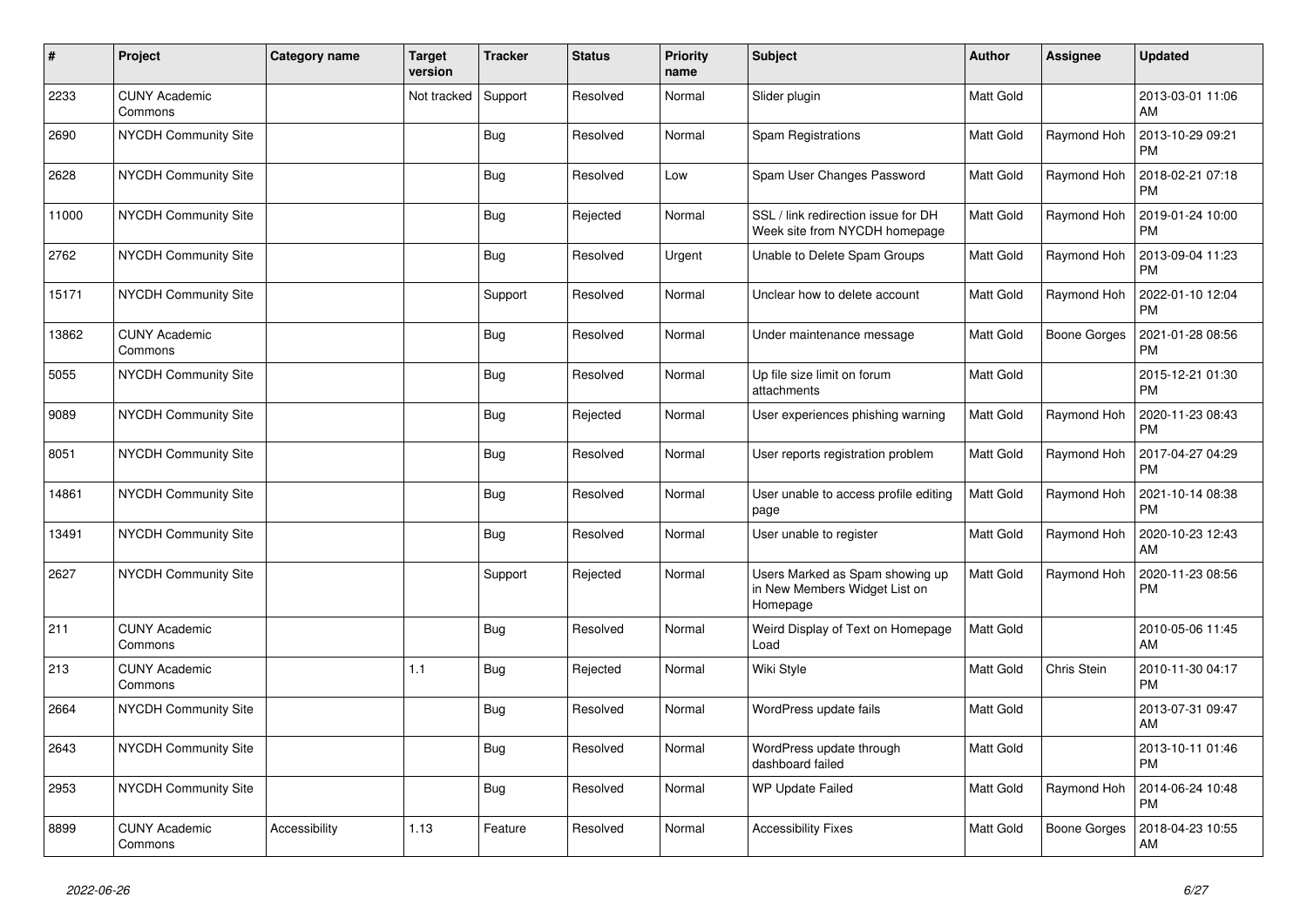| #     | Project                         | Category name            | Target<br>version | <b>Tracker</b> | <b>Status</b> | Priority<br>name | <b>Subject</b>                                                                                         | <b>Author</b>    | <b>Assignee</b>     | <b>Updated</b>                |
|-------|---------------------------------|--------------------------|-------------------|----------------|---------------|------------------|--------------------------------------------------------------------------------------------------------|------------------|---------------------|-------------------------------|
| 8900  | <b>CUNY Academic</b><br>Commons | Accessibility            | Future<br>release | Feature        | Assigned      | Normal           | Look into tools to enforce<br>accessibility in WP environment                                          | <b>Matt Gold</b> | Boone Gorges        | 2022-04-26 11:59<br>AM        |
| 13496 | <b>CUNY Academic</b><br>Commons | Accessibility            | 1.18.0            | <b>Bug</b>     | Resolved      | Normal           | Review contrast issues on<br>registration page and profile page                                        | <b>Matt Gold</b> | Sonja Leix          | 2020-12-08 11:31<br>AM        |
| 8901  | <b>CUNY Academic</b><br>Commons | Accessibility            | Future<br>release | Feature        | Assigned      | Normal           | Theme analysis for accessibility                                                                       | <b>Matt Gold</b> | Boone Gorges        | 2022-04-26 11:59<br>AM        |
| 1334  | <b>CUNY Academic</b><br>Commons | Analytics                | Future<br>release | Feature        | Abandoned     | Normal           | Create Tool To Count Email<br>Notifications                                                            | Matt Gold        | Matt Gold           | 2015-11-12 12:56<br>AM        |
| 5581  | <b>CUNY Academic</b><br>Commons | Analytics                | Future<br>release | Feature        | Assigned      | Normal           | Explore alternatives to Google<br>Analytics                                                            | <b>Matt Gold</b> | Valerie<br>Townsend | 2020-04-17 03:12<br><b>PM</b> |
| 4070  | <b>CUNY Academic</b><br>Commons | Analytics                | Not tracked       | Support        | Assigned      | Normal           | Request for JITP site analytics                                                                        | <b>Matt Gold</b> | Seth Persons        | 2016-02-23 03:09<br><b>PM</b> |
| 342   | <b>CUNY Academic</b><br>Commons | Blogs (BuddyPress)       | 1.10.2            | Feature        | Resolved      | Low              | <b>Blog Listing Displays User Avatars</b><br>Instead of Blog Avatars                                   | Matt Gold        | Boone Gorges        | 2019-12-06 11:08<br>AM        |
| 1098  | <b>CUNY Academic</b><br>Commons | Blogs (BuddyPress)       | 1.6               | Feature        | Resolved      | Low              | Create way for people to search<br>through authors on blog listings                                    | Matt Gold        | <b>Boone Gorges</b> | 2014-03-31 07:01<br><b>PM</b> |
| 5691  | <b>CUNY Academic</b><br>Commons | Blogs (BuddyPress)       | Future<br>release | Bug            | Assigned      | High             | Differing numbers on Sites display                                                                     | <b>Matt Gold</b> | Raymond Hoh         | 2016-06-13 01:37<br><b>PM</b> |
| 6350  | <b>CUNY Academic</b><br>Commons | Blogs (BuddyPress)       | 1.9.31            | Bug            | Resolved      | Normal           | Editing blog posts results in activity<br>items                                                        | Matt Gold        | Boone Gorges        | 2016-10-18 09:24<br><b>PM</b> |
| 8836  | <b>CUNY Academic</b><br>Commons | Blogs (BuddyPress)       | Future<br>release | Feature        | Assigned      | Normal           | Redesign site launch process                                                                           | Matt Gold        | Boone Gorges        | 2019-10-03 02:49<br><b>PM</b> |
| 3293  | <b>CUNY Academic</b><br>Commons | <b>BuddyPress (misc)</b> |                   | <b>Bug</b>     | Rejected      | Normal           | 'Page Not Found' Message Received<br>After Clicking on View/Reply Link in<br><b>Email Notification</b> | <b>Matt Gold</b> | Boone Gorges        | 2014-07-02 08:47<br><b>PM</b> |
| 615   | <b>CUNY Academic</b><br>Commons | BuddyPress (misc)        |                   | Feature        | Rejected      | Low              | "Enter" should trigger autocomplete<br>event                                                           | Matt Gold        | Boone Gorges        | 2016-10-24 11:49<br>AM        |
| 2129  | <b>CUNY Academic</b><br>Commons | BuddyPress (misc)        | 1.4.6             | <b>Bug</b>     | Resolved      | Low              | […]                                                                                                    | <b>Matt Gold</b> | Boone Gorges        | 2012-09-30 09:53<br>AM        |
| 2858  | <b>CUNY Academic</b><br>Commons | BuddyPress (misc)        | 1.5.7             | Bug            | Resolved      | Normal           | […] redux                                                                                              | <b>Matt Gold</b> | Boone Gorges        | 2013-10-30 10:08<br><b>PM</b> |
| 266   | <b>CUNY Academic</b><br>Commons | BuddyPress (misc)        | 1.0.1             | <b>Bug</b>     | Resolved      | Normal           | <b>Account Deletion Process</b>                                                                        | Matt Gold        | Boone Gorges        | 2010-07-19 11:07<br>AM        |
| 15123 | <b>CUNY Academic</b><br>Commons | BuddyPress (misc)        | 1.19.1            | Feature        | Resolved      | Low              | Actions in notification list unclear?                                                                  | <b>Matt Gold</b> | Boone Gorges        | 2022-01-11 04:41<br><b>PM</b> |
| 1344  | <b>CUNY Academic</b><br>Commons | BuddyPress (misc)        | 1.3               | Bug            | Resolved      | Normal           | Activity Feed Items not Appearing in<br>Group                                                          | <b>Matt Gold</b> | Boone Gorges        | 2011-11-14 11:26<br>AM        |
| 360   | <b>CUNY Academic</b><br>Commons | BuddyPress (misc)        | 1.0.3             | Bug            | Resolved      | High             | <b>Activity Feed Problems</b>                                                                          | <b>Matt Gold</b> | Boone Gorges        | 2010-09-28 11:45<br>AM        |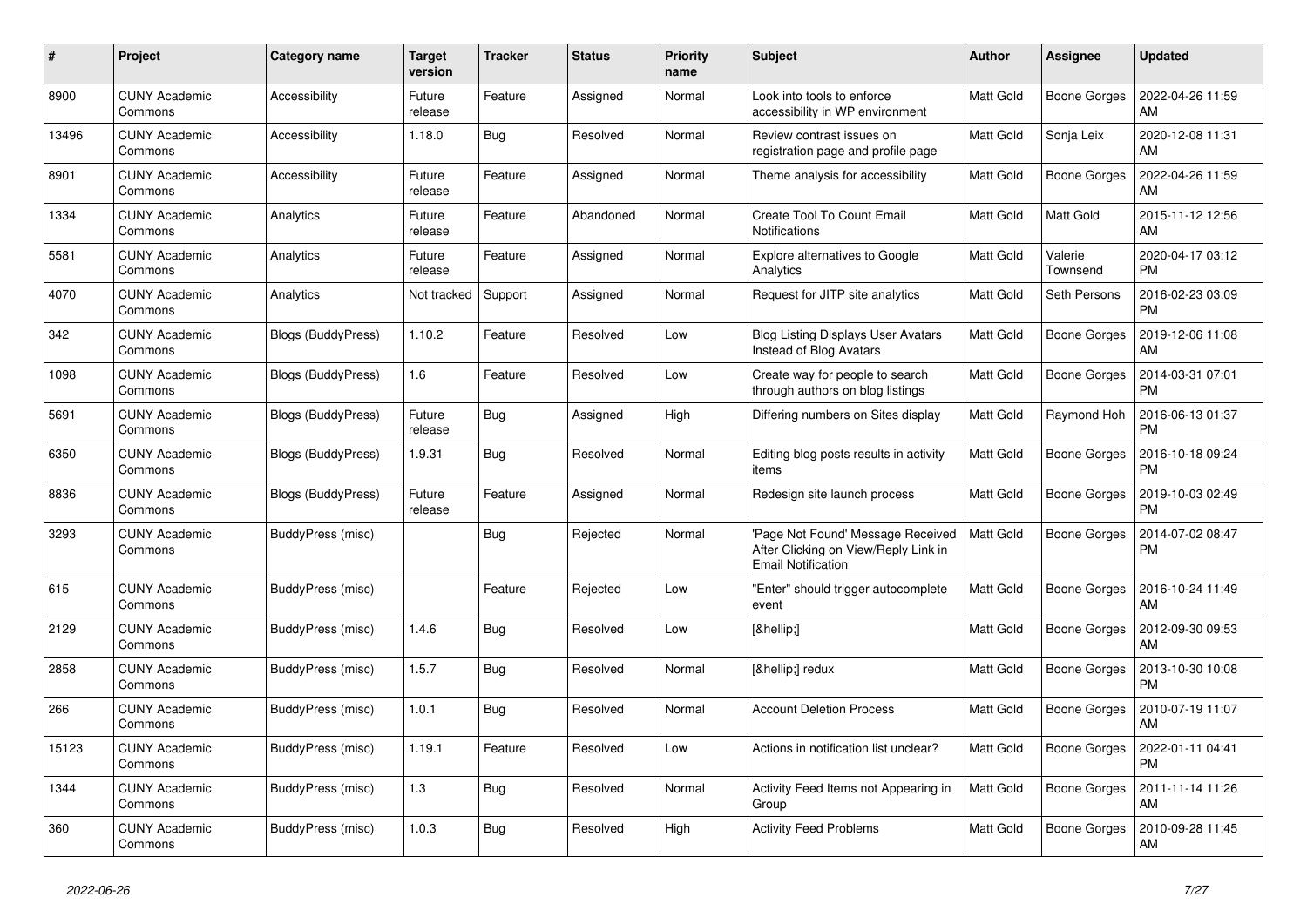| #     | Project                         | Category name            | Target<br>version | <b>Tracker</b> | <b>Status</b> | <b>Priority</b><br>name | <b>Subject</b>                                                                                                               | <b>Author</b>    | Assignee            | <b>Updated</b>                |
|-------|---------------------------------|--------------------------|-------------------|----------------|---------------|-------------------------|------------------------------------------------------------------------------------------------------------------------------|------------------|---------------------|-------------------------------|
| 1672  | <b>CUNY Academic</b><br>Commons | BuddyPress (misc)        | 1.3.11            | Bug            | Resolved      | Normal                  | Activity replies in groups                                                                                                   | <b>Matt Gold</b> | <b>Boone Gorges</b> | 2012-04-04 09:37<br>AM        |
| 11209 | <b>CUNY Academic</b><br>Commons | BuddyPress (misc)        | 1.14.11           | <b>Bug</b>     | Resolved      | Normal                  | Activity timestamp errors                                                                                                    | <b>Matt Gold</b> | Raymond Hoh         | 2019-04-23 12:27<br><b>PM</b> |
| 261   | <b>CUNY Academic</b><br>Commons | <b>BuddyPress (misc)</b> |                   | Feature        | Resolved      | Normal                  | Add "more groups" and "more blogs"<br>and "more members" links to<br>homepage under lists of recently<br>active groups/blogs | <b>Matt Gold</b> | <b>Boone Gorges</b> | 2010-06-24 03:44<br>PM        |
| 486   | <b>CUNY Academic</b><br>Commons | BuddyPress (misc)        | 1.1.4             | Feature        | Resolved      | Normal                  | Add "Post Topic" to Group Forum<br>pages                                                                                     | <b>Matt Gold</b> | Boone Gorges        | 2010-12-16 11:13<br>AM        |
| 1387  | <b>CUNY Academic</b><br>Commons | BuddyPress (misc)        | Not tracked       | Feature        | Resolved      | Normal                  | Add Alumnus/a Category for BP<br><b>Profile Fields</b>                                                                       | <b>Matt Gold</b> | <b>Matt Gold</b>    | 2011-11-29 12:04<br>AM        |
| 257   | <b>CUNY Academic</b><br>Commons | BuddyPress (misc)        | 1.1               | Feature        | Resolved      | Normal                  | Add avatar dimensions to the Change<br>Avatar page.                                                                          | <b>Matt Gold</b> | Chris Stein         | 2010-11-16 03:58<br><b>PM</b> |
| 32    | <b>CUNY Academic</b><br>Commons | BuddyPress (misc)        | 1.1               | Feature        | Resolved      | Low                     | Add BP External Group Blogs Plugin                                                                                           | Matt Gold        | Boone Gorges        | 2010-10-06 05:12<br><b>PM</b> |
| 782   | <b>CUNY Academic</b><br>Commons | BuddyPress (misc)        | 1.2.3             | Feature        | Resolved      | Normal                  | Add Captcha Plugin                                                                                                           | <b>Matt Gold</b> | <b>Boone Gorges</b> | 2011-06-06 10:37<br>AM        |
| 2711  | <b>CUNY Academic</b><br>Commons | BuddyPress (misc)        | 1.5.1             | Feature        | Resolved      | Normal                  | Add Change Avatar Link/Interface to<br><b>Profile Editing Page</b>                                                           | Matt Gold        | <b>Boone Gorges</b> | 2013-08-28 12:40<br><b>PM</b> |
| 291   | <b>CUNY Academic</b><br>Commons | BuddyPress (misc)        | Future<br>release | Feature        | Rejected      | Normal                  | Add Chat/IM functionality                                                                                                    | <b>Matt Gold</b> | Boone Gorges        | 2015-11-12 01:36<br>AM        |
| 1507  | <b>CUNY Academic</b><br>Commons | BuddyPress (misc)        | 1.3.3             | Feature        | Resolved      | Normal                  | Add Custom Sidebar Plugin                                                                                                    | <b>Matt Gold</b> | Boone Gorges        | 2012-01-10 07:30<br><b>PM</b> |
| 349   | <b>CUNY Academic</b><br>Commons | BuddyPress (misc)        | 1.2               | Feature        | Resolved      | Normal                  | Add explanatory note to Group Send<br><b>Invites Page</b>                                                                    | <b>Matt Gold</b> | <b>Boone Gorges</b> | 2011-03-08 08:44<br><b>PM</b> |
| 325   | <b>CUNY Academic</b><br>Commons | BuddyPress (misc)        | $1.3$             | Feature        | Resolved      | Normal                  | Add folder hierarchies to Group<br>Documents plugin                                                                          | <b>Matt Gold</b> | Boone Gorges        | 2011-05-23 01:33<br>AM        |
| 546   | <b>CUNY Academic</b><br>Commons | BuddyPress (misc)        | 1.1.8             | Bug            | Resolved      | Normal                  | Add Group/Group Blog Author<br>Syncing on an Automated Basis to<br>the Group Blog Plugin                                     | <b>Matt Gold</b> | Boone Gorges        | 2011-02-03 08:44<br>AM        |
| 627   | <b>CUNY Academic</b><br>Commons | BuddyPress (misc)        | 1.2               | Feature        | Resolved      | Normal                  | Add LaTeX support for BP Group<br>Forums                                                                                     | <b>Matt Gold</b> | Boone Gorges        | 2011-05-09 05:21<br><b>PM</b> |
| 2775  | <b>CUNY Academic</b><br>Commons | BuddyPress (misc)        | 1.5.1.1           | <b>Bug</b>     | Resolved      | High                    | Add Lehman College to List of<br>Colleges in Profiles                                                                        | <b>Matt Gold</b> | <b>Boone Gorges</b> | 2013-09-06 04:40<br><b>PM</b> |
| 1199  | <b>CUNY Academic</b><br>Commons | BuddyPress (misc)        | 1.4               | Feature        | Resolved      | Normal                  | Add Option for Open Text Field to BP<br>Profile Checkbox Fields                                                              | <b>Matt Gold</b> | <b>Boone Gorges</b> | 2012-08-01 05:23<br><b>PM</b> |
| 1648  | <b>CUNY Academic</b><br>Commons | BuddyPress (misc)        | 1.3.9             | Feature        | Resolved      | Urgent                  | Add Password Protect WordPress<br>Plugin                                                                                     | Matt Gold        |                     | 2012-02-24 10:22<br>AM        |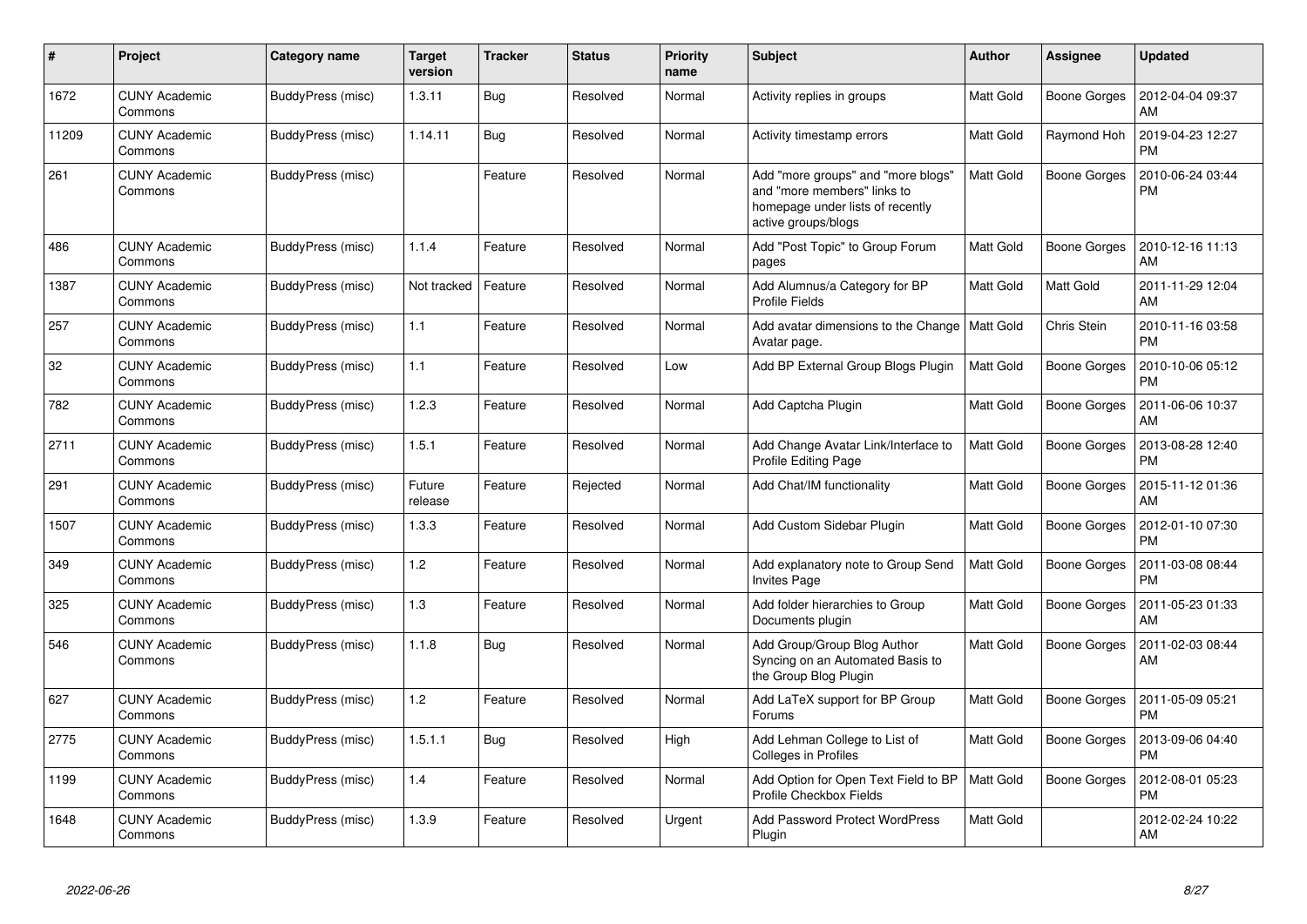| #     | Project                         | <b>Category name</b> | <b>Target</b><br>version | <b>Tracker</b> | <b>Status</b> | <b>Priority</b><br>name | <b>Subject</b>                                                                        | Author           | <b>Assignee</b>     | <b>Updated</b>                |
|-------|---------------------------------|----------------------|--------------------------|----------------|---------------|-------------------------|---------------------------------------------------------------------------------------|------------------|---------------------|-------------------------------|
| 1393  | <b>CUNY Academic</b><br>Commons | BuddyPress (misc)    | Not tracked              | Feature        | Resolved      | Normal                  | Add Postdoc option to Profile Role                                                    | <b>Matt Gold</b> | Matt Gold           | 2011-12-03 04:17<br><b>PM</b> |
| 1560  | <b>CUNY Academic</b><br>Commons | BuddyPress (misc)    | 1.3.12                   | Outreach       | Resolved      | Normal                  | Add social media icons/info to About<br>page and Contact Us page                      | <b>Matt Gold</b> | Boone Gorges        | 2012-04-12 09:07<br>AM        |
| 233   | <b>CUNY Academic</b><br>Commons | BuddyPress (misc)    | 1.0                      | Feature        | Resolved      | Low                     | Add time limit to forum post editing<br>capabilities                                  | Matt Gold        | <b>Boone Gorges</b> | 2010-08-29 02:09<br><b>PM</b> |
| 554   | <b>CUNY Academic</b><br>Commons | BuddyPress (misc)    | Future<br>release        | Feature        | Assigned      | Normal                  | Add Trackback notifications to<br>site-wide activity feed                             | <b>Matt Gold</b> | <b>Boone Gorges</b> | 2015-11-09 06:19<br><b>PM</b> |
| 5978  | <b>CUNY Academic</b><br>Commons | BuddyPress (misc)    | Not tracked              | Feature        | Resolved      | Normal                  | Add Undergraduate Student to<br>Checkable filters on People page                      | <b>Matt Gold</b> | <b>Boone Gorges</b> | 2016-09-04 09:48<br><b>PM</b> |
| 2800  | <b>CUNY Academic</b><br>Commons | BuddyPress (misc)    | 1.5.6                    | Feature        | Resolved      | Normal                  | Add Vimeo & Github social media<br>account fields to Profiles                         | <b>Matt Gold</b> | Dominic Giglio      | 2013-10-14 04:51<br><b>PM</b> |
| 2185  | <b>CUNY Academic</b><br>Commons | BuddyPress (misc)    | 1.4.8                    | Feature        | Resolved      | Normal                  | Add WP Touch plugin                                                                   | <b>Matt Gold</b> | Dominic Giglio      | 2012-10-15 01:33<br><b>PM</b> |
| 56    | <b>CUNY Academic</b><br>Commons | BuddyPress (misc)    |                          | Bug            | Resolved      | Normal                  | Addition of a Profile Field Option<br>Removes Existing One                            | <b>Matt Gold</b> | Zach Davis          | 2009-10-27 05:14<br><b>PM</b> |
| 10209 | <b>CUNY Academic</b><br>Commons | BuddyPress (misc)    | 1.13.8                   | Bug            | Resolved      | Normal                  | Additional login prompt                                                               | <b>Matt Gold</b> | Raymond Hoh         | 2018-08-29 03:23<br><b>PM</b> |
| 12966 | <b>CUNY Academic</b><br>Commons | BuddyPress (misc)    | 1.16.15                  | Feature        | Resolved      | Normal                  | Adjust export data page language to<br>indicate that you should not leave the<br>page | <b>Matt Gold</b> | Raymond Hoh         | 2020-07-14 12:07<br><b>PM</b> |
| 2184  | <b>CUNY Academic</b><br>Commons | BuddyPress (misc)    | 1.4.9                    | Support        | Resolved      | Normal                  | Adjust Invite Directions to include info<br>about max invites                         | <b>Matt Gold</b> | <b>Boone Gorges</b> | 2012-11-03 04:23<br><b>PM</b> |
| 1145  | <b>CUNY Academic</b><br>Commons | BuddyPress (misc)    | 1.2.5                    | Bug            | Resolved      | Low                     | Alert Box on Group Join                                                               | <b>Matt Gold</b> | <b>Boone Gorges</b> | 2011-09-12 05:56<br><b>PM</b> |
| 539   | <b>CUNY Academic</b><br>Commons | BuddyPress (misc)    | 1.2                      | Feature        | Rejected      | Normal                  | Allow document category names to<br>be edited                                         | <b>Matt Gold</b> | <b>Boone Gorges</b> | 2011-01-24 12:52<br><b>PM</b> |
| 2322  | <b>CUNY Academic</b><br>Commons | BuddyPress (misc)    | 1.5                      | Feature        | Resolved      | Normal                  | Allow File uploads to be added<br>"quietly" (without email notification)              | <b>Matt Gold</b> | Dominic Giglio      | 2013-08-21 05:23<br>PM        |
| 188   | <b>CUNY Academic</b><br>Commons | BuddyPress (misc)    |                          | Feature        | Resolved      | Low                     | Allow Group Documents to be Sorted<br>by Date                                         | <b>Matt Gold</b> | <b>Boone Gorges</b> | 2010-05-11 10:14<br><b>PM</b> |
| 1504  | <b>CUNY Academic</b><br>Commons | BuddyPress (misc)    | 1.4                      | Feature        | Resolved      | Normal                  | Allow members to choose multiple<br>colleges on Profile pages                         | <b>Matt Gold</b> | <b>Boone Gorges</b> | 2012-08-01 03:34<br><b>PM</b> |
| 1505  | <b>CUNY Academic</b><br>Commons | BuddyPress (misc)    | $1.4$                    | Feature        | Duplicate     | Normal                  | Allow members to clear past status<br>updates                                         | <b>Matt Gold</b> | Boone Gorges        | 2012-04-06 04:42<br>PM        |
| 177   | <b>CUNY Academic</b><br>Commons | BuddyPress (misc)    |                          | Feature        | Resolved      | Normal                  | Allow members to edit forum posts                                                     | Matt Gold        | Boone Gorges        | 2010-05-11 10:01<br>PM        |
| 532   | <b>CUNY Academic</b><br>Commons | BuddyPress (misc)    | 1.3                      | Feature        | Resolved      | Normal                  | Allow members to paste in a group of<br>email addresses when sending<br>invites       | Matt Gold        | Boone Gorges        | 2011-09-13 01:12<br>PM        |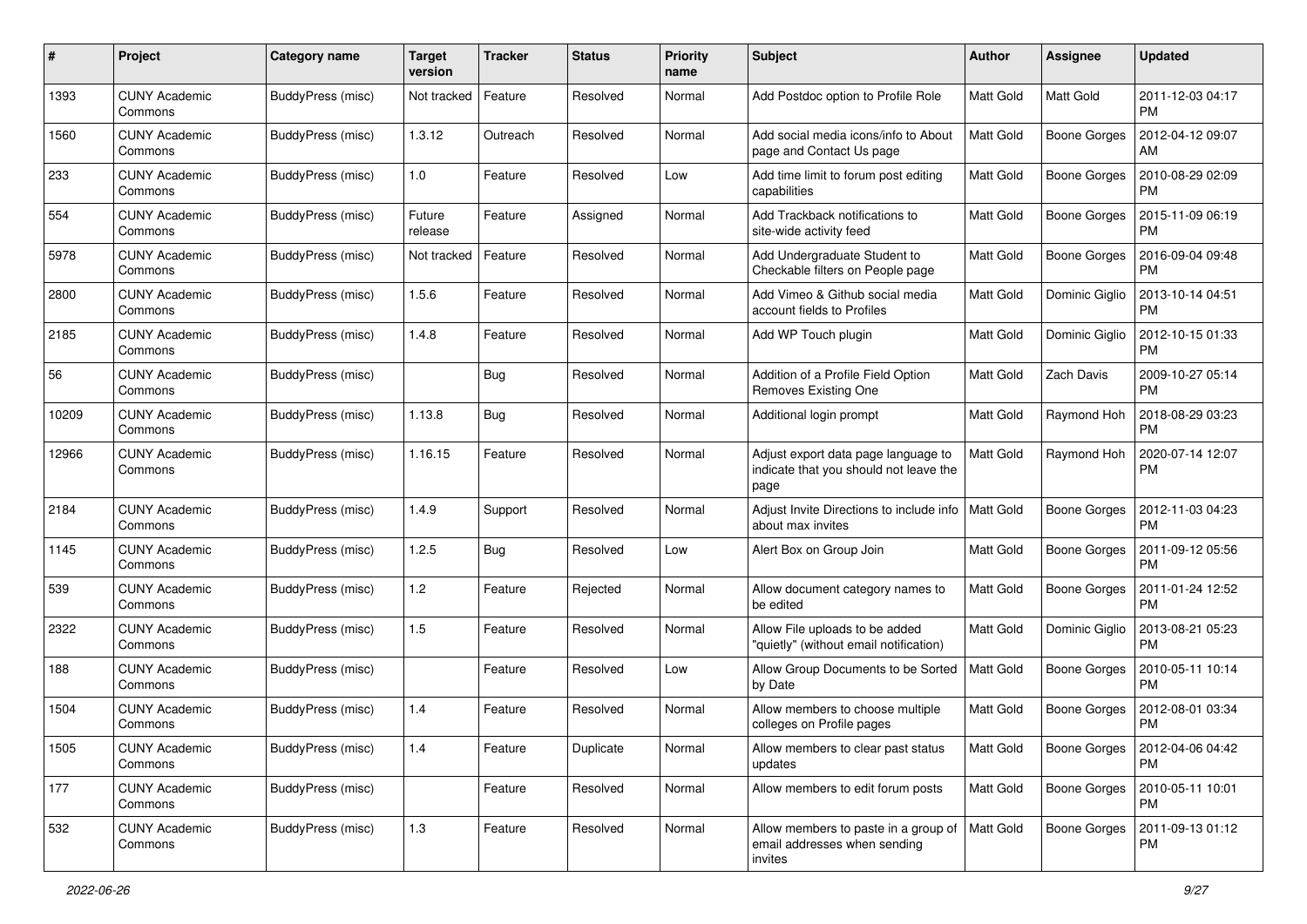| #    | Project                         | Category name            | <b>Target</b><br>version | <b>Tracker</b> | <b>Status</b> | <b>Priority</b><br>name | <b>Subject</b>                                                                        | Author           | <b>Assignee</b>     | <b>Updated</b>                |
|------|---------------------------------|--------------------------|--------------------------|----------------|---------------|-------------------------|---------------------------------------------------------------------------------------|------------------|---------------------|-------------------------------|
| 1457 | <b>CUNY Academic</b><br>Commons | BuddyPress (misc)        | 1.4                      | Feature        | Resolved      | Low                     | Allow people to clear old status<br>updates                                           | Matt Gold        | Dominic Giglio      | 2012-04-24 10:35<br>AM        |
| 2033 | <b>CUNY Academic</b><br>Commons | BuddyPress (misc)        |                          | Feature        | Rejected      | Normal                  | Allow status update to be deleted<br>directly from profile page                       | Matt Gold        | <b>Boone Gorges</b> | 2012-08-10 04:51<br><b>PM</b> |
| 906  | CUNY Academic<br>Commons        | BuddyPress (misc)        | 1.3                      | Feature        | Resolved      | Low                     | Allow users to edit BP Doc comments                                                   | <b>Matt Gold</b> | <b>Boone Gorges</b> | 2011-09-14 01:27<br>AM        |
| 2976 | <b>CUNY Academic</b><br>Commons | BuddyPress (misc)        | 1.5.16                   | Feature        | Resolved      | Normal                  | Allow users to permanently dismiss<br>notification of new profiles on profile<br>page | <b>Matt Gold</b> | <b>Boone Gorges</b> | 2014-02-01 02:56<br><b>PM</b> |
| 184  | <b>CUNY Academic</b><br>Commons | BuddyPress (misc)        |                          | Support        | Resolved      | Normal                  | Allowing Users to Delete Accounts                                                     | <b>Matt Gold</b> | <b>Boone Gorges</b> | 2010-05-11 09:54<br><b>PM</b> |
| 2755 | <b>CUNY Academic</b><br>Commons | BuddyPress (misc)        | 1.5.1                    | <b>Bug</b>     | Resolved      | Normal                  | Alphabetize list of colleges in<br>positions drop-down                                | <b>Matt Gold</b> | Boone Gorges        | 2013-08-29 09:30<br>AM        |
| 282  | <b>CUNY Academic</b><br>Commons | BuddyPress (misc)        | 1.1                      | Feature        | Resolved      | Normal                  | Alter "Kick and Ban" Group<br>Functionality                                           | <b>Matt Gold</b> | Boone Gorges        | 2010-09-08 06:14<br><b>PM</b> |
| 1412 | <b>CUNY Academic</b><br>Commons | BuddyPress (misc)        | 1.3                      | Bug            | Resolved      | Normal                  | Alter text on pop-up message about<br>role field                                      | <b>Matt Gold</b> | Boone Gorges        | 2011-12-08 12:58<br><b>PM</b> |
| 2845 | <b>CUNY Academic</b><br>Commons | BuddyPress (misc)        | 1.5.7                    | Bug            | Resolved      | Normal                  | Anchor errors with bp activity items<br>created from associated blog<br>postings      | Matt Gold        | <b>Boone Gorges</b> | 2013-11-01 08:15<br>PM        |
| 391  | <b>CUNY Academic</b><br>Commons | BuddyPress (misc)        | Not tracked              | Feature        | Resolved      | Normal                  | Announce changes to Group<br>Interface                                                | <b>Matt Gold</b> | <b>Brian Foote</b>  | 2010-12-09 05:18<br><b>PM</b> |
| 506  | <b>CUNY Academic</b><br>Commons | BuddyPress (misc)        |                          | Feature        | Rejected      | Normal                  | Attachments for Group<br><b>Announcement Posts</b>                                    | <b>Matt Gold</b> | Boone Gorges        | 2016-10-24 11:20<br>AM        |
| 606  | <b>CUNY Academic</b><br>Commons | BuddyPress (misc)        | 1.1.10                   | Bug            | Rejected      | Low                     | Avatars don't show up in list of<br>members on group invite tool                      | Matt Gold        | Boone Gorges        | 2011-02-24 11:47<br><b>PM</b> |
| 1401 | <b>CUNY Academic</b><br>Commons | BuddyPress (misc)        | 1.4                      | Bug            | Resolved      | Low                     | Avoiding really long blog names                                                       | <b>Matt Gold</b> | Dominic Giglio      | 2012-07-16 01:02<br><b>PM</b> |
| 635  | <b>CUNY Academic</b><br>Commons | BuddyPress (misc)        | Future<br>release        | Feature        | Assigned      | Normal                  | Big Blue Button - Videoconferencing<br>in Groups and Blogs                            | Matt Gold        | <b>Boone Gorges</b> | 2011-03-14 03:24<br><b>PM</b> |
| 173  | <b>CUNY Academic</b><br>Commons | BuddyPress (misc)        |                          | Bug            | Resolved      | Normal                  | Blockquote display cut off in mac<br>browsers                                         | Matt Gold        | Boone Gorges        | 2010-05-11 04:58<br><b>PM</b> |
| 2106 | <b>CUNY Academic</b><br>Commons | BuddyPress (misc)        | Not tracked              | Support        | Resolved      | Normal                  | Blog posts part of group activity feed                                                | Matt Gold        | Boone Gorges        | 2016-01-26 12:30<br>AM        |
| 527  | <b>CUNY Academic</b><br>Commons | BuddyPress (misc)        | 1.1.7                    | Bug            | Resolved      | Low                     | BP Admin Bar Doesn't Show up on<br>Cityscape Theme                                    | Matt Gold        | <b>Boone Gorges</b> | 2011-01-04 03:39<br><b>PM</b> |
| 340  | <b>CUNY Academic</b><br>Commons | BuddyPress (misc)        | 1.1                      | <b>Bug</b>     | Resolved      | High                    | BP Admin Bar Menu Mouseover<br>Areas Too Sensitive                                    | Matt Gold        | Boone Gorges        | 2010-12-01 09:48<br><b>AM</b> |
| 235  | <b>CUNY Academic</b><br>Commons | <b>BuddyPress (misc)</b> |                          | <b>Bug</b>     | Resolved      | Normal                  | BP Admin Bar Not Appearing on Help   Matt Gold<br>Blog                                |                  | Boone Gorges        | 2010-05-20 06:15<br>PM        |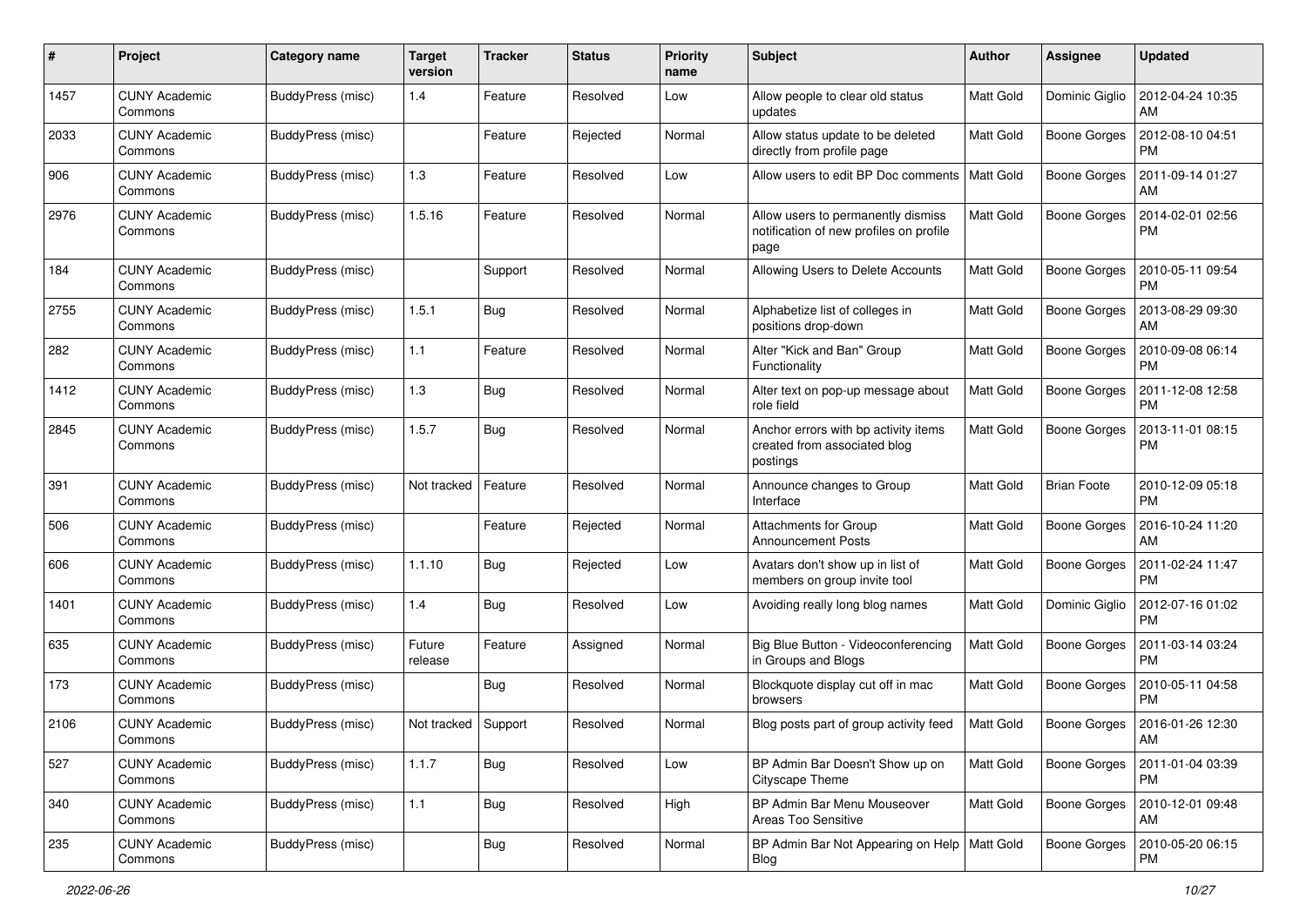| $\#$           | Project                         | Category name     | <b>Target</b><br>version | <b>Tracker</b> | <b>Status</b> | <b>Priority</b><br>name | <b>Subject</b>                                                                         | <b>Author</b>    | <b>Assignee</b>     | <b>Updated</b>                |
|----------------|---------------------------------|-------------------|--------------------------|----------------|---------------|-------------------------|----------------------------------------------------------------------------------------|------------------|---------------------|-------------------------------|
| 1321           | <b>CUNY Academic</b><br>Commons | BuddyPress (misc) | 1.2.5                    | <b>Bug</b>     | Duplicate     | Normal                  | BP Doc Comment Doesn't Show Up<br>on Doc (but does appear in group<br>stream)          | Matt Gold        | Boone Gorges        | 2011-11-04 08:04<br>AM        |
| 735            | <b>CUNY Academic</b><br>Commons | BuddyPress (misc) | 1.2.5                    | Feature        | Resolved      | Normal                  | BP Docs - Include Check-Box to<br>Avoid Email Notifications of Minor<br>Edits          | Matt Gold        | Boone Gorges        | 2011-07-24 11:34<br>AM        |
| 905            | <b>CUNY Academic</b><br>Commons | BuddyPress (misc) | 1.2.4                    | <b>Bug</b>     | Resolved      | Low                     | <b>BP Docs Authentication Issue</b>                                                    | Matt Gold        | <b>Boone Gorges</b> | 2011-07-12 01:39<br><b>PM</b> |
| 992            | <b>CUNY Academic</b><br>Commons | BuddyPress (misc) | 1.2.5                    | <b>Bug</b>     | Resolved      | Normal                  | BP Docs comments show up on WP<br>Dashboard                                            | Matt Gold        | <b>Boone Gorges</b> | 2011-07-19 02:17<br><b>PM</b> |
| 993            | <b>CUNY Academic</b><br>Commons | BuddyPress (misc) | 1.2.5                    | <b>Bug</b>     | Resolved      | Low                     | <b>BP Docs Notification Issue</b>                                                      | Matt Gold        | <b>Boone Gorges</b> | 2011-07-20 12:10<br>AM        |
| 806            | <b>CUNY Academic</b><br>Commons | BuddyPress (misc) | 1.2.4                    | <b>Bug</b>     | Resolved      | Normal                  | BP Docs Notification Throttling Issues                                                 | <b>Matt Gold</b> | <b>Boone Gorges</b> | 2011-06-08 12:17<br><b>PM</b> |
| 1616           | <b>CUNY Academic</b><br>Commons | BuddyPress (misc) | 1.3.7                    | Bug            | Resolved      | Low                     | BP Docs timeout issue                                                                  | Matt Gold        | Boone Gorges        | 2012-02-21 03:23<br><b>PM</b> |
| 2528           | <b>CUNY Academic</b><br>Commons | BuddyPress (misc) | 1.4.31                   | Feature        | Resolved      | Low                     | BP emails sent from secondary sites<br>should use main site headers                    | Matt Gold        | Raymond Hoh         | 2013-07-11 11:14<br>AM        |
| 783            | <b>CUNY Academic</b><br>Commons | BuddyPress (misc) | 1.2.4                    | Bug            | Resolved      | Normal                  | Broken Avatar Images                                                                   | Matt Gold        | <b>Boone Gorges</b> | 2011-06-06 02:49<br><b>PM</b> |
| 138            | CUNY Academic<br>Commons        | BuddyPress (misc) |                          | Bug            | Resolved      | Normal                  | Broken Links in Forum Notification<br>Emails                                           | Matt Gold        | Boone Gorges        | 2010-03-02 07:59<br><b>PM</b> |
| 15228          | <b>CUNY Academic</b><br>Commons | BuddyPress (misc) | 1.19.3                   | <b>Bug</b>     | Resolved      | Normal                  | Broken site icon in "Sites Across"<br><b>CUNY Listing</b>                              | Matt Gold        | Raymond Hoh         | 2022-01-26 07:48<br><b>PM</b> |
| 623            | <b>CUNY Academic</b><br>Commons | BuddyPress (misc) | 1.2                      | Feature        | Resolved      | Normal                  | <b>BuddyPress Docs: Move</b><br>Paste-from-Word Icon Into Top Row<br>of Tiny-MCE icons | Matt Gold        | <b>Boone Gorges</b> | 2011-02-28 06:33<br><b>PM</b> |
| 3809           | <b>CUNY Academic</b><br>Commons | BuddyPress (misc) | 1.7.17                   | <b>Bug</b>     | Resolved      | Normal                  | BuddyPress member filters not<br>working correctly                                     | Matt Gold        | Matt Gold           | 2015-03-22 01:03<br>AM        |
| $\overline{7}$ | <b>CUNY Academic</b><br>Commons | BuddyPress (misc) |                          | <b>Bug</b>     | Resolved      | Normal                  | BuddyPress theme error on iPhone                                                       | Matt Gold        | <b>Boone Gorges</b> | 2009-09-15 07:39<br><b>PM</b> |
| 1487           | <b>CUNY Academic</b><br>Commons | BuddyPress (misc) | 1.3.3                    | Feature        | Resolved      | Normal                  | Bug when using Featured Widget to<br>display a page                                    | Matt Gold        | Boone Gorges        | 2012-01-10 10:05<br><b>PM</b> |
| 467            | <b>CUNY Academic</b><br>Commons | BuddyPress (misc) | Not tracked              | Bug            | Resolved      | Low                     | CAC Blog no longer listed on<br>BP-Admin Bar "My Blogs" list                           | Matt Gold        | <b>Boone Gorges</b> | 2010-12-21 12:38<br><b>PM</b> |
| 2737           | <b>CUNY Academic</b><br>Commons | BuddyPress (misc) | 1.5.0.2                  | <b>Bug</b>     | Resolved      | Urgent                  | CAC Not allowing CUNY Addresses<br>to Register                                         | Matt Gold        | <b>Boone Gorges</b> | 2013-08-26 05:43<br><b>PM</b> |
| 1657           | <b>CUNY Academic</b><br>Commons | BuddyPress (misc) | 1.3.10                   | <b>Bug</b>     | Resolved      | Normal                  | Caching Issues                                                                         | Matt Gold        |                     | 2012-04-04 10:17<br>AM        |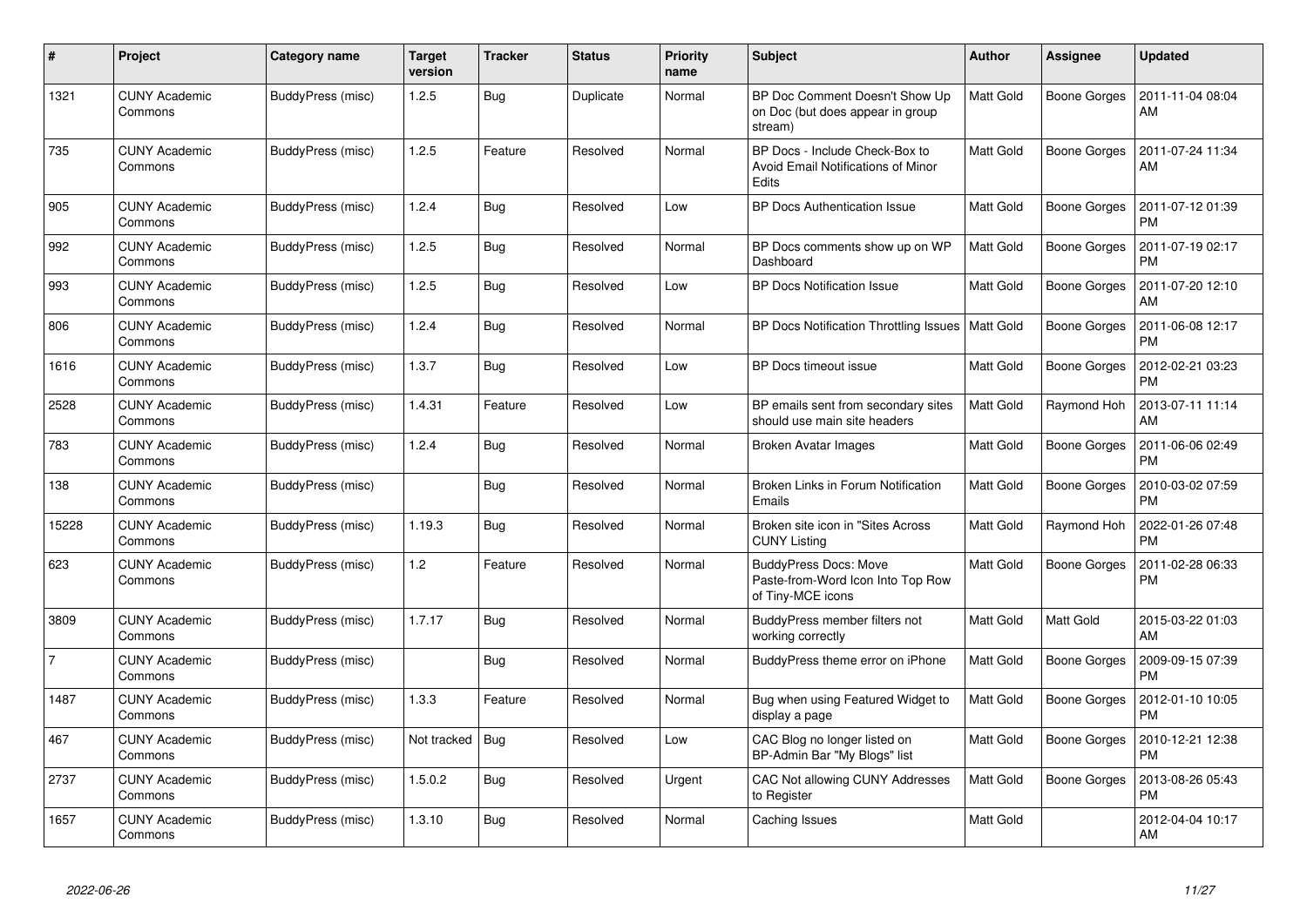| #    | Project                         | Category name     | <b>Target</b><br>version | <b>Tracker</b> | <b>Status</b> | <b>Priority</b><br>name | Subject                                                                                               | Author           | Assignee            | <b>Updated</b>                |
|------|---------------------------------|-------------------|--------------------------|----------------|---------------|-------------------------|-------------------------------------------------------------------------------------------------------|------------------|---------------------|-------------------------------|
| 810  | <b>CUNY Academic</b><br>Commons | BuddyPress (misc) | 1.2.4                    | Bug            | Resolved      | Normal                  | Can't see all blogs in "My Blogs"                                                                     | Matt Gold        | <b>Boone Gorges</b> | 2011-07-12 10:51<br><b>PM</b> |
| 205  | <b>CUNY Academic</b><br>Commons | BuddyPress (misc) |                          | Bug            | Resolved      | High                    | <b>Cannot Create Account</b>                                                                          | Matt Gold        | <b>Boone Gorges</b> | 2010-05-20 03:18<br><b>PM</b> |
| 281  | CUNY Academic<br>Commons        | BuddyPress (misc) | 1.1                      | Feature        | Resolved      | Low                     | Change "Kick and Ban" terminology<br>in Group Interface                                               | <b>Matt Gold</b> | <b>Boone Gorges</b> | 2010-09-08 06:14<br><b>PM</b> |
| 2206 | <b>CUNY Academic</b><br>Commons | BuddyPress (misc) | 1.4.9                    | Support        | Resolved      | Normal                  | Change anchor location for "Post<br>New Topic" in group forums                                        | Matt Gold        | Dominic Giglio      | 2012-11-01 11:16<br>AM        |
| 2771 | <b>CUNY Academic</b><br>Commons | BuddyPress (misc) | 1.5.2                    | Feature        | Resolved      | Normal                  | Change Brief Descriptor Text Color<br>Again                                                           | <b>Matt Gold</b> | <b>Boone Gorges</b> | 2013-09-10 06:07<br>AM        |
| 646  | <b>CUNY Academic</b><br>Commons | BuddyPress (misc) | $1.2$                    | Bug            | Resolved      | Low                     | Change Error Message Non<br>Logged-In Users See When<br>Authorized Page is Requested<br>Without Login | Matt Gold        | Boone Gorges        | 2011-03-22 10:28<br>AM        |
| 510  | <b>CUNY Academic</b><br>Commons | BuddyPress (misc) | 1.2                      | Feature        | Resolved      | Normal                  | Change group slug placement on<br>group admin menu                                                    | <b>Matt Gold</b> | <b>Boone Gorges</b> | 2011-02-21 04:51<br><b>PM</b> |
| 2776 | <b>CUNY Academic</b><br>Commons | BuddyPress (misc) | 1.5.2                    | Bug            | Resolved      | Normal                  | Change Name of SPS in College list                                                                    | Matt Gold        | <b>Boone Gorges</b> | 2013-09-11 08:19<br><b>PM</b> |
| 237  | CUNY Academic<br>Commons        | BuddyPress (misc) |                          | Feature        | Resolved      | Low                     | Change Subject Line of Emailed<br><b>Group Updates</b>                                                | Matt Gold        | <b>Boone Gorges</b> | 2010-05-12 11:24<br>AM        |
| 238  | <b>CUNY Academic</b><br>Commons | BuddyPress (misc) |                          | Feature        | Resolved      | Low                     | Change Subject Line of Group<br><b>Document Emails</b>                                                | <b>Matt Gold</b> | <b>Boone Gorges</b> | 2010-05-12 11:27<br>AM        |
| 361  | <b>CUNY Academic</b><br>Commons | BuddyPress (misc) | 1.1                      | Feature        | Resolved      | Normal                  | Change Wording of Options on<br><b>Friend Request Responses</b>                                       | <b>Matt Gold</b> | Chris Stein         | 2010-11-24 01:42<br><b>PM</b> |
| 314  | <b>CUNY Academic</b><br>Commons | BuddyPress (misc) | 1.0.2                    | Bug            | Resolved      | Normal                  | Changing Blog Title in BuddyPress<br>Menus                                                            | <b>Matt Gold</b> | <b>Boone Gorges</b> | 2010-09-02 10:59<br>AM        |
| 1117 | <b>CUNY Academic</b><br>Commons | BuddyPress (misc) | 1.2.5                    | Bug            | Resolved      | Normal                  | Character Display Error in Feed                                                                       | <b>Matt Gold</b> | <b>Boone Gorges</b> | 2011-09-12 06:29<br><b>PM</b> |
| 456  | <b>CUNY Academic</b><br>Commons | BuddyPress (misc) | Not tracked              | <b>Bug</b>     | Resolved      | Normal                  | <b>Check Sitewide Plugins</b>                                                                         | Matt Gold        | <b>Boone Gorges</b> | 2010-12-21 12:31<br><b>PM</b> |
| 174  | <b>CUNY Academic</b><br>Commons | BuddyPress (misc) |                          | Bug            | Resolved      | Normal                  | College names no longer active links<br>on profiles                                                   | Matt Gold        | <b>Boone Gorges</b> | 2010-05-11 05:00<br><b>PM</b> |
| 2892 | <b>CUNY Academic</b><br>Commons | BuddyPress (misc) |                          | Bug            | Rejected      | High                    | Commons homepage - blog column                                                                        | Matt Gold        | Boone Gorges        | 2013-11-14 01:00<br>PM        |
| 157  | <b>CUNY Academic</b><br>Commons | BuddyPress (misc) | Not tracked              | Feature        | Rejected      | Normal                  | Conduct a review of BuddyPress<br>plugins                                                             | Matt Gold        | Boone Gorges        | 2016-01-26 12:16<br>AM        |
| 2360 | <b>CUNY Academic</b><br>Commons | BuddyPress (misc) | 1.5                      | Feature        | Resolved      | Low                     | <b>Confirmation before File Deletion</b>                                                              | Matt Gold        | <b>Boone Gorges</b> | 2013-08-01 09:08<br><b>PM</b> |
| 656  | <b>CUNY Academic</b><br>Commons | BuddyPress (misc) | $1.2$                    | <b>Bug</b>     | Resolved      | Low                     | <b>Conflicting Email Subscription</b><br>Messages                                                     | Matt Gold        | Boone Gorges        | 2011-04-10 10:10<br>PM        |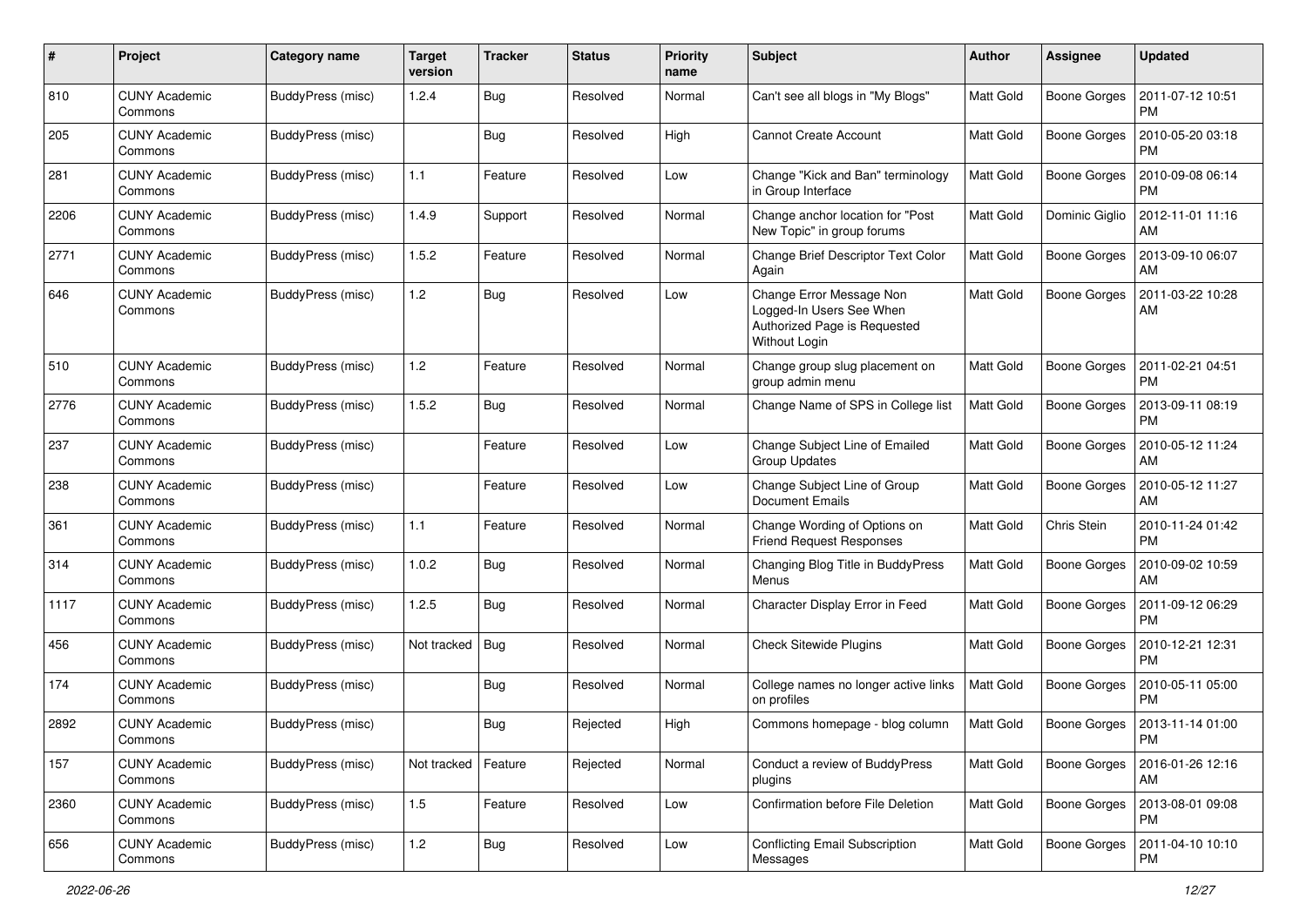| $\#$ | Project                         | Category name     | <b>Target</b><br>version | <b>Tracker</b> | <b>Status</b> | <b>Priority</b><br>name | <b>Subject</b>                                                                     | <b>Author</b>    | Assignee            | <b>Updated</b>                |
|------|---------------------------------|-------------------|--------------------------|----------------|---------------|-------------------------|------------------------------------------------------------------------------------|------------------|---------------------|-------------------------------|
| 1345 | <b>CUNY Academic</b><br>Commons | BuddyPress (misc) | 1.3                      | Bug            | Resolved      | Normal                  | <b>Consider Adding BuddyPress Group</b><br>for Community Admins and Mods<br>Plugin | Matt Gold        | Boone Gorges        | 2011-11-28 03:17<br><b>PM</b> |
| 428  | <b>CUNY Academic</b><br>Commons | BuddyPress (misc) | 1.2                      | Feature        | Resolved      | Normal                  | Consider adding Log Out button to<br><b>BP Admin Bar</b>                           | Matt Gold        | Boone Gorges        | 2010-12-22 12:12<br><b>PM</b> |
| 120  | <b>CUNY Academic</b><br>Commons | BuddyPress (misc) | 1.4                      | Feature        | Resolved      | Normal                  | <b>Consider Adding Privacy Options</b><br><b>Plugin for Profiles</b>               | Matt Gold        | <b>Boone Gorges</b> | 2015-11-12 01:02<br>AM        |
| 599  | <b>CUNY Academic</b><br>Commons | BuddyPress (misc) | Future<br>release        | Feature        | Assigned      | Normal                  | Consider adding rating plugins for<br><b>BuddyPress/BBPress</b>                    | Matt Gold        | <b>Boone Gorges</b> | 2011-08-22 06:50<br><b>PM</b> |
| 774  | <b>CUNY Academic</b><br>Commons | BuddyPress (misc) | 1.3                      | Feature        | Resolved      | Normal                  | Consider Allowing Email to Be Sent<br><b>Between Unfriended Members</b>            | Matt Gold        | Boone Gorges        | 2011-06-16 04:06<br><b>PM</b> |
| 561  | <b>CUNY Academic</b><br>Commons | BuddyPress (misc) |                          | Bug            | Resolved      | Normal                  | Copyright Violation                                                                | Matt Gold        | Matt Gold           | 2011-02-05 03:10<br><b>PM</b> |
| 212  | <b>CUNY Academic</b><br>Commons | BuddyPress (misc) |                          | Feature        | Resolved      | High                    | Create a way for group members to<br>send out email announcements                  | Matt Gold        | <b>Boone Gorges</b> | 2010-05-12 10:11<br>AM        |
| 498  | <b>CUNY Academic</b><br>Commons | BuddyPress (misc) |                          | Feature        | Duplicate     | Normal                  | Create ability to respond to forum<br>posts by email                               | Matt Gold        | <b>Boone Gorges</b> | 2010-12-20 11:34<br>AM        |
| 330  | <b>CUNY Academic</b><br>Commons | BuddyPress (misc) | Not tracked              | Feature        | Resolved      | Low                     | Create avatar/gravatar for Commons<br>WP profile page                              | Matt Gold        | Boone Gorges        | 2010-09-10 03:36<br><b>PM</b> |
| 909  | <b>CUNY Academic</b><br>Commons | BuddyPress (misc) |                          | Feature        | Duplicate     | Normal                  | Create Calendar Feature for Groups                                                 | Matt Gold        | <b>Boone Gorges</b> | 2012-07-16 12:38<br><b>PM</b> |
| 649  | <b>CUNY Academic</b><br>Commons | BuddyPress (misc) | 1.3                      | Feature        | Resolved      | Normal                  | Create Copy All button for<br><b>BuddyPress Docs</b>                               | Matt Gold        | <b>Boone Gorges</b> | 2011-09-13 11:59<br>AM        |
| 2090 | CUNY Academic<br>Commons        | BuddyPress (misc) |                          | Feature        | Rejected      | Normal                  | Create Course Group Template that<br>includes notifications of new blog<br>posts   | Matt Gold        | Boone Gorges        | 2012-12-18 10:59<br>AM        |
| 2039 | <b>CUNY Academic</b><br>Commons | BuddyPress (misc) | 1.4.3                    | Support        | Resolved      | Normal                  | Create Failure function for RBE                                                    | Matt Gold        | Raymond Hoh         | 2012-08-27 09:44<br>AM        |
| 64   | <b>CUNY Academic</b><br>Commons | BuddyPress (misc) |                          | Feature        | Resolved      | Normal                  | Create links to file attachments in BP<br>Forum Subscription Plugin                | Matt Gold        | Boone Gorges        | 2009-12-10 01:29<br><b>PM</b> |
| 643  | <b>CUNY Academic</b><br>Commons | BuddyPress (misc) | 1.3                      | Feature        | Resolved      | Normal                  | Create Mechanism to Require People<br>to Fill Out New Identity Profile Field       | <b>Matt Gold</b> | <b>Boone Gorges</b> | 2011-10-19 01:50<br><b>PM</b> |
| 1220 | <b>CUNY Academic</b><br>Commons | BuddyPress (misc) |                          | Feature        | Duplicate     | Normal                  | Create native WordPress version of<br>UserVoice integrated into the<br>Commons     | Matt Gold        | <b>Boone Gorges</b> | 2012-08-15 01:15<br><b>PM</b> |
| 642  | <b>CUNY Academic</b><br>Commons | BuddyPress (misc) | Not tracked              | Feature        | Resolved      | Normal                  | Create new BuddyPress Profile Field<br>to Designate Role                           | Matt Gold        | Matt Gold           | 2011-09-24 03:22<br><b>PM</b> |
| 746  | <b>CUNY Academic</b><br>Commons | BuddyPress (misc) | 1.3                      | Bug            | Resolved      | Normal                  | Create Pop-Up Login Overlay                                                        | Matt Gold        | Raymond Hoh         | 2011-05-16 06:32<br><b>PM</b> |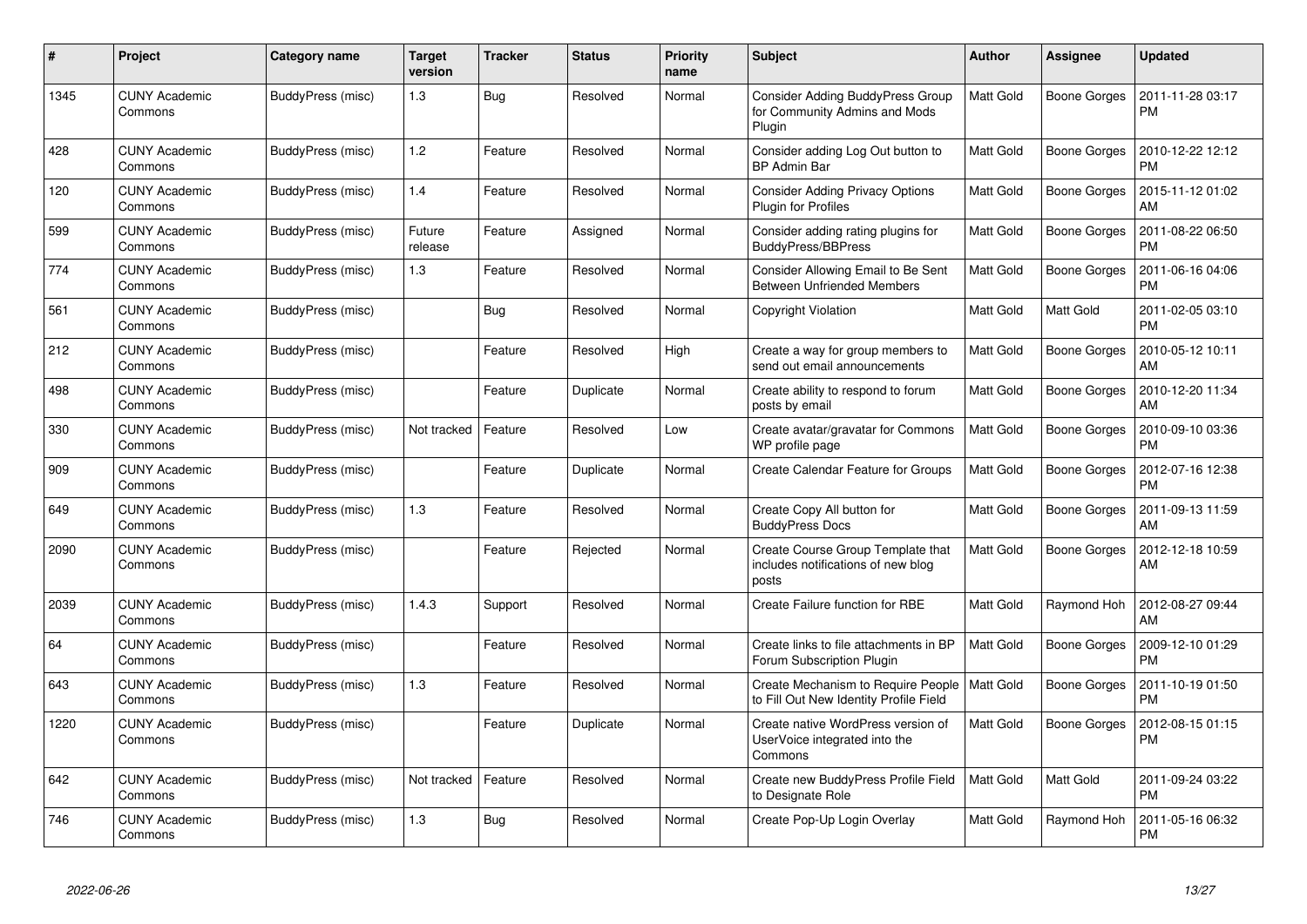| #    | Project                         | Category name     | <b>Target</b><br>version | <b>Tracker</b> | <b>Status</b> | <b>Priority</b><br>name | <b>Subject</b>                                                                                     | <b>Author</b>    | Assignee            | <b>Updated</b>                |
|------|---------------------------------|-------------------|--------------------------|----------------|---------------|-------------------------|----------------------------------------------------------------------------------------------------|------------------|---------------------|-------------------------------|
| 648  | <b>CUNY Academic</b><br>Commons | BuddyPress (misc) | 1.3                      | Feature        | Resolved      | Normal                  | Create Print functionality for<br><b>BuddyPress Docs</b>                                           | Matt Gold        | <b>Boone Gorges</b> | 2011-07-19 11:46<br>AM        |
| 34   | <b>CUNY Academic</b><br>Commons | BuddyPress (misc) |                          | Feature        | Resolved      | Low                     | <b>Create Privacy Settings for Profile</b><br>Data                                                 | <b>Matt Gold</b> | <b>Boone Gorges</b> | 2010-05-11 06:52<br><b>PM</b> |
| 2248 | <b>CUNY Academic</b><br>Commons | BuddyPress (misc) | 1.4.11                   | Feature        | Resolved      | Low                     | Create Profile link to academia.edu<br>profile                                                     | <b>Matt Gold</b> | Dominic Giglio      | 2012-11-21 11:55<br><b>PM</b> |
| 629  | <b>CUNY Academic</b><br>Commons | BuddyPress (misc) | 1.2                      | Feature        | Resolved      | Normal                  | Create Required Profile Field to<br>Define User Status                                             | <b>Matt Gold</b> | Matt Gold           | 2011-03-17 06:34<br><b>PM</b> |
| 348  | <b>CUNY Academic</b><br>Commons | BuddyPress (misc) | 1.2                      | Feature        | Resolved      | Normal                  | Create status marker to show which<br>invited group members have already<br>received group invites | <b>Matt Gold</b> | <b>Boone Gorges</b> | 2011-03-08 09:08<br>PM        |
| 6365 | <b>CUNY Academic</b><br>Commons | BuddyPress (misc) | Not tracked              | Feature        | Duplicate     | Normal                  | Create Undergraduate Student<br>status/role on the CAC                                             | <b>Matt Gold</b> | <b>Boone Gorges</b> | 2016-10-20 11:38<br>AM        |
| 1386 | <b>CUNY Academic</b><br>Commons | BuddyPress (misc) | 1.5                      | Feature        | Resolved      | Low                     | Create way to create custom order<br>BP Profile Field checklist items                              | <b>Matt Gold</b> | Dominic Giglio      | 2012-12-18 10:38<br>AM        |
| 1559 | <b>CUNY Academic</b><br>Commons | BuddyPress (misc) |                          | Feature        | Rejected      | Normal                  | Crop Text Length Field on Featured<br>Homepage Widget Doesn't Work                                 | <b>Matt Gold</b> | Dominic Giglio      | 2012-07-02 12:10<br><b>PM</b> |
| 2469 | <b>CUNY Academic</b><br>Commons | BuddyPress (misc) | Not tracked              | Feature        | Resolved      | Normal                  | cuny.is shortlink request                                                                          | <b>Matt Gold</b> | Sarah<br>Morgano    | 2013-02-21 07:56<br><b>PM</b> |
| 1784 | <b>CUNY Academic</b><br>Commons | BuddyPress (misc) | 1.3.11                   | <b>Bug</b>     | Resolved      | Normal                  | Date/Content Problems on Forum<br>digest emails                                                    | <b>Matt Gold</b> | <b>Boone Gorges</b> | 2012-04-03 08:28<br><b>PM</b> |
| 2082 | <b>CUNY Academic</b><br>Commons | BuddyPress (misc) | 1.4.8                    | Support        | Resolved      | High                    | Default: No Email?                                                                                 | Matt Gold        | Dominic Giglio      | 2012-10-19 04:55<br><b>PM</b> |
| 1411 | <b>CUNY Academic</b><br>Commons | BuddyPress (misc) | 1.3.17                   | Feature        | Resolved      | Low                     | <b>Deleting Docs</b>                                                                               | <b>Matt Gold</b> | <b>Boone Gorges</b> | 2012-07-02 12:43<br><b>PM</b> |
| 1629 | <b>CUNY Academic</b><br>Commons | BuddyPress (misc) | 1.4                      | Support        | Resolved      | Normal                  | <b>Deleting Group Announcements</b>                                                                | <b>Matt Gold</b> | Dominic Giglio      | 2012-07-16 12:26<br><b>PM</b> |
| 557  | CUNY Academic<br>Commons        | BuddyPress (misc) | 1.3                      | Feature        | Rejected      | Normal                  | Denied Size and Extension Alerts on<br>Forum posts                                                 | <b>Matt Gold</b> | Boone Gorges        | 2011-06-17 02:58<br><b>PM</b> |
| 36   | <b>CUNY Academic</b><br>Commons | BuddyPress (misc) | 1.1                      | Feature        | Resolved      | Normal                  | Digest Version of Group Forums<br><b>Notification Plugin</b>                                       | <b>Matt Gold</b> | <b>Boone Gorges</b> | 2010-09-26 11:10<br>AM        |
| 387  | <b>CUNY Academic</b><br>Commons | BuddyPress (misc) | 1.1                      | Bug            | Resolved      | Normal                  | Disable activity replies for group<br>announcements                                                | <b>Matt Gold</b> | <b>Boone Gorges</b> | 2010-11-16 04:20<br>PM        |
| 134  | <b>CUNY Academic</b><br>Commons | BuddyPress (misc) |                          | <b>Bug</b>     | Resolved      | Low                     | Div Overflow Issue on Mail Interface                                                               | <b>Matt Gold</b> | Boone Gorges        | 2009-12-13 06:28<br><b>PM</b> |
| 2785 | <b>CUNY Academic</b><br>Commons | BuddyPress (misc) | Not tracked              | <b>Bug</b>     | Resolved      | Normal                  | Don't see cuny is shortlink for myself                                                             | Matt Gold        | <b>Boone Gorges</b> | 2013-09-12 10:56<br>AM        |
| 2827 | <b>CUNY Academic</b><br>Commons | BuddyPress (misc) |                          | Bug            | Duplicate     | Normal                  | Double email notification                                                                          | <b>Matt Gold</b> | Raymond Hoh         | 2013-10-11 01:53<br>PM        |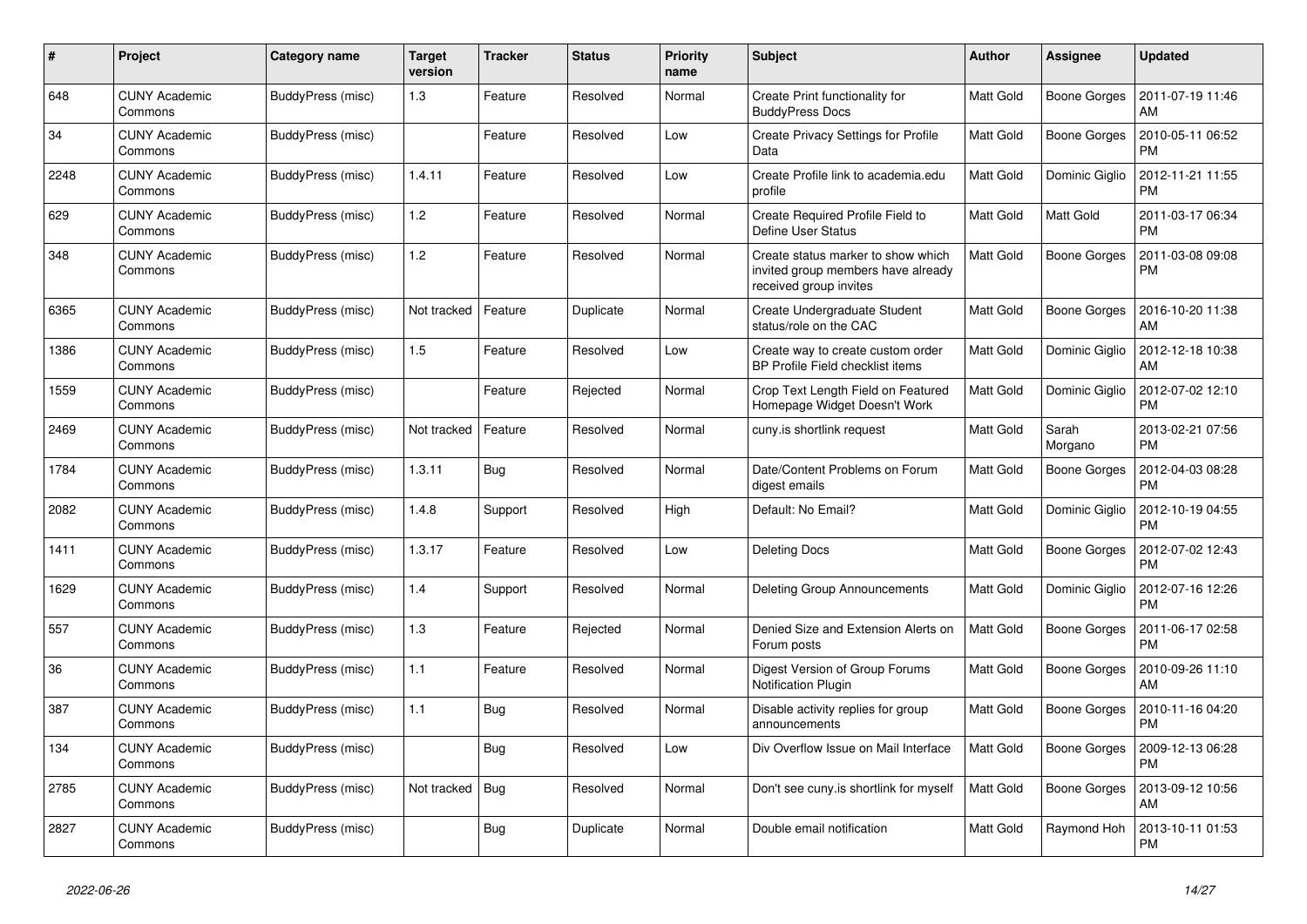| #     | Project                         | Category name     | Target<br>version | <b>Tracker</b> | <b>Status</b> | <b>Priority</b><br>name | <b>Subject</b>                                                            | Author           | <b>Assignee</b>     | <b>Updated</b>                |
|-------|---------------------------------|-------------------|-------------------|----------------|---------------|-------------------------|---------------------------------------------------------------------------|------------------|---------------------|-------------------------------|
| 1881  | <b>CUNY Academic</b><br>Commons | BuddyPress (misc) | 1.3.13            | Bug            | Resolved      | Low                     | Double forum notification received                                        | <b>Matt Gold</b> | <b>Boone Gorges</b> | 2012-05-22 02:51<br><b>PM</b> |
| 2045  | <b>CUNY Academic</b><br>Commons | BuddyPress (misc) |                   | Bug            | Duplicate     | Normal                  | Double Post/RBE Notification                                              | <b>Matt Gold</b> | Boone Gorges        | 2012-08-15 08:53<br>AM        |
| 2857  | <b>CUNY Academic</b><br>Commons | BuddyPress (misc) | Not tracked       | Bug            | Resolved      | Normal                  | Double posting via RBE                                                    | <b>Matt Gold</b> | Boone Gorges        | 2013-11-01 02:55<br><b>PM</b> |
| 2479  | <b>CUNY Academic</b><br>Commons | BuddyPress (misc) | 1.4.21            | <b>Bug</b>     | Resolved      | Urgent                  | Double posting, double notification of<br>message posted via RBE          | Matt Gold        | Raymond Hoh         | 2013-04-09 02:04<br>AM        |
| 2816  | <b>CUNY Academic</b><br>Commons | BuddyPress (misc) | Future<br>release | <b>Bug</b>     | Resolved      | Normal                  | Double posting/email notification                                         | <b>Matt Gold</b> | Raymond Hoh         | 2013-11-01 08:04<br><b>PM</b> |
| 626   | <b>CUNY Academic</b><br>Commons | BuddyPress (misc) | Not tracked       | Bug            | Resolved      | Normal                  | Edit Help Blog Post on Syncing<br>Group/Blog Authorship                   | Matt Gold        | Sarah<br>Morgano    | 2011-10-13 11:29<br>AM        |
| 1953  | <b>CUNY Academic</b><br>Commons | BuddyPress (misc) | 1.3.15            | Bug            | Resolved      | Normal                  | Email forum notification formatting<br>issue                              | <b>Matt Gold</b> | <b>Boone Gorges</b> | 2012-06-21 03:32<br><b>PM</b> |
| 2121  | <b>CUNY Academic</b><br>Commons | BuddyPress (misc) | 1.4.6             | Bug            | Resolved      | Low                     | Email notification of forum post omits<br>hyperlinked word                | Matt Gold        | Boone Gorges        | 2012-09-30 09:05<br>AM        |
| 149   | <b>CUNY Academic</b><br>Commons | BuddyPress (misc) |                   | <b>Bug</b>     | Resolved      | Normal                  | Email Notifications and TinyMCE                                           | <b>Matt Gold</b> | Boone Gorges        | 2010-01-08 09:33<br><b>PM</b> |
| 638   | <b>CUNY Academic</b><br>Commons | BuddyPress (misc) | 1.1.11            | <b>Bug</b>     | Resolved      | Normal                  | Email Notifications Include Odd<br>Characters                             | <b>Matt Gold</b> | <b>Boone Gorges</b> | 2011-03-16 11:06<br>AM        |
| 450   | <b>CUNY Academic</b><br>Commons | BuddyPress (misc) |                   | <b>Bug</b>     | Duplicate     | Normal                  | Email Notifications Summary vs. Full<br>Posts                             | <b>Matt Gold</b> | Boone Gorges        | 2010-12-08 07:30<br>AM        |
| 247   | <b>CUNY Academic</b><br>Commons | BuddyPress (misc) |                   | <b>Bug</b>     | Resolved      | Normal                  | Email problem on signup                                                   | Matt Gold        | Boone Gorges        | 2010-05-18 03:09<br><b>PM</b> |
| 241   | <b>CUNY Academic</b><br>Commons | BuddyPress (misc) |                   | <b>Bug</b>     | Resolved      | Normal                  | <b>Emailed Group Activity Updates</b><br><b>Contain Escape Characters</b> | <b>Matt Gold</b> | Boone Gorges        | 2010-08-25 01:30<br><b>PM</b> |
| 332   | <b>CUNY Academic</b><br>Commons | BuddyPress (misc) | 1.0.3             | Feature        | Resolved      | Low                     | Embed Links in Forum Notification<br>Posts                                | <b>Matt Gold</b> | <b>Boone Gorges</b> | 2010-09-14 09:34<br>AM        |
| 204   | <b>CUNY Academic</b><br>Commons | BuddyPress (misc) |                   | <b>Bug</b>     | Resolved      | Normal                  | Embiggen list of my groups                                                | <b>Matt Gold</b> | Boone Gorges        | 2010-05-11 05:13<br><b>PM</b> |
| 1256  | <b>CUNY Academic</b><br>Commons | BuddyPress (misc) | 1.3               | Feature        | Resolved      | Normal                  | Enable BP Docs by default on<br>Commons groups                            | <b>Matt Gold</b> | Boone Gorges        | 2011-11-15 02:27<br><b>PM</b> |
| 1455  | <b>CUNY Academic</b><br>Commons | BuddyPress (misc) | 1.3.1             | <b>Bug</b>     | Resolved      | Normal                  | Errant error message on Groups<br>page                                    | <b>Matt Gold</b> | <b>Boone Gorges</b> | 2011-12-16 02:05<br><b>PM</b> |
| 674   | <b>CUNY Academic</b><br>Commons | BuddyPress (misc) | Not tracked       | Bug            | Rejected      | Normal                  | <b>Errant Friend Request?</b>                                             | Matt Gold        | Boone Gorges        | 2011-04-06 11:28<br><b>PM</b> |
| 12957 | CUNY Academic<br>Commons        | BuddyPress (misc) | 1.16.14           | Support        | Resolved      | Normal                  | Export data question                                                      | <b>Matt Gold</b> | Raymond Hoh         | 2020-06-23 10:53<br>AM        |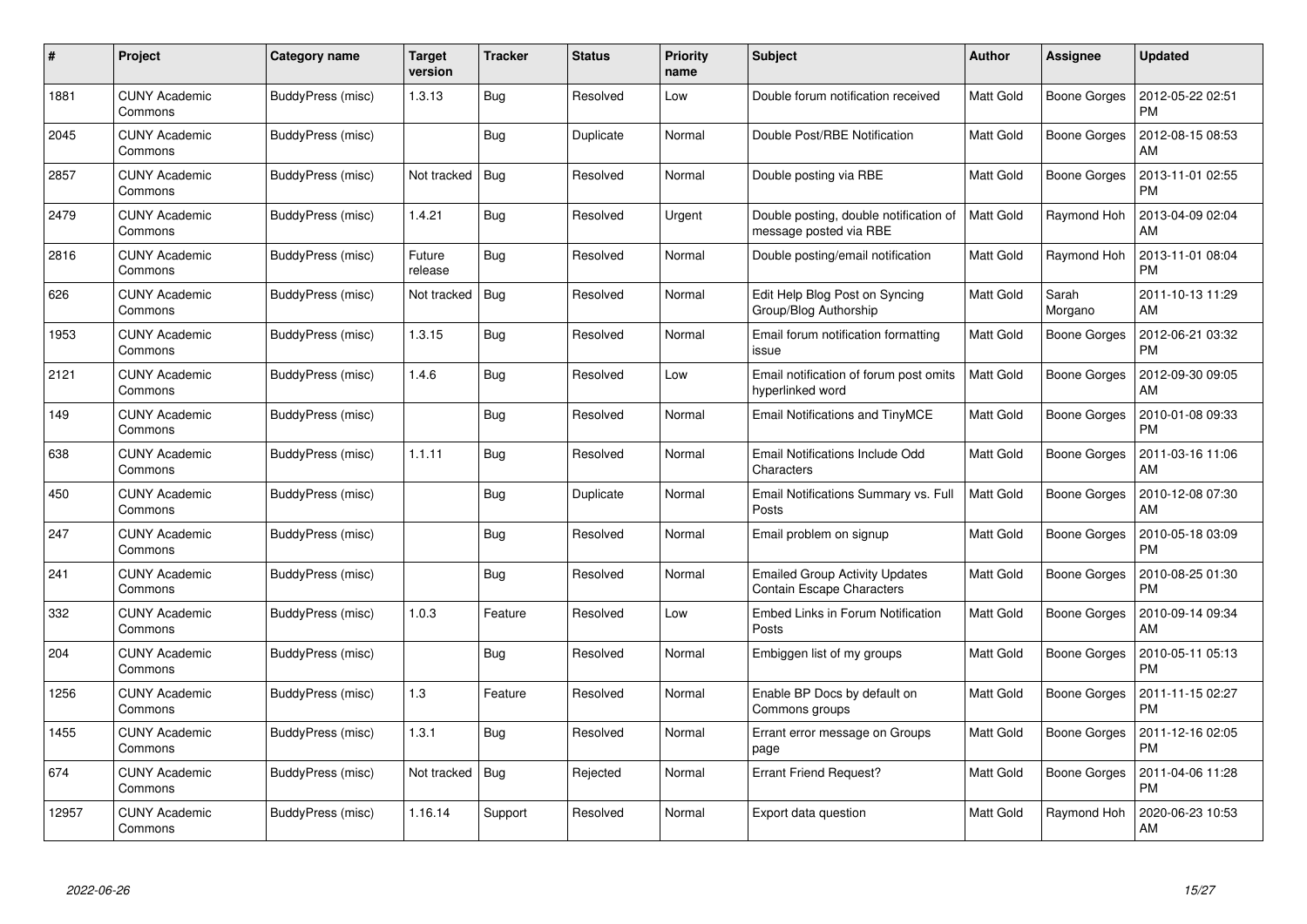| #    | Project                         | Category name     | <b>Target</b><br>version | <b>Tracker</b> | <b>Status</b> | <b>Priority</b><br>name | <b>Subject</b>                                                      | Author           | <b>Assignee</b>     | <b>Updated</b>                |
|------|---------------------------------|-------------------|--------------------------|----------------|---------------|-------------------------|---------------------------------------------------------------------|------------------|---------------------|-------------------------------|
| 500  | <b>CUNY Academic</b><br>Commons | BuddyPress (misc) | Future<br>release        | Feature        | Assigned      | Normal                  | <b>Export Group Data</b>                                            | <b>Matt Gold</b> | Boone Gorges        | 2010-12-19 12:09<br><b>PM</b> |
| 1503 | <b>CUNY Academic</b><br>Commons | BuddyPress (misc) | 1.3.3                    | Bug            | Resolved      | Normal                  | File list not showing file descriptions                             | Matt Gold        | Boone Gorges        | 2012-01-10 07:28<br><b>PM</b> |
| 2105 | <b>CUNY Academic</b><br>Commons | BuddyPress (misc) | 1.4.9                    | <b>Bug</b>     | Resolved      | Normal                  | File name in a file uploaded to group<br>contains escape characters | <b>Matt Gold</b> | Dominic Giglio      | 2012-11-01 12:02<br><b>PM</b> |
| 2387 | <b>CUNY Academic</b><br>Commons | BuddyPress (misc) | 1.4.19                   | <b>Bug</b>     | Resolved      | Low                     | File upload notifications contain<br>escape characters              | <b>Matt Gold</b> | Boone Gorges        | 2013-02-11 02:21<br><b>PM</b> |
| 2191 | <b>CUNY Academic</b><br>Commons | BuddyPress (misc) | 1.4.10                   | <b>Bug</b>     | Resolved      | Low                     | File upload to group doesn't register<br>as activity?               | <b>Matt Gold</b> | Dominic Giglio      | 2012-11-11 09:28<br><b>PM</b> |
| 1400 | <b>CUNY Academic</b><br>Commons | BuddyPress (misc) | 1.2.7                    | Bug            | Resolved      | Normal                  | Firefox Login Caching Issue                                         | <b>Matt Gold</b> | Boone Gorges        | 2011-12-06 05:53<br><b>PM</b> |
| 2714 | <b>CUNY Academic</b><br>Commons | BuddyPress (misc) | 1.5.0.1                  | Bug            | Resolved      | Normal                  | Font and Font Size Inconsistent in<br>Commons Profile               | Matt Gold        | <b>Boone Gorges</b> | 2013-08-23 04:17<br><b>PM</b> |
| 2712 | <b>CUNY Academic</b><br>Commons | BuddyPress (misc) | 1.5.0.1                  | Bug            | Resolved      | Normal                  | Font Size in BP Profile Menu Should<br>be Larger                    | <b>Matt Gold</b> | Boone Gorges        | 2013-08-23 04:36<br><b>PM</b> |
| 172  | <b>CUNY Academic</b><br>Commons | BuddyPress (misc) |                          | <b>Bug</b>     | Resolved      | Normal                  | Forum Notifications not working                                     | Matt Gold        |                     | 2010-03-04 07:28<br>AM        |
| 239  | <b>CUNY Academic</b><br>Commons | BuddyPress (misc) |                          | <b>Bug</b>     | Resolved      | Normal                  | Forum Post Error                                                    | <b>Matt Gold</b> | <b>Boone Gorges</b> | 2010-05-12 11:48<br>AM        |
| 1997 | <b>CUNY Academic</b><br>Commons | BuddyPress (misc) | 1.4.6                    | <b>Bug</b>     | Resolved      | Normal                  | Forum post notification didn't indicate<br>image attachments        | <b>Matt Gold</b> | Boone Gorges        | 2012-09-23 05:03<br><b>PM</b> |
| 1615 | <b>CUNY Academic</b><br>Commons | BuddyPress (misc) |                          | Feature        | Duplicate     | Low                     | Forum search                                                        | Matt Gold        | Boone Gorges        | 2012-02-04 10:22<br>AM        |
| 2979 | <b>CUNY Academic</b><br>Commons | BuddyPress (misc) |                          | Bug            | Resolved      | Normal                  | Frame error in Invite Anyone                                        | <b>Matt Gold</b> | Boone Gorges        | 2014-01-29 03:53<br><b>PM</b> |
| 908  | <b>CUNY Academic</b><br>Commons | BuddyPress (misc) | 1.2.4                    | Bug            | Resolved      | Normal                  | Free a BP Doc from Locked Status                                    | <b>Matt Gold</b> | <b>Boone Gorges</b> | 2011-07-02 11:15<br><b>PM</b> |
| 310  | <b>CUNY Academic</b><br>Commons | BuddyPress (misc) | Future<br>release        | Feature        | Assigned      | Low                     | <b>Friend Request Email</b>                                         | <b>Matt Gold</b> | Samantha<br>Raddatz | 2015-11-09 05:08<br><b>PM</b> |
| 143  | <b>CUNY Academic</b><br>Commons | BuddyPress (misc) |                          | <b>Bug</b>     | Resolved      | Normal                  | Friendship Acceptance Error<br>Message                              | <b>Matt Gold</b> | <b>Boone Gorges</b> | 2010-05-11 04:44<br><b>PM</b> |
| 2795 | <b>CUNY Academic</b><br>Commons | BuddyPress (misc) | 1.6                      | <b>Bug</b>     | Resolved      | Normal                  | <b>Friendship Request Acceptance</b><br>interface                   | <b>Matt Gold</b> | Chris Stein         | 2014-03-27 03:07<br><b>PM</b> |
| 466  | <b>CUNY Academic</b><br>Commons | BuddyPress (misc) | Not tracked              | Bug            | Rejected      | Normal                  | Friendship Requests coming out of<br>nowhere                        | Matt Gold        | <b>Boone Gorges</b> | 2011-08-22 06:52<br><b>PM</b> |
| 2251 | CUNY Academic<br>Commons        | BuddyPress (misc) | 1.4.13                   | <b>Bug</b>     | Resolved      | Low                     | From address of forum notifications                                 | <b>Matt Gold</b> | Boone Gorges        | 2013-02-03 01:56<br>PM        |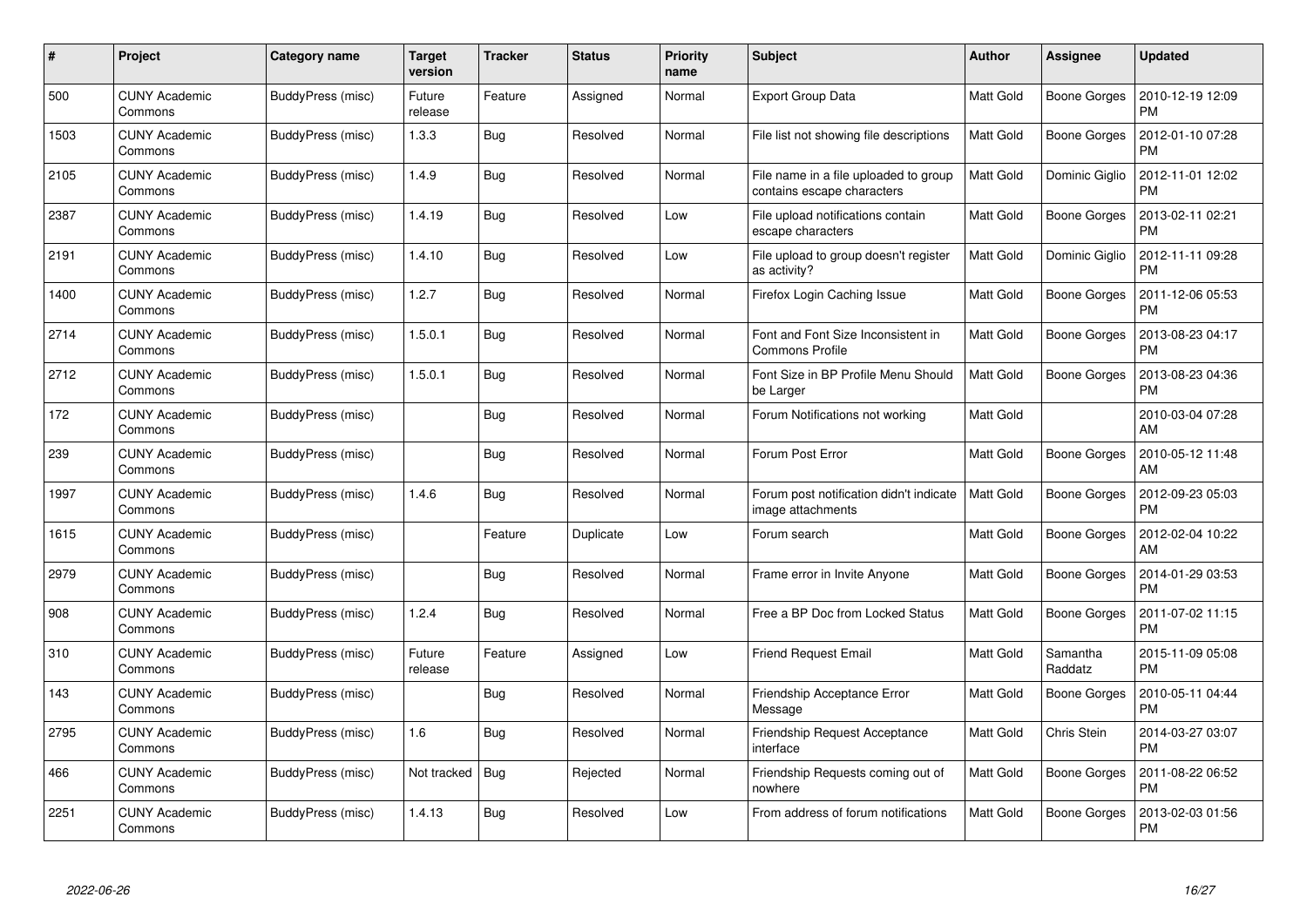| #    | Project                         | Category name     | Target<br>version | <b>Tracker</b> | <b>Status</b> | <b>Priority</b><br>name | <b>Subject</b>                                                               | Author           | <b>Assignee</b>     | <b>Updated</b>                |
|------|---------------------------------|-------------------|-------------------|----------------|---------------|-------------------------|------------------------------------------------------------------------------|------------------|---------------------|-------------------------------|
| 50   | <b>CUNY Academic</b><br>Commons | BuddyPress (misc) |                   | Feature        | Resolved      | Low                     | Give Group Moderators Additional<br>Privileges                               | <b>Matt Gold</b> | <b>Boone Gorges</b> | 2009-12-08 02:23<br><b>PM</b> |
| 278  | <b>CUNY Academic</b><br>Commons | BuddyPress (misc) | 1.0.1             | <b>Bug</b>     | Resolved      | Normal                  | Group Blog plugin creates<br>subdirectory, not subdomain blogs               | <b>Matt Gold</b> | <b>Boone Gorges</b> | 2010-08-29 01:52<br>PM        |
| 2468 | <b>CUNY Academic</b><br>Commons | BuddyPress (misc) | Not tracked       | Support        | Resolved      | Normal                  | Group files total and individual size<br>limit?                              | <b>Matt Gold</b> | Boone Gorges        | 2013-02-20 10:31<br><b>PM</b> |
| 2595 | <b>CUNY Academic</b><br>Commons | BuddyPress (misc) | 1.4.29            | Bug            | Resolved      | Low                     | Group invitation script                                                      | Matt Gold        | Boone Gorges        | 2013-06-02 04:06<br><b>PM</b> |
| 187  | <b>CUNY Academic</b><br>Commons | BuddyPress (misc) |                   | Bug            | Resolved      | Normal                  | Group Member unable to be<br>promoted to admin status                        | Matt Gold        | <b>Boone Gorges</b> | 2010-04-02 09:26<br><b>PM</b> |
| 1624 | <b>CUNY Academic</b><br>Commons | BuddyPress (misc) | Future<br>release | Feature        | Rejected      | Low                     | Group's announcements disappear<br>when group privacy changed                | <b>Matt Gold</b> | Boone Gorges        | 2012-02-29 09:31<br>AM        |
| 30   | <b>CUNY Academic</b><br>Commons | BuddyPress (misc) |                   | <b>Bug</b>     | Resolved      | Normal                  | Hidden Forum Activity Showing up in<br>News Feed                             | <b>Matt Gold</b> | Boone Gorges        | 2009-09-30 02:51<br>PM        |
| 220  | <b>CUNY Academic</b><br>Commons | BuddyPress (misc) |                   | Bug            | Resolved      | High                    | Hidden Groups showing up in<br>homepage group listing                        | Matt Gold        | Boone Gorges        | 2010-05-07 10:30<br>AM        |
| 1441 | <b>CUNY Academic</b><br>Commons | BuddyPress (misc) | Not tracked       | Support        | Rejected      | Normal                  | Hiding BP Admin bar on a subdomain<br>blog                                   | <b>Matt Gold</b> | Boone Gorges        | 2011-12-14 04:01<br><b>PM</b> |
| 1249 | <b>CUNY Academic</b><br>Commons | BuddyPress (misc) |                   | Feature        | Rejected      | Low                     | Highlight password-change options<br>for people using automated<br>passwords | <b>Matt Gold</b> | Dominic Giglio      | 2012-07-02 07:50<br>AM        |
| 2596 | <b>CUNY Academic</b><br>Commons | BuddyPress (misc) |                   | Bug            | Rejected      | Normal                  | Homepage Recent blog posts widget<br>display                                 | <b>Matt Gold</b> | Boone Gorges        | 2013-05-23 10:50<br><b>PM</b> |
| 660  | <b>CUNY Academic</b><br>Commons | BuddyPress (misc) | 1.2               | Bug            | Resolved      | Low                     | HTML Markup appears in activity<br>comment                                   | <b>Matt Gold</b> | <b>Boone Gorges</b> | 2011-04-04 02:39<br>PM        |
| 661  | <b>CUNY Academic</b><br>Commons | BuddyPress (misc) | 1.2               | Bug            | Resolved      | Low                     | HTML Special Characters Appear in<br><b>Email Notification Text</b>          | Matt Gold        | Raymond Hoh         | 2011-05-04 08:55<br>AM        |
| 152  | <b>CUNY Academic</b><br>Commons | BuddyPress (misc) |                   | Bug            | Resolved      | Normal                  | HTML Tags Added to Email<br><b>Notifications</b>                             | <b>Matt Gold</b> | Boone Gorges        | 2010-05-11 04:52<br><b>PM</b> |
| 2798 | <b>CUNY Academic</b><br>Commons | BuddyPress (misc) | 1.5.4             | <b>Bug</b>     | Resolved      | Normal                  | IE10 Profile Display Errors                                                  | <b>Matt Gold</b> | Raymond Hoh         | 2013-09-25 03:33<br><b>PM</b> |
| 2014 | <b>CUNY Academic</b><br>Commons | BuddyPress (misc) | 1.5               | <b>Bug</b>     | Resolved      | Normal                  | Improper margins on Members<br>Directory                                     | <b>Matt Gold</b> | Dominic Giglio      | 2012-12-18 10:37<br>AM        |
| 1990 | <b>CUNY Academic</b><br>Commons | BuddyPress (misc) | 1.3.17            | <b>Bug</b>     | Resolved      | Low                     | In Forum post list, member avatar<br>partially obscures member name          | <b>Matt Gold</b> | Boone Gorges        | 2012-07-29 08:42<br><b>PM</b> |
| 215  | <b>CUNY Academic</b><br>Commons | BuddyPress (misc) |                   | Bug            | Resolved      | Low                     | Inaccurate dates on group page`                                              | <b>Matt Gold</b> | Boone Gorges        | 2010-05-12 12:11<br><b>PM</b> |
| 435  | <b>CUNY Academic</b><br>Commons | BuddyPress (misc) | Future<br>release | Feature        | Assigned      | Normal                  | Include Avatar Images in Forum Post<br><b>Notification Emails</b>            | <b>Matt Gold</b> | <b>Boone Gorges</b> | 2010-12-08 12:40<br><b>PM</b> |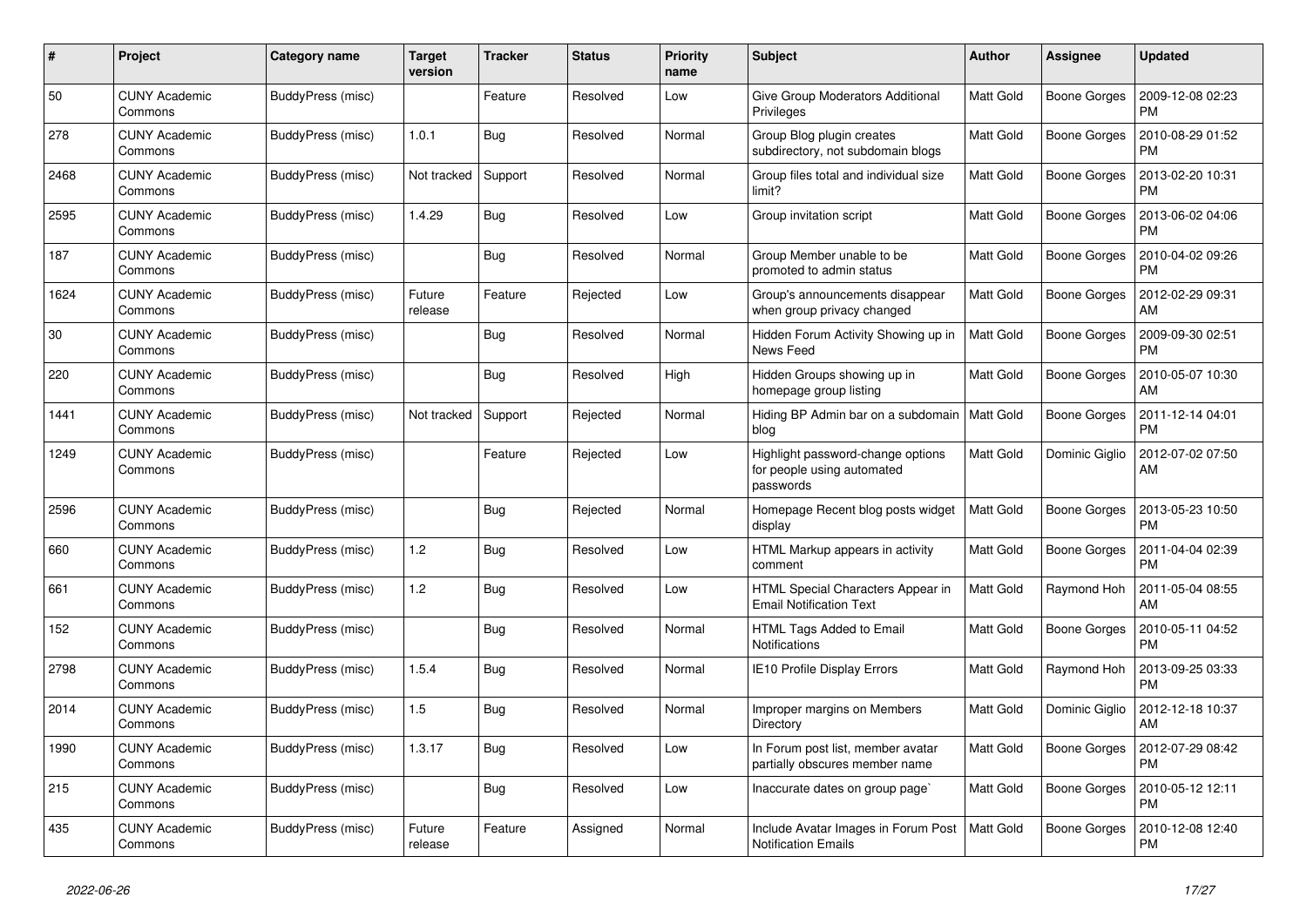| #    | Project                         | Category name     | Target<br>version | <b>Tracker</b> | <b>Status</b> | <b>Priority</b><br>name | <b>Subject</b>                                                          | Author           | Assignee            | <b>Updated</b>                |
|------|---------------------------------|-------------------|-------------------|----------------|---------------|-------------------------|-------------------------------------------------------------------------|------------------|---------------------|-------------------------------|
| 2116 | <b>CUNY Academic</b><br>Commons | BuddyPress (misc) | 1.4.31            | <b>Bug</b>     | Resolved      | Normal                  | Include failed message in RBE<br><b>Failure Notification</b>            | <b>Matt Gold</b> | Raymond Hoh         | 2013-07-08 11:01<br><b>PM</b> |
| 180  | <b>CUNY Academic</b><br>Commons | BuddyPress (misc) |                   | Bug            | Resolved      | Normal                  | Incorrect Link on Friendship Request<br><b>Notification Issues</b>      | <b>Matt Gold</b> | Boone Gorges        | 2010-03-13 08:47<br>AM        |
| 2169 | <b>CUNY Academic</b><br>Commons | BuddyPress (misc) | Not tracked       | Feature        | Resolved      | Normal                  | Increase Maximum Number of Invite<br>Anyone Invites                     | <b>Matt Gold</b> | <b>Boone Gorges</b> | 2012-10-04 07:36<br>AM        |
| 1191 | <b>CUNY Academic</b><br>Commons | BuddyPress (misc) |                   | Feature        | Rejected      | Normal                  | Integrate Zotero Libraries into<br><b>Individual and Group Profiles</b> | Matt Gold        | Boone Gorges        | 2015-11-09 05:46<br><b>PM</b> |
| 240  | <b>CUNY Academic</b><br>Commons | BuddyPress (misc) |                   | Bug            | Resolved      | Normal                  | Invite Anyone - CUNY email domain<br>produces error                     | <b>Matt Gold</b> | Boone Gorges        | 2010-05-14 12:39<br><b>PM</b> |
| 507  | <b>CUNY Academic</b><br>Commons | BuddyPress (misc) | 1.1.6             | Bug            | Resolved      | High                    | Invite Anyone Rejects CUNY Email<br>Addresses                           | <b>Matt Gold</b> | Boone Gorges        | 2010-12-21 11:26<br>AM        |
| 351  | <b>CUNY Academic</b><br>Commons | BuddyPress (misc) | Not tracked       | Bug            | Rejected      | Normal                  | Invited Group Members Aren't<br>Automatically Added to Groups           | <b>Matt Gold</b> | <b>Boone Gorges</b> | 2011-08-22 06:54<br><b>PM</b> |
| 55   | <b>CUNY Academic</b><br>Commons | BuddyPress (misc) |                   | Feature        | Resolved      | Low                     | Length of RSS feed on News page                                         | Matt Gold        | Boone Gorges        | 2009-10-22 10:32<br>AM        |
| 2713 | <b>CUNY Academic</b><br>Commons | BuddyPress (misc) | 1.5.1             | Feature        | Resolved      | Normal                  | Lighten Brief Descriptor Text Color                                     | Matt Gold        | <b>Boone Gorges</b> | 2013-08-28 12:58<br><b>PM</b> |
| 377  | <b>CUNY Academic</b><br>Commons | BuddyPress (misc) | Future<br>release | Feature        | Assigned      | Normal                  | Like buttons                                                            | Matt Gold        | Boone Gorges        | 2010-11-16 05:13<br><b>PM</b> |
| 2183 | <b>CUNY Academic</b><br>Commons | BuddyPress (misc) | Not tracked       | Support        | Resolved      | Normal                  | Limit on group membership                                               | <b>Matt Gold</b> | <b>Boone Gorges</b> | 2012-10-12 03:40<br><b>PM</b> |
| 2730 | <b>CUNY Academic</b><br>Commons | BuddyPress (misc) |                   | <b>Bug</b>     | Duplicate     | Normal                  | Limits on Publications Entry Field                                      | <b>Matt Gold</b> | <b>Boone Gorges</b> | 2013-08-29 09:36<br>AM        |
| 2188 | <b>CUNY Academic</b><br>Commons | BuddyPress (misc) | 1.4.9             | <b>Bug</b>     | Resolved      | Normal                  | Line Spacing/Breaks on BP Docs                                          | <b>Matt Gold</b> | Chris Stein         | 2012-11-01 03:15<br><b>PM</b> |
| 130  | <b>CUNY Academic</b><br>Commons | BuddyPress (misc) |                   | <b>Bug</b>     | Resolved      | Normal                  | Link to Blog on Group Pages leads<br>back to Group                      | <b>Matt Gold</b> | Boone Gorges        | 2009-12-10 01:28<br><b>PM</b> |
| 614  | <b>CUNY Academic</b><br>Commons | BuddyPress (misc) | 1.1.10            | <b>Bug</b>     | Rejected      | Low                     | Log out button on BP Admin bar<br>covers logo                           | <b>Matt Gold</b> | Boone Gorges        | 2011-03-04 05:58<br><b>PM</b> |
| 1558 | <b>CUNY Academic</b><br>Commons | BuddyPress (misc) | 1.3.6             | Bug            | Resolved      | Normal                  | Login Issues                                                            | <b>Matt Gold</b> | Boone Gorges        | 2012-02-08 06:40<br><b>PM</b> |
| 540  | <b>CUNY Academic</b><br>Commons | BuddyPress (misc) | 1.1.8             | Bug            | Resolved      | Normal                  | Long BP Group Doc Names Hide<br>Edit/Delete Options                     | <b>Matt Gold</b> | Boone Gorges        | 2011-02-02 10:58<br>AM        |
| 2944 | <b>CUNY Academic</b><br>Commons | BuddyPress (misc) | 1.5.13            | <b>Bug</b>     | Resolved      | Normal                  | Long load time on send invites group<br>pages                           | Matt Gold        | Boone Gorges        | 2014-01-02 02:50<br><b>PM</b> |
| 3058 | CUNY Academic<br>Commons        | BuddyPress (misc) | 1.5.18.1          | <b>Bug</b>     | Resolved      | Urgent                  | Main navigation bar not working                                         | <b>Matt Gold</b> | Boone Gorges        | 2014-02-21 09:28<br>AM        |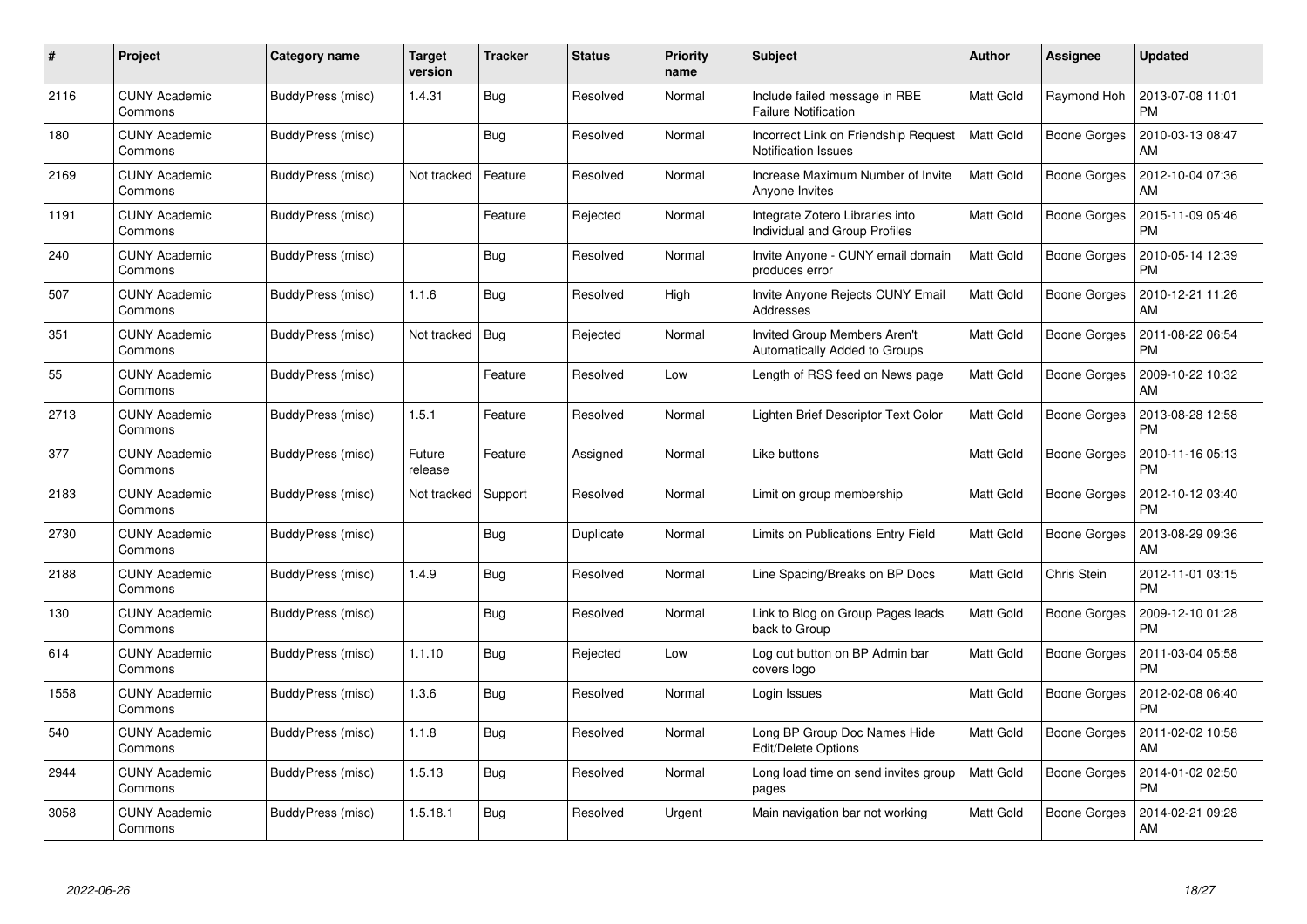| #     | Project                         | Category name     | Target<br>version | <b>Tracker</b> | <b>Status</b> | <b>Priority</b><br>name | <b>Subject</b>                                                      | Author           | <b>Assignee</b>     | <b>Updated</b>                |
|-------|---------------------------------|-------------------|-------------------|----------------|---------------|-------------------------|---------------------------------------------------------------------|------------------|---------------------|-------------------------------|
| 328   | <b>CUNY Academic</b><br>Commons | BuddyPress (misc) | Future<br>release | Feature        | Duplicate     | Normal                  | Make Group Invitation Status Clearer                                | <b>Matt Gold</b> | <b>Boone Gorges</b> | 2010-12-20 11:08<br>AM        |
| 12353 | <b>CUNY Academic</b><br>Commons | BuddyPress (misc) | Not tracked       | <b>Bug</b>     | Abandoned     | Normal                  | Member filtering not working                                        | <b>Matt Gold</b> | <b>Boone Gorges</b> | 2020-03-10 11:14<br>AM        |
| 363   | <b>CUNY Academic</b><br>Commons | BuddyPress (misc) | Not tracked       | <b>Bug</b>     | Resolved      | Normal                  | Member listed twice in group                                        | <b>Matt Gold</b> | <b>Boone Gorges</b> | 2010-10-06 10:35<br>AM        |
| 731   | <b>CUNY Academic</b><br>Commons | BuddyPress (misc) | 1.2.1             | Bug            | Resolved      | Normal                  | Member reports a problem posting to<br>a private group              | <b>Matt Gold</b> | Boone Gorges        | 2011-05-03 07:10<br><b>PM</b> |
| 613   | <b>CUNY Academic</b><br>Commons | BuddyPress (misc) | 1.1.10            | Bug            | Resolved      | Normal                  | Member reports group blog / group<br>member syncing                 | <b>Matt Gold</b> | <b>Boone Gorges</b> | 2011-03-03 09:26<br>AM        |
| 1568  | <b>CUNY Academic</b><br>Commons | BuddyPress (misc) | Not tracked       | Bug            | Resolved      | Normal                  | Member reports problem with email<br>notifications                  | Matt Gold        |                     | 2012-02-28 10:51<br>AM        |
| 531   | <b>CUNY Academic</b><br>Commons | BuddyPress (misc) | 1.1.7             | Bug            | Resolved      | Low                     | Member reports problems with avatar<br>cropping                     | <b>Matt Gold</b> | Boone Gorges        | 2011-01-04 05:10<br><b>PM</b> |
| 352   | <b>CUNY Academic</b><br>Commons | BuddyPress (misc) | 1.1               | Bug            | Resolved      | Normal                  | Member reports problems with avatar<br>cropping                     | <b>Matt Gold</b> | Boone Gorges        | 2010-11-16 05:07<br><b>PM</b> |
| 612   | <b>CUNY Academic</b><br>Commons | BuddyPress (misc) | 1.1.10            | Bug            | Resolved      | Normal                  | Member reports trouble uploading<br>documents to groups             | <b>Matt Gold</b> | <b>Boone Gorges</b> | 2011-03-07 10:12<br><b>PM</b> |
| 568   | <b>CUNY Academic</b><br>Commons | BuddyPress (misc) | 1.1.10            | <b>Bug</b>     | Resolved      | High                    | Member reports trouble uploading<br>documents to groups             | <b>Matt Gold</b> | <b>Boone Gorges</b> | 2011-02-10 02:33<br>PM        |
| 159   | <b>CUNY Academic</b><br>Commons | BuddyPress (misc) |                   | <b>Bug</b>     | Resolved      | Normal                  | Member reports trouble with<br><b>Notification Settings</b>         | <b>Matt Gold</b> | <b>Boone Gorges</b> | 2010-05-11 04:50<br><b>PM</b> |
| 697   | <b>CUNY Academic</b><br>Commons | BuddyPress (misc) | 1.3               | Feature        | Resolved      | Normal                  | Member request: Indented text in<br>Forum Posts                     | <b>Matt Gold</b> | Boone Gorges        | 2011-09-13 03:29<br><b>PM</b> |
| 605   | <b>CUNY Academic</b><br>Commons | BuddyPress (misc) | 1.1.10            | Bug            | Rejected      | Normal                  | Member search on Group Invite Page<br>Not Working                   | <b>Matt Gold</b> | <b>Boone Gorges</b> | 2011-02-24 11:41<br><b>PM</b> |
| 279   | <b>CUNY Academic</b><br>Commons | BuddyPress (misc) | 1.1               | <b>Bug</b>     | Rejected      | Normal                  | Members Report Problems with<br>Notifications                       | <b>Matt Gold</b> | <b>Boone Gorges</b> | 2010-11-16 04:37<br>PM        |
| 209   | <b>CUNY Academic</b><br>Commons | BuddyPress (misc) |                   | Bug            | Resolved      | High                    | Members Report that Forum<br>Attachments not working                | <b>Matt Gold</b> | Boone Gorges        | 2010-05-14 12:13<br><b>PM</b> |
| 574   | <b>CUNY Academic</b><br>Commons | BuddyPress (misc) | 1.1.10            | Bug            | Resolved      | High                    | Members unable to read documents<br>posted to groups                | <b>Matt Gold</b> | Boone Gorges        | 2011-02-10 03:01<br><b>PM</b> |
| 451   | <b>CUNY Academic</b><br>Commons | BuddyPress (misc) | Not tracked       | Bug            | Resolved      | High                    | Members Unable to Upload<br>Documents to Groups                     | <b>Matt Gold</b> | <b>Boone Gorges</b> | 2010-12-09 12:32<br>PM        |
| 3190  | <b>CUNY Academic</b><br>Commons | BuddyPress (misc) | 1.6.3             | <b>Bug</b>     | Resolved      | Normal                  | Mention link on Member Profile<br>Leads to SiteWide activity stream | <b>Matt Gold</b> | Boone Gorges        | 2014-05-12 02:53<br>PM        |
| 533   | <b>CUNY Academic</b><br>Commons | BuddyPress (misc) | 1.1.8             | Bug            | Resolved      | Normal                  | Minor CSS issue on group page                                       | <b>Matt Gold</b> | Boone Gorges        | 2011-02-02 09:44<br>AM        |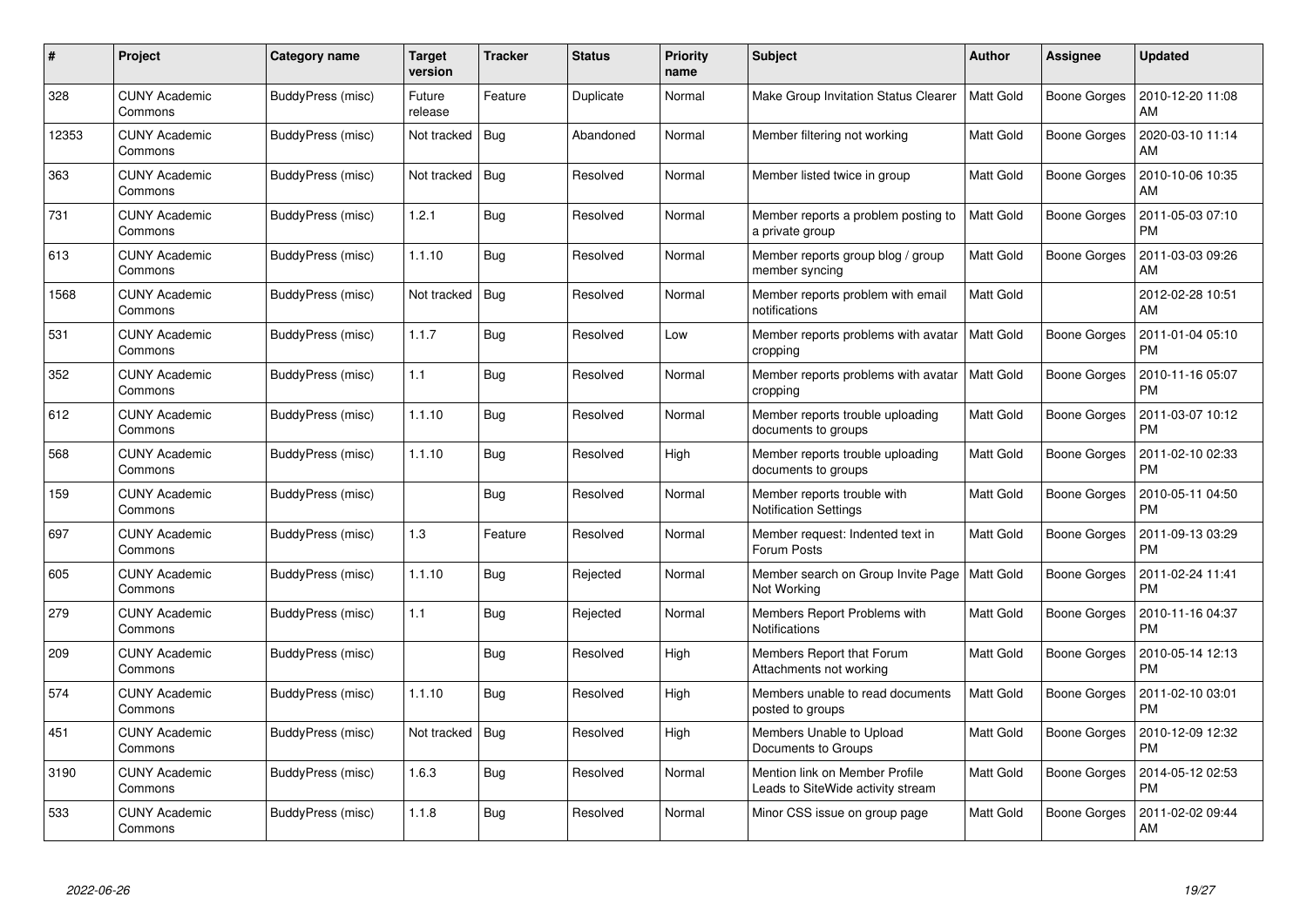| #    | Project                         | Category name     | <b>Target</b><br>version | <b>Tracker</b> | <b>Status</b> | <b>Priority</b><br>name | <b>Subject</b>                                                                      | <b>Author</b>    | Assignee            | <b>Updated</b>                |
|------|---------------------------------|-------------------|--------------------------|----------------|---------------|-------------------------|-------------------------------------------------------------------------------------|------------------|---------------------|-------------------------------|
| 3343 | <b>CUNY Academic</b><br>Commons | BuddyPress (misc) | 1.6.11                   | <b>Bug</b>     | Resolved      | Low                     | Minor Email display error                                                           | <b>Matt Gold</b> | Boone Gorges        | 2014-08-01 10:01<br>AM        |
| 2791 | <b>CUNY Academic</b><br>Commons | BuddyPress (misc) | 1.5.19                   | Bug            | Rejected      | Normal                  | Modify yellow profile bar alert                                                     | <b>Matt Gold</b> | Chris Stein         | 2014-02-21 03:52<br>PM        |
| 350  | <b>CUNY Academic</b><br>Commons | BuddyPress (misc) | 1.2                      | Feature        | Resolved      | Normal                  | Move "Send Invites" Button                                                          | Matt Gold        | Boone Gorges        | 2010-12-20 11:29<br>AM        |
| 254  | <b>CUNY Academic</b><br>Commons | BuddyPress (misc) |                          | Feature        | Resolved      | Normal                  | Move "Upload a New Document" link                                                   | <b>Matt Gold</b> | Boone Gorges        | 2010-06-22 06:53<br><b>PM</b> |
| 37   | <b>CUNY Academic</b><br>Commons | BuddyPress (misc) |                          | Feature        | Resolved      | Low                     | Move Member Search up on Member<br>page                                             | Matt Gold        | Boone Gorges        | 2009-12-07 08:20<br>AM        |
| 2786 | <b>CUNY Academic</b><br>Commons | BuddyPress (misc) | 1.5.3                    | Bug            | Resolved      | Normal                  | Move position of close window<br>checkbox on overlay                                | <b>Matt Gold</b> | Boone Gorges        | 2013-09-19 12:07<br><b>PM</b> |
| 320  | <b>CUNY Academic</b><br>Commons | BuddyPress (misc) | Not tracked              | <b>Bug</b>     | Resolved      | Normal                  | Multiple listings of account in BP<br>group                                         | <b>Matt Gold</b> | Boone Gorges        | 2010-09-01 07:37<br>AM        |
| 323  | <b>CUNY Academic</b><br>Commons | BuddyPress (misc) | 1.0.3                    | <b>Bug</b>     | Resolved      | Normal                  | Multiple listings of member account in<br>BP group                                  | <b>Matt Gold</b> | Boone Gorges        | 2010-09-08 02:40<br>PM        |
| 1453 | <b>CUNY Academic</b><br>Commons | BuddyPress (misc) |                          | <b>Bug</b>     | Rejected      | High                    | Multiple problems with featured<br>image widget for blog posts                      | <b>Matt Gold</b> | Dominic Giglio      | 2012-07-02 04:22<br><b>PM</b> |
| 402  | <b>CUNY Academic</b><br>Commons | BuddyPress (misc) | Not tracked              | Support        | Resolved      | Normal                  | Name Change Request                                                                 | <b>Matt Gold</b> | Boone Gorges        | 2016-01-26 12:15<br>AM        |
| 249  | <b>CUNY Academic</b><br>Commons | BuddyPress (misc) |                          | <b>Bug</b>     | Resolved      | Normal                  | New group contains activity stream<br>post from older group                         | Matt Gold        | Boone Gorges        | 2010-05-20 03:00<br><b>PM</b> |
| 1556 | <b>CUNY Academic</b><br>Commons | BuddyPress (misc) | 1.3.6                    | Feature        | Rejected      | Normal                  | New option for College profile field                                                | <b>Matt Gold</b> | <b>Boone Gorges</b> | 2012-01-19 08:12<br>AM        |
| 3219 | <b>CUNY Academic</b><br>Commons | BuddyPress (misc) | 1.6.7                    | Bug            | Resolved      | Normal                  | new_groupblog_post emails not<br>being sent as HTML                                 | Matt Gold        | Raymond Hoh         | 2014-06-23 08:36<br>AM        |
| 1495 | <b>CUNY Academic</b><br>Commons | BuddyPress (misc) | 1.3.3                    | <b>Bug</b>     | Rejected      | Low                     | Newest Member Filter on homepage<br>not working                                     | Matt Gold        | Boone Gorges        | 2011-12-22 11:29<br>AM        |
| 2057 | <b>CUNY Academic</b><br>Commons | BuddyPress (misc) | 1.4.3                    | Bug            | Resolved      | Normal                  | Newest/Active/Popular Filters Not<br>working on Homepage List of<br>Groups, Members | <b>Matt Gold</b> | Boone Gorges        | 2012-08-23 03:18<br><b>PM</b> |
| 538  | <b>CUNY Academic</b><br>Commons | BuddyPress (misc) | 1.1.8                    | Bug            | Resolved      | Normal                  | News feed assigns incorrect<br>trackback origins                                    | <b>Matt Gold</b> | Boone Gorges        | 2011-02-02 11:22<br>AM        |
| 346  | <b>CUNY Academic</b><br>Commons | BuddyPress (misc) | 1.0.3                    | <b>Bug</b>     | Resolved      | High                    | News Nav Bar Link on Wiki Pages<br>Points to Wrong Page                             | Matt Gold        | Boone Gorges        | 2010-09-20 05:28<br><b>PM</b> |
| 222  | <b>CUNY Academic</b><br>Commons | BuddyPress (misc) |                          | Bug            | Resolved      | High                    | No way for group admins to invite<br>new members                                    | <b>Matt Gold</b> | Boone Gorges        | 2010-05-11 09:02<br><b>PM</b> |
| 1614 | <b>CUNY Academic</b><br>Commons | BuddyPress (misc) | 1.3.11                   | Bug            | Resolved      | Normal                  | Non-CUNY Sign-Up Code<br><b>Disappears After Creation</b>                           | Matt Gold        | Boone Gorges        | 2012-04-05 01:50<br>AM        |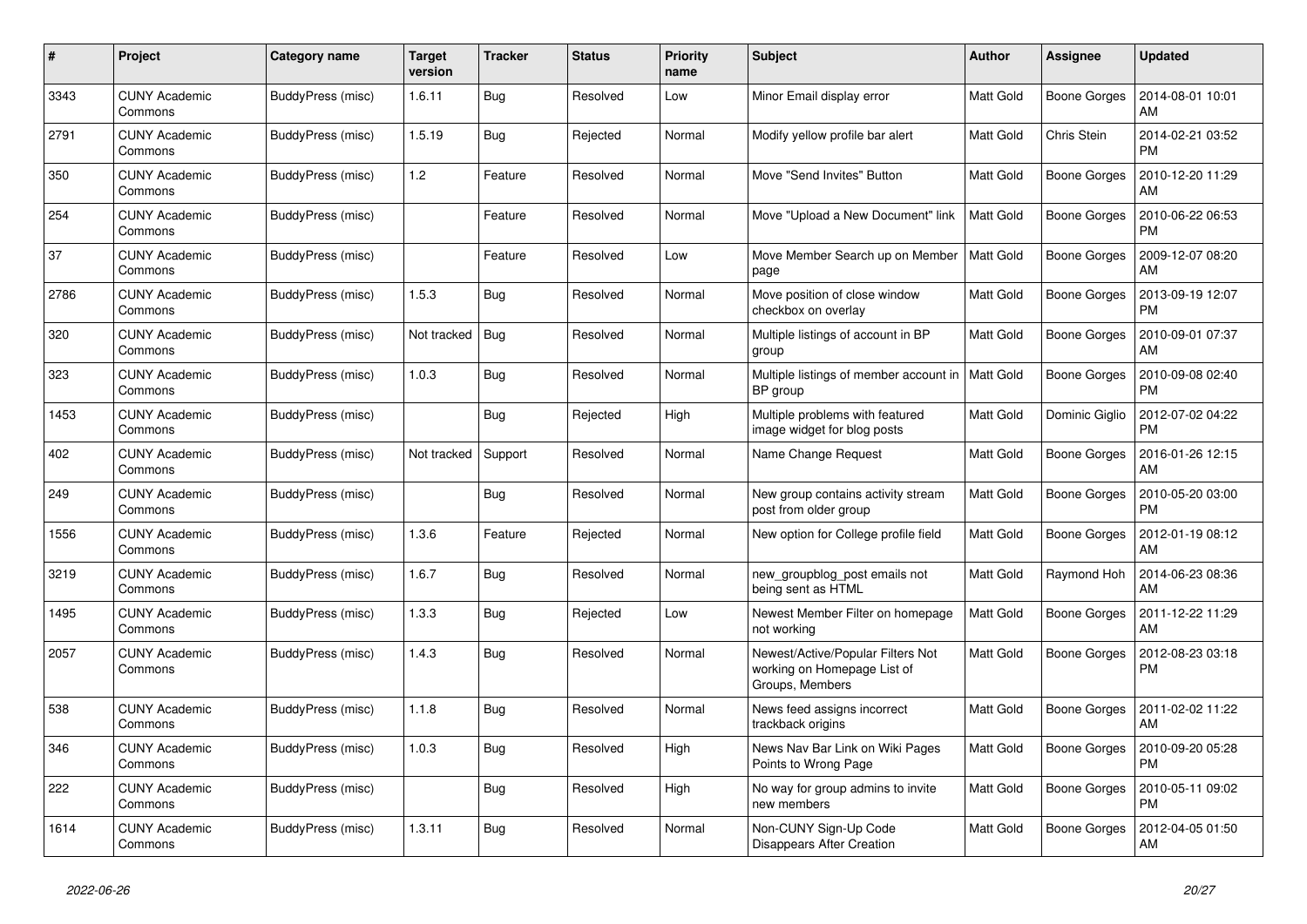| #    | Project                         | Category name     | Target<br>version | <b>Tracker</b> | <b>Status</b> | <b>Priority</b><br>name | <b>Subject</b>                                                                        | <b>Author</b>    | <b>Assignee</b>     | <b>Updated</b>                |
|------|---------------------------------|-------------------|-------------------|----------------|---------------|-------------------------|---------------------------------------------------------------------------------------|------------------|---------------------|-------------------------------|
| 1571 | <b>CUNY Academic</b><br>Commons | BuddyPress (misc) | 1.3.6             | <b>Bug</b>     | Resolved      | Low                     | Non-CUNY Sign-Up Code Pages<br>Published                                              | <b>Matt Gold</b> | <b>Boone Gorges</b> | 2012-02-08 04:46<br><b>PM</b> |
| 1498 | <b>CUNY Academic</b><br>Commons | BuddyPress (misc) | 1.3.3             | Bug            | Resolved      | Normal                  | Non-Logged in User Redirect Feature<br>not working                                    | <b>Matt Gold</b> | <b>Boone Gorges</b> | 2012-01-11 04:57<br><b>PM</b> |
| 3346 | <b>CUNY Academic</b><br>Commons | BuddyPress (misc) | 1.8               | Design/UX      | Resolved      | Normal                  | Notification page option ordering                                                     | Matt Gold        | Daniel Jones        | 2015-03-13 05:25<br><b>PM</b> |
| 458  | <b>CUNY Academic</b><br>Commons | BuddyPress (misc) | 1.1.3             | Bug            | Resolved      | Normal                  | Notifications Not Received for Own<br>Messages                                        | <b>Matt Gold</b> | Boone Gorges        | 2010-12-13 08:28<br><b>PM</b> |
| 1143 | <b>CUNY Academic</b><br>Commons | BuddyPress (misc) | 1.2.5             | <b>Bug</b>     | Resolved      | Normal                  | Notifications of Old Posts                                                            | Matt Gold        |                     | 2011-08-30 09:56<br><b>PM</b> |
| 339  | <b>CUNY Academic</b><br>Commons | BuddyPress (misc) | Future<br>release | Feature        | Rejected      | Low                     | Offer Views/Previews of Documents<br>in Group Docs folder                             | <b>Matt Gold</b> | Boone Gorges        | 2010-09-20 09:03<br><b>PM</b> |
| 154  | <b>CUNY Academic</b><br>Commons | BuddyPress (misc) |                   | <b>Bug</b>     | Resolved      | Low                     | Order of posts on Forum page                                                          | <b>Matt Gold</b> | Boone Gorges        | 2010-05-11 04:53<br><b>PM</b> |
| 1162 | <b>CUNY Academic</b><br>Commons | BuddyPress (misc) | 1.2.5             | Feature        | Resolved      | Normal                  | Organization of "My Blogs" Dropdown<br>on Nav Bar                                     | <b>Matt Gold</b> | <b>Boone Gorges</b> | 2011-09-14 01:24<br>AM        |
| 1859 | <b>CUNY Academic</b><br>Commons | BuddyPress (misc) | 1.3.13            | <b>Bug</b>     | Resolved      | Low                     | Orthographical error on page in the<br>sign-up process                                | Matt Gold        | <b>Boone Gorges</b> | 2012-05-02 11:43<br>AM        |
| 2176 | <b>CUNY Academic</b><br>Commons | BuddyPress (misc) | 1.4.9             | <b>Bug</b>     | Rejected      | Normal                  | Page error upon accepting group<br>membership request                                 | <b>Matt Gold</b> | Dominic Giglio      | 2012-11-01 09:48<br><b>PM</b> |
| 2159 | <b>CUNY Academic</b><br>Commons | BuddyPress (misc) | 1.4.24            | Bug            | Resolved      | Normal                  | Page redirection after accepting<br>group invite                                      | Matt Gold        | Dominic Giglio      | 2013-04-11 08:00<br><b>PM</b> |
| 1663 | <b>CUNY Academic</b><br>Commons | BuddyPress (misc) | 1.3.9             | Support        | Resolved      | Normal                  | Please add info on Private --> Public<br>Group Announcement Functionality<br>to Codex | Matt Gold        | Sarah<br>Morgano    | 2012-03-01 10:26<br>AM        |
| 3995 | <b>CUNY Academic</b><br>Commons | BuddyPress (misc) | Not tracked       | Bug            | Resolved      | Normal                  | Possible People Page filter error                                                     | Matt Gold        | Boone Gorges        | 2015-04-16 07:51<br>AM        |
| 307  | <b>CUNY Academic</b><br>Commons | BuddyPress (misc) | 1.1               | Feature        | Resolved      | Low                     | Possible to Change in Group Slug?                                                     | <b>Matt Gold</b> | Boone Gorges        | 2010-11-20 09:12<br>AM        |
| 3853 | <b>CUNY Academic</b><br>Commons | BuddyPress (misc) | 1.7.16            | <b>Bug</b>     | Resolved      | High                    | Post erroneously ascribed to wrong<br>author in activity feed                         | Matt Gold        | Raymond Hoh         | 2015-03-21 01:13<br><b>PM</b> |
| 778  | <b>CUNY Academic</b><br>Commons | BuddyPress (misc) | 1.2.2             | Bug            | Resolved      | Normal                  | Private BP Docs Comment<br>Notification in RSS Feed                                   | <b>Matt Gold</b> | Boone Gorges        | 2011-06-02 09:29<br>AM        |
| 185  | <b>CUNY Academic</b><br>Commons | BuddyPress (misc) |                   | <b>Bug</b>     | Resolved      | Immediate               | Private Group Info/Documents on<br><b>Activity Stream</b>                             | Matt Gold        | Boone Gorges        | 2010-05-11 05:01<br><b>PM</b> |
| 2706 | <b>CUNY Academic</b><br>Commons | BuddyPress (misc) | 1.6.4             | Bug            | Resolved      | Normal                  | Problem sending group invitations                                                     | <b>Matt Gold</b> | Boone Gorges        | 2014-05-18 11:36<br>AM        |
| 1545 | <b>CUNY Academic</b><br>Commons | BuddyPress (misc) | 1.3.5             | Bug            | Resolved      | Normal                  | Problem with BP Doc Comment Edit<br>Icon in Forums                                    | Matt Gold        | Boone Gorges        | 2012-01-16 06:14<br><b>PM</b> |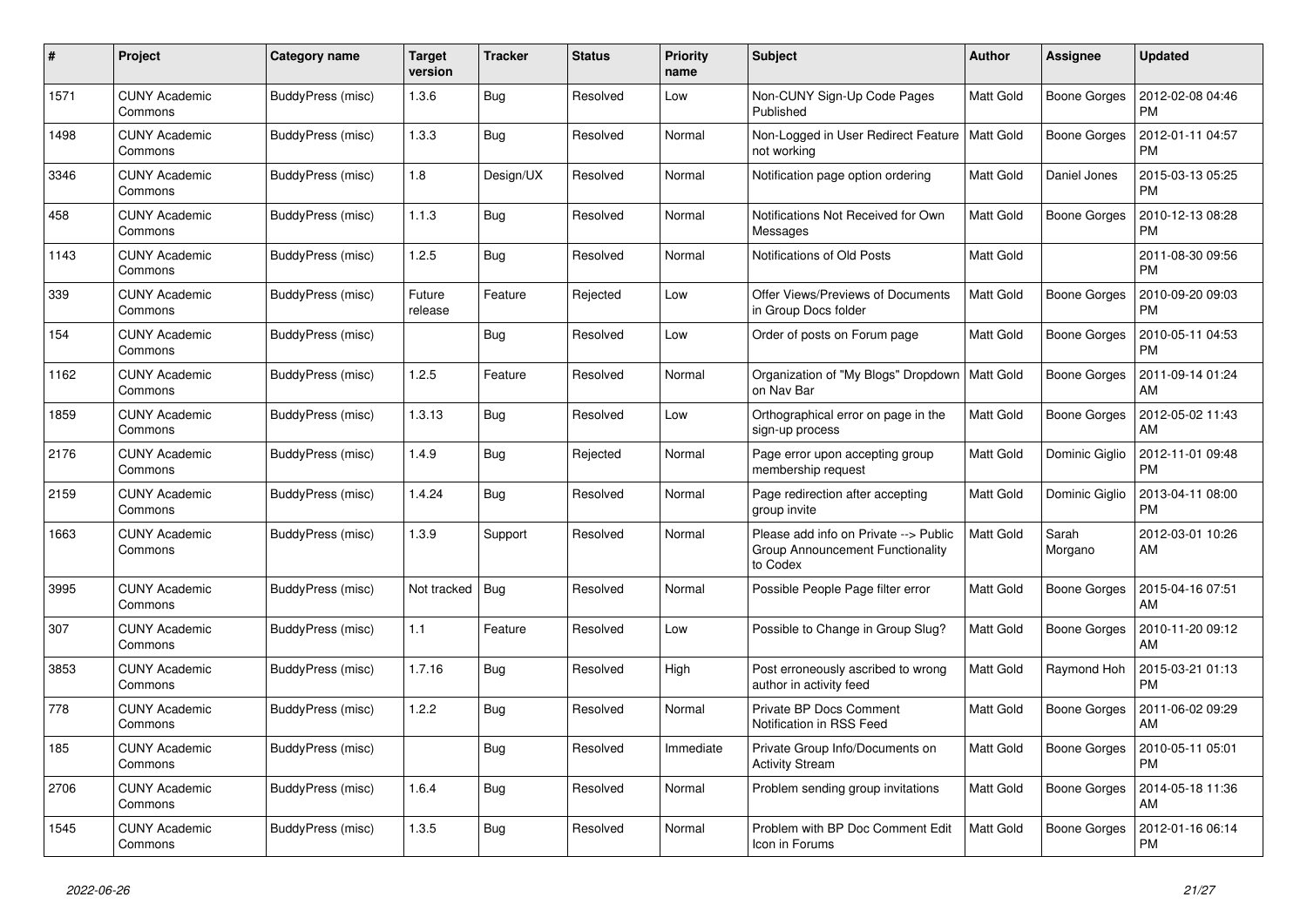| #    | Project                         | Category name            | <b>Target</b><br>version | <b>Tracker</b> | <b>Status</b> | <b>Priority</b><br>name | <b>Subject</b>                                                                     | Author           | <b>Assignee</b>     | <b>Updated</b>                |
|------|---------------------------------|--------------------------|--------------------------|----------------|---------------|-------------------------|------------------------------------------------------------------------------------|------------------|---------------------|-------------------------------|
| 155  | <b>CUNY Academic</b><br>Commons | BuddyPress (misc)        |                          | <b>Bug</b>     | Resolved      | Normal                  | Problem with Group Blog<br><b>BuddyPress Plugin</b>                                | Matt Gold        | <b>Boone Gorges</b> | 2010-01-23 07:19<br>AM        |
| 2691 | <b>CUNY Academic</b><br>Commons | BuddyPress (misc)        |                          | <b>Bug</b>     | Rejected      | Normal                  | Problems inviting members to a<br>group                                            | Matt Gold        | Dominic Giglio      | 2015-01-02 03:12<br><b>PM</b> |
| 1294 | CUNY Academic<br>Commons        | BuddyPress (misc)        | Not tracked              | <b>Bug</b>     | Resolved      | Normal                  | Profile Field Search by College Not<br><b>Working Correctly</b>                    | Matt Gold        | Boone Gorges        | 2011-12-09 07:11<br>AM        |
| 2735 | <b>CUNY Academic</b><br>Commons | BuddyPress (misc)        | 1.5.1                    | Bug            | Resolved      | Normal                  | Profile Incorrectly Shortens About<br>You Field                                    | <b>Matt Gold</b> | <b>Boone Gorges</b> | 2013-08-28 11:36<br>AM        |
| 2731 | <b>CUNY Academic</b><br>Commons | BuddyPress (misc)        | Not tracked              | Support        | Resolved      | Normal                  | <b>Profile Positions Question</b>                                                  | <b>Matt Gold</b> | <b>Boone Gorges</b> | 2013-08-26 08:41<br>AM        |
| 280  | <b>CUNY Academic</b><br>Commons | BuddyPress (misc)        |                          | Support        | Resolved      | Normal                  | Prospective Member has trouble<br>signing up                                       | <b>Matt Gold</b> | Boone Gorges        | 2010-07-27 09:41<br>AM        |
| 2101 | <b>CUNY Academic</b><br>Commons | BuddyPress (misc)        | 1.5                      | Feature        | Resolved      | Low                     | Provide Site Admins Access to Send<br><b>Invites Menus</b>                         | <b>Matt Gold</b> | Boone Gorges        | 2013-08-01 09:07<br><b>PM</b> |
| 2066 | <b>CUNY Academic</b><br>Commons | BuddyPress (misc)        | 1.5                      | Feature        | Resolved      | Low                     | Public Blog Posts Associated with<br>Private Groups showing up in<br>Sitewide feed | Matt Gold        | <b>Boone Gorges</b> | 2013-08-09 08:24<br><b>PM</b> |
| 6467 | <b>CUNY Academic</b><br>Commons | BuddyPress (misc)        | Not tracked              | Support        | Resolved      | Normal                  | Question about what happens when<br>people leave/are removed from<br>groups        | <b>Matt Gold</b> | <b>Boone Gorges</b> | 2017-11-15 01:24<br>PM        |
| 322  | <b>CUNY Academic</b><br>Commons | BuddyPress (misc)        | 1.0.2                    | Feature        | Resolved      | High                    | Raising Limitation on Emailed Invites                                              | <b>Matt Gold</b> | Boone Gorges        | 2010-09-03 07:07<br>AM        |
| 2821 | <b>CUNY Academic</b><br>Commons | BuddyPress (misc)        |                          | <b>Bug</b>     | Duplicate     | Normal                  | RBE attempted double posts                                                         | <b>Matt Gold</b> | Raymond Hoh         | 2013-10-11 01:53<br><b>PM</b> |
| 2046 | <b>CUNY Academic</b><br>Commons | BuddyPress (misc)        | 1.4.3                    | Bug            | Resolved      | High                    | <b>RBE Delayed Post</b>                                                            | Matt Gold        | Raymond Hoh         | 2012-08-27 11:55<br>AM        |
| 2091 | <b>CUNY Academic</b><br>Commons | BuddyPress (misc)        | Not tracked              | Bug            | Resolved      | Normal                  | <b>RBE Down</b>                                                                    | <b>Matt Gold</b> | Raymond Hoh         | 2012-09-02 06:00<br><b>PM</b> |
| 2880 | <b>CUNY Academic</b><br>Commons | BuddyPress (misc)        | 1.11                     | Feature        | Resolved      | Normal                  | RBE Group Post New Topic Shortlink<br>Addresses                                    | <b>Matt Gold</b> | Raymond Hoh         | 2017-05-18 01:04<br><b>PM</b> |
| 2052 | <b>CUNY Academic</b><br>Commons | BuddyPress (misc)        |                          | <b>Bug</b>     | Rejected      | Normal                  | <b>RBE Not Enabled?</b>                                                            | Matt Gold        | Boone Gorges        | 2012-08-18 09:16<br><b>PM</b> |
| 2053 | <b>CUNY Academic</b><br>Commons | BuddyPress (misc)        | 1.4.6                    | Feature        | Resolved      | Normal                  | RBE on BP Docs                                                                     | Matt Gold        | Boone Gorges        | 2012-10-01 04:14<br>PM        |
| 2040 | <b>CUNY Academic</b><br>Commons | BuddyPress (misc)        | 1.4.2                    | Bug            | Resolved      | Normal                  | RBE on BP Docs Edits?                                                              | Matt Gold        | <b>Boone Gorges</b> | 2012-08-14 08:13<br>AM        |
| 1979 | <b>CUNY Academic</b><br>Commons | BuddyPress (misc)        | 1.4                      | <b>Bug</b>     | Rejected      | Normal                  | Received two notifications of an<br>activity update                                | Matt Gold        | Boone Gorges        | 2012-07-12 10:43<br><b>AM</b> |
| 2195 | <b>CUNY Academic</b><br>Commons | <b>BuddyPress (misc)</b> |                          | Feature        | Rejected      | Normal                  | Reconfigure Files Page Layout                                                      | Matt Gold        | Chris Stein         | 2013-06-28 03:57<br>PM        |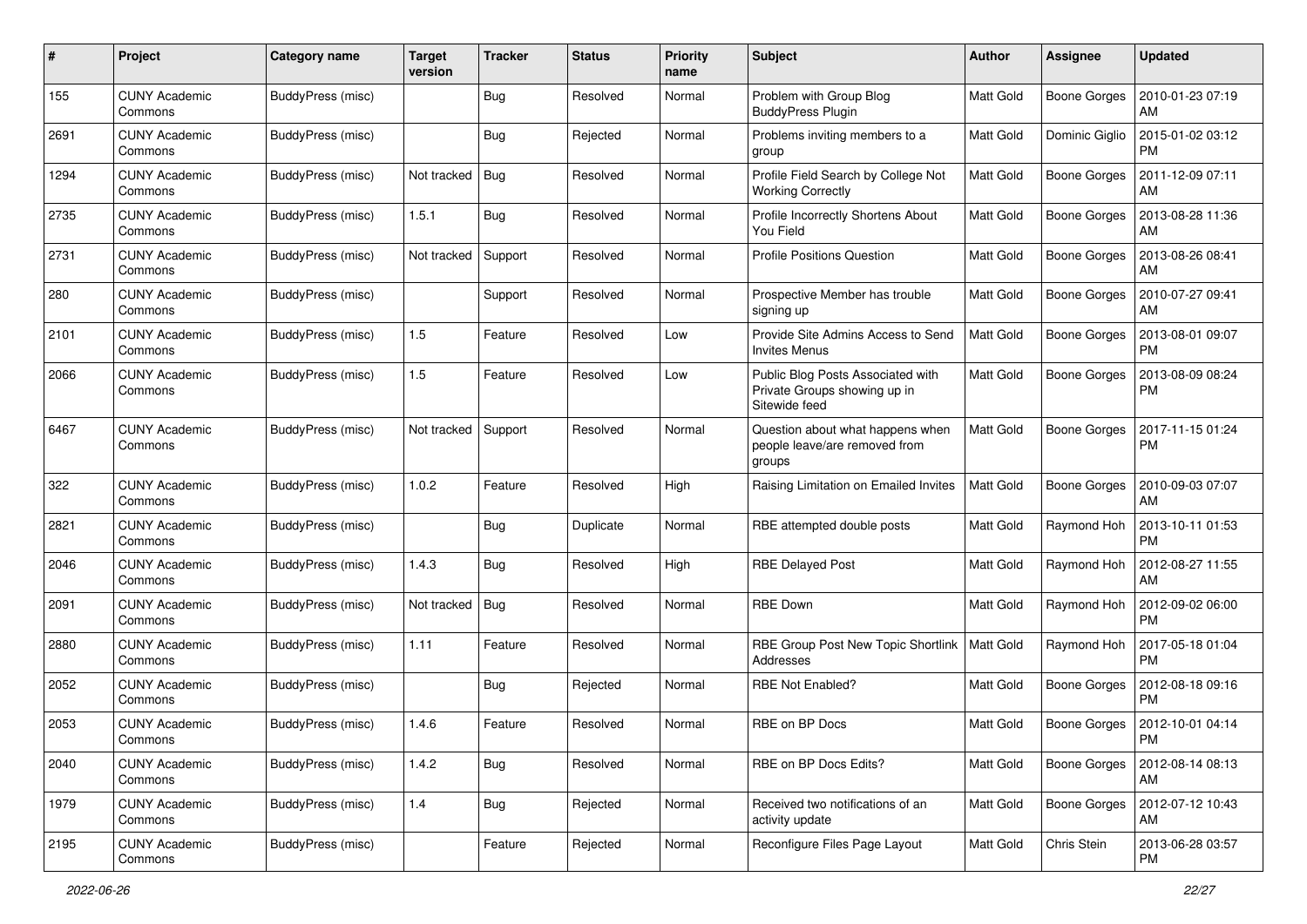| $\#$ | Project                         | <b>Category name</b> | <b>Target</b><br>version | <b>Tracker</b> | <b>Status</b> | <b>Priority</b><br>name | <b>Subject</b>                                                                                    | Author           | Assignee            | <b>Updated</b>                |
|------|---------------------------------|----------------------|--------------------------|----------------|---------------|-------------------------|---------------------------------------------------------------------------------------------------|------------------|---------------------|-------------------------------|
| 1794 | <b>CUNY Academic</b><br>Commons | BuddyPress (misc)    | 1.3.10                   | Bug            | Resolved      | Normal                  | Remove "Notice anything new"<br>notification                                                      | Matt Gold        | <b>Boone Gorges</b> | 2012-03-29 09:45<br><b>PM</b> |
| 2415 | <b>CUNY Academic</b><br>Commons | BuddyPress (misc)    | 1.4.19                   | <b>Bug</b>     | Resolved      | Normal                  | Remove "Popular" link on homepage<br>members widget                                               | Matt Gold        | <b>Boone Gorges</b> | 2013-02-12 10:05<br><b>PM</b> |
| 66   | CUNY Academic<br>Commons        | BuddyPress (misc)    |                          | Feature        | Resolved      | Normal                  | Remove "Popular" listing from<br>Members Widget                                                   | <b>Matt Gold</b> | <b>Boone Gorges</b> | 2009-11-18 09:20<br>AM        |
| 258  | <b>CUNY Academic</b><br>Commons | BuddyPress (misc)    | $1.0$                    | Feature        | Resolved      | Normal                  | Remove posting text box on group<br>homepages                                                     | Matt Gold        | <b>Boone Gorges</b> | 2010-08-23 04:09<br><b>PM</b> |
| 193  | <b>CUNY Academic</b><br>Commons | BuddyPress (misc)    | $1.1$                    | Feature        | Rejected      | Low                     | Replace "Kick and Ban" terminology<br>on group member admin page with<br>kinder, gentler language | <b>Matt Gold</b> | <b>Boone Gorges</b> | 2010-07-22 02:38<br><b>PM</b> |
| 2035 | CUNY Academic<br>Commons        | BuddyPress (misc)    | 1.4.3                    | Support        | Resolved      | High                    | Reply by Email - some possible<br>confusion                                                       | <b>Matt Gold</b> | Raymond Hoh         | 2012-08-19 08:58<br>AM        |
| 47   | <b>CUNY Academic</b><br>Commons | BuddyPress (misc)    |                          | Bug            | Resolved      | Normal                  | Request to Join Group Lost                                                                        | Matt Gold        |                     | 2009-10-19 04:08<br><b>PM</b> |
| 929  | CUNY Academic<br>Commons        | BuddyPress (misc)    | Not tracked              | Support        | Resolved      | Normal                  | Request: Change Member ID                                                                         | <b>Matt Gold</b> | <b>Boone Gorges</b> | 2011-07-08 02:25<br><b>PM</b> |
| 362  | <b>CUNY Academic</b><br>Commons | BuddyPress (misc)    | 1.2                      | Feature        | Resolved      | Low                     | Require Confirmation on Leaving a<br>Group                                                        | Matt Gold        | <b>Boone Gorges</b> | 2011-02-21 02:51<br><b>PM</b> |
| 763  | <b>CUNY Academic</b><br>Commons | BuddyPress (misc)    | 1.2.3                    | Bug            | Resolved      | Low                     | Resaving BP Docs Preferences on<br>Same Setting Produces Unclear Error<br>Message                 | <b>Matt Gold</b> | <b>Boone Gorges</b> | 2011-06-02 09:19<br>AM        |
| 762  | <b>CUNY Academic</b><br>Commons | BuddyPress (misc)    |                          | Bug            | Resolved      | Normal                  | <b>Resolve Email Notification Problems</b><br>with Lehman addresses                               | <b>Matt Gold</b> |                     | 2012-02-28 10:52<br>AM        |
| 2732 | CUNY Academic<br>Commons        | BuddyPress (misc)    | 1.5.1                    | Feature        | Resolved      | Normal                  | Return users to profile public view<br>after editing save                                         | <b>Matt Gold</b> | <b>Boone Gorges</b> | 2013-08-28 12:53<br><b>PM</b> |
| 2978 | <b>CUNY Academic</b><br>Commons | BuddyPress (misc)    |                          | Feature        | Deferred      | Normal                  | Revise Invite Anyone Workflow                                                                     | <b>Matt Gold</b> | Chris Stein         | 2015-04-01 08:54<br><b>PM</b> |
| 590  | <b>CUNY Academic</b><br>Commons | BuddyPress (misc)    | Not tracked              | Bug            | Resolved      | Normal                  | Roadmap Discussion                                                                                | Matt Gold        | <b>Boone Gorges</b> | 2011-08-22 06:51<br><b>PM</b> |
| 53   | <b>CUNY Academic</b><br>Commons | BuddyPress (misc)    |                          | <b>Bug</b>     | Resolved      | Normal                  | Search on Group Page Not Working,<br>Leads to Home Page                                           | <b>Matt Gold</b> | Boone Gorges        | 2009-10-22 10:51<br>AM        |
| 256  | CUNY Academic<br>Commons        | BuddyPress (misc)    | Not tracked              | Bug            | Resolved      | High                    | Security warnings on site                                                                         | <b>Matt Gold</b> | Boone Gorges        | 2014-05-01 09:23<br>AM        |
| 231  | <b>CUNY Academic</b><br>Commons | BuddyPress (misc)    |                          | Feature        | Resolved      | Normal                  | Select from all groups on email<br>invites                                                        | Matt Gold        | <b>Boone Gorges</b> | 2010-05-12 10:08<br>AM        |
| 259  | <b>CUNY Academic</b><br>Commons | BuddyPress (misc)    |                          | Feature        | Resolved      | Normal                  | Send group document description<br>with email notification                                        | Matt Gold        | <b>Boone Gorges</b> | 2010-06-24 03:46<br><b>PM</b> |
| 2763 | <b>CUNY Academic</b><br>Commons | BuddyPress (misc)    |                          | Bug            | Rejected      | Normal                  | Send Invites Page Hang                                                                            | Matt Gold        | Boone Gorges        | 2013-08-29 09:33<br>AM        |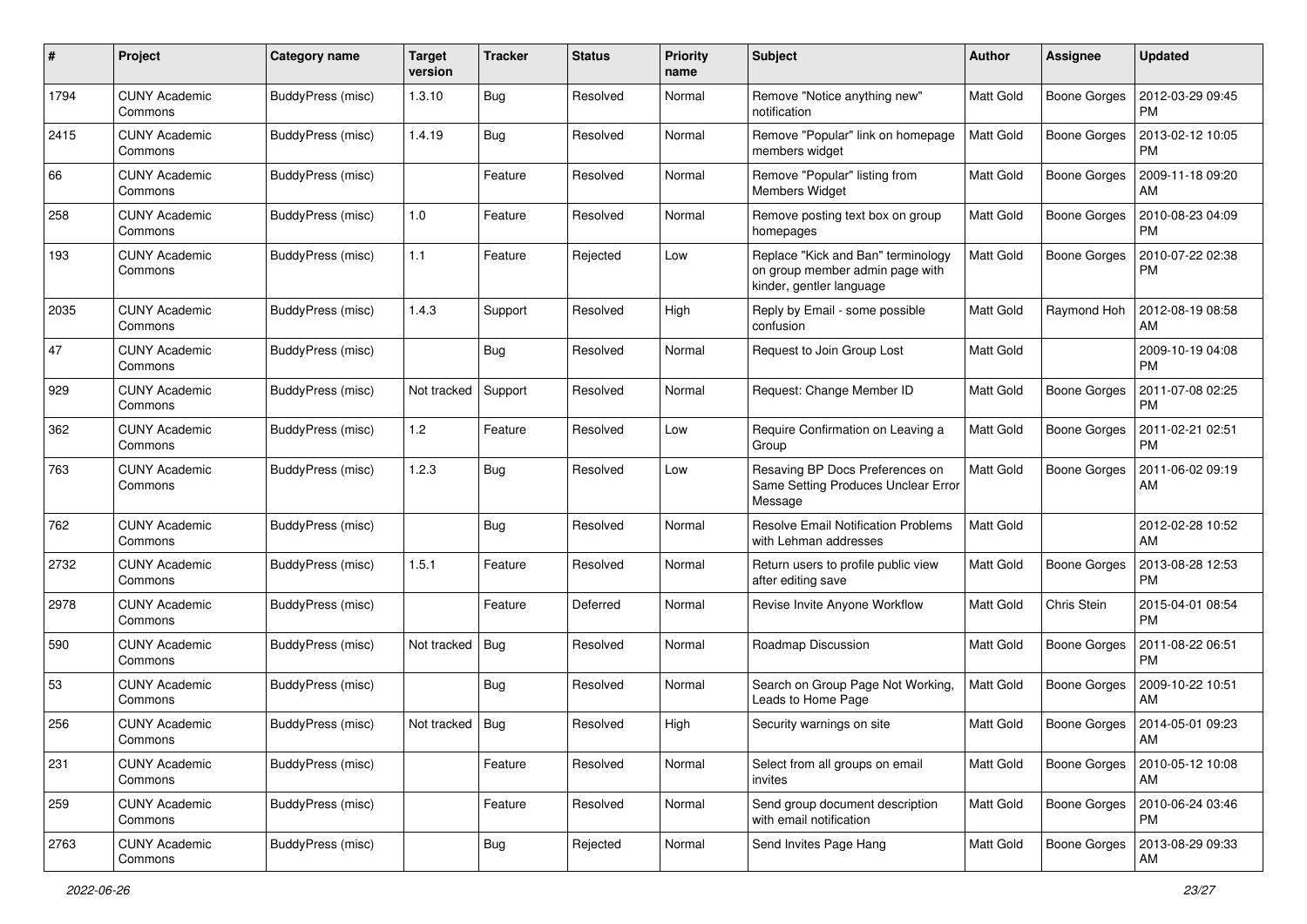| #    | Project                         | Category name     | <b>Target</b><br>version | <b>Tracker</b> | <b>Status</b> | <b>Priority</b><br>name | <b>Subject</b>                                                | <b>Author</b>    | Assignee            | <b>Updated</b>                |
|------|---------------------------------|-------------------|--------------------------|----------------|---------------|-------------------------|---------------------------------------------------------------|------------------|---------------------|-------------------------------|
| 1390 | <b>CUNY Academic</b><br>Commons | BuddyPress (misc) | 1.4                      | Feature        | Resolved      | Normal                  | Show "Kitchen Sink" by Default in<br><b>TinyMCE</b>           | <b>Matt Gold</b> | Dominic Giglio      | 2012-02-28 10:37<br>AM        |
| 2008 | <b>CUNY Academic</b><br>Commons | BuddyPress (misc) | 1.4                      | Feature        | Resolved      | Normal                  | Show Recently Active Users on<br>Commons Homepage             | <b>Matt Gold</b> | Raymond Hoh         | 2012-08-01 05:23<br><b>PM</b> |
| 2385 | <b>CUNY Academic</b><br>Commons | BuddyPress (misc) | 1.4.18                   | Bug            | Resolved      | Normal                  | Sitewide nav bar not appearing                                | <b>Matt Gold</b> | <b>Boone Gorges</b> | 2013-01-24 10:21<br>AM        |
| 1451 | <b>CUNY Academic</b><br>Commons | BuddyPress (misc) | 1.3.1                    | Bug            | Resolved      | Normal                  | Social Media Profile Icons Not<br>Showing Up Automatically?   | <b>Matt Gold</b> | Boone Gorges        | 2011-12-15 07:06<br><b>PM</b> |
| 244  | <b>CUNY Academic</b><br>Commons | BuddyPress (misc) |                          | <b>Bug</b>     | Rejected      | Low                     | Some notifications persist after being<br>clicked             | <b>Matt Gold</b> | <b>Boone Gorges</b> | 2014-05-01 09:20<br>AM        |
| 224  | <b>CUNY Academic</b><br>Commons | BuddyPress (misc) |                          | Feature        | Resolved      | Low                     | <b>Sort Group Documents</b>                                   | <b>Matt Gold</b> | Boone Gorges        | 2010-05-11 07:36<br><b>PM</b> |
| 2221 | <b>CUNY Academic</b><br>Commons | BuddyPress (misc) |                          | Bug            | Duplicate     | Low                     | Spacing error on BP Doc comments                              | <b>Matt Gold</b> | <b>Boone Gorges</b> | 2012-10-30 10:03<br>AM        |
| 2220 | <b>CUNY Academic</b><br>Commons | BuddyPress (misc) | 1.4.11                   | Bug            | Resolved      | Low                     | Spacing error on BP Doc comments                              | <b>Matt Gold</b> | Dominic Giglio      | 2012-11-20 03:47<br><b>PM</b> |
| 181  | <b>CUNY Academic</b><br>Commons | BuddyPress (misc) |                          | <b>Bug</b>     | Resolved      | Low                     | spam comments showing up in<br>activity stream                | <b>Matt Gold</b> | Boone Gorges        | 2010-06-22 06:53<br><b>PM</b> |
| 950  | <b>CUNY Academic</b><br>Commons | BuddyPress (misc) | 1.2.4                    | <b>Bug</b>     | Rejected      | Normal                  | Spam/Moderation Issue                                         | <b>Matt Gold</b> | <b>Boone Gorges</b> | 2011-07-11 09:15<br>AM        |
| 2037 | <b>CUNY Academic</b><br>Commons | BuddyPress (misc) | 1.4.5                    | Bug            | Resolved      | Normal                  | Special Character shows up in RBE<br>post                     | <b>Matt Gold</b> | Raymond Hoh         | 2012-09-17 07:12<br><b>PM</b> |
| 1555 | <b>CUNY Academic</b><br>Commons | BuddyPress (misc) | 1.3.6                    | Bug            | Resolved      | Low                     | Sticky forum post shows up twice in<br>post listings          | <b>Matt Gold</b> | Boone Gorges        | 2012-02-08 06:44<br><b>PM</b> |
| 160  | <b>CUNY Academic</b><br>Commons | BuddyPress (misc) |                          | <b>Bug</b>     | Resolved      | Low                     | <b>Sticky Posts and Recently Active</b><br>Topics List        | Matt Gold        | Boone Gorges        | 2010-01-21 02:02<br><b>PM</b> |
| 156  | <b>CUNY Academic</b><br>Commons | BuddyPress (misc) |                          | <b>Bug</b>     | Resolved      | Low                     | <b>Sticky Posts and Recently Active</b><br><b>Topics List</b> | Matt Gold        | <b>Boone Gorges</b> | 2010-05-11 05:22<br><b>PM</b> |
| 229  | <b>CUNY Academic</b><br>Commons | BuddyPress (misc) | Future<br>release        | Feature        | Rejected      | Low                     | Text color on BP elements                                     | <b>Matt Gold</b> | Chris Stein         | 2010-08-26 04:26<br><b>PM</b> |
| 306  | <b>CUNY Academic</b><br>Commons | BuddyPress (misc) | 1.0.1                    | Bug            | Rejected      | Low                     | Text on Group Page should be<br>darker                        | <b>Matt Gold</b> | <b>Boone Gorges</b> | 2010-08-26 04:23<br><b>PM</b> |
| 856  | <b>CUNY Academic</b><br>Commons | BuddyPress (misc) | 1.2.4                    | <b>Bug</b>     | Resolved      | Low                     | Text-alignment issue on group                                 | <b>Matt Gold</b> | Raymond Hoh         | 2011-06-22 10:02<br><b>PM</b> |
| 148  | <b>CUNY Academic</b><br>Commons | BuddyPress (misc) |                          | <b>Bug</b>     | Resolved      | Normal                  | TinyMCE Problem with URLs in<br>Posts                         | Matt Gold        | Boone Gorges        | 2010-02-25 12:22<br><b>PM</b> |
| 145  | CUNY Academic<br>Commons        | BuddyPress (misc) |                          | Bug            | Resolved      | Normal                  | Trackbacks are being attributed to<br>'ungooglable'           | Matt Gold        | Boone Gorges        | 2010-05-20 03:07<br><b>PM</b> |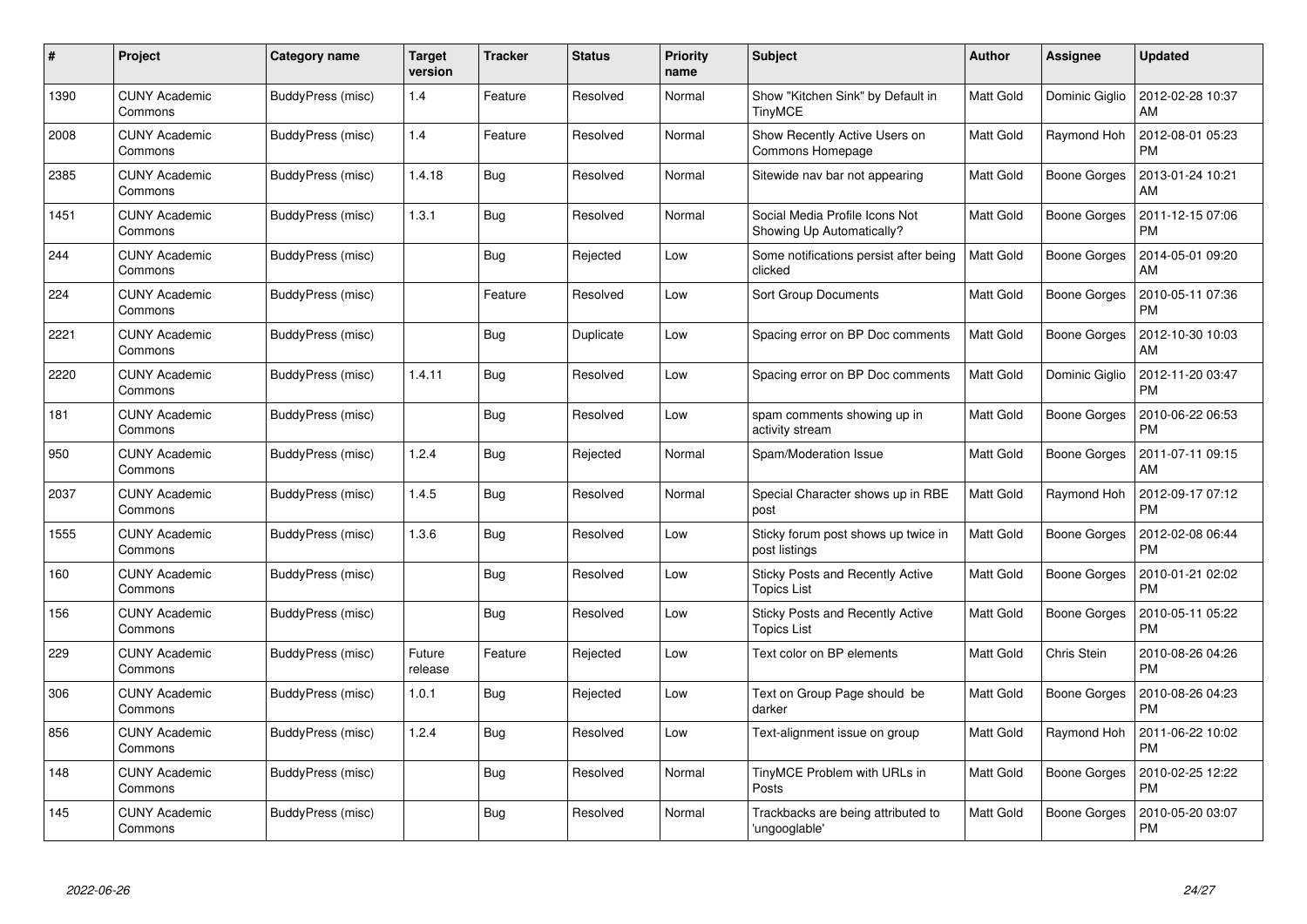| #    | Project                         | Category name     | <b>Target</b><br>version | <b>Tracker</b> | <b>Status</b> | <b>Priority</b><br>name | <b>Subject</b>                                                                          | Author           | <b>Assignee</b>     | <b>Updated</b>                |
|------|---------------------------------|-------------------|--------------------------|----------------|---------------|-------------------------|-----------------------------------------------------------------------------------------|------------------|---------------------|-------------------------------|
| 189  | <b>CUNY Academic</b><br>Commons | BuddyPress (misc) |                          | Bug            | Resolved      | Normal                  | <b>Trouble Uploading Document</b>                                                       | <b>Matt Gold</b> | <b>Boone Gorges</b> | 2010-05-11 04:31<br>PM        |
| 2906 | <b>CUNY Academic</b><br>Commons | BuddyPress (misc) | 1.5.10                   | <b>Bug</b>     | Resolved      | Normal                  | Unable to delete file attachment from<br>forum post                                     | <b>Matt Gold</b> | <b>Boone Gorges</b> | 2013-12-01 09:35<br><b>PM</b> |
| 1488 | <b>CUNY Academic</b><br>Commons | BuddyPress (misc) | 1.3.3                    | Bug            | Resolved      | Normal                  | Unable to edit forum post                                                               | Matt Gold        | <b>Boone Gorges</b> | 2012-01-10 07:20<br><b>PM</b> |
| 457  | <b>CUNY Academic</b><br>Commons | BuddyPress (misc) | 1.1.2                    | <b>Bug</b>     | Resolved      | High                    | Unable to Upload Documents as<br>Forum Attachments                                      | <b>Matt Gold</b> | <b>Boone Gorges</b> | 2010-12-10 06:56<br><b>PM</b> |
| 1546 | <b>CUNY Academic</b><br>Commons | BuddyPress (misc) | 1.3.5                    | <b>Bug</b>     | Resolved      | Low                     | Unable to view comparative<br>document history in BP Docs                               | Matt Gold        | <b>Boone Gorges</b> | 2012-01-17 06:13<br>PM        |
| 2922 | <b>CUNY Academic</b><br>Commons | BuddyPress (misc) |                          | <b>Bug</b>     | Rejected      | Normal                  | Unconfirmed Plugin error - user could<br>not be activated                               | <b>Matt Gold</b> | <b>Boone Gorges</b> | 2013-12-10 04:47<br><b>PM</b> |
| 1394 | <b>CUNY Academic</b><br>Commons | BuddyPress (misc) | 1.3                      | Feature        | Rejected      | Normal                  | Update Filters to include new BP<br>Profile roles                                       | <b>Matt Gold</b> | <b>Boone Gorges</b> | 2011-12-09 07:11<br>AM        |
| 2729 | <b>CUNY Academic</b><br>Commons | BuddyPress (misc) | 1.5.0.2                  | Bug            | Resolved      | Urgent                  | Update Positions to Include Missing<br>Colleges                                         | <b>Matt Gold</b> | <b>Boone Gorges</b> | 2013-08-26 09:54<br>AM        |
| 651  | <b>CUNY Academic</b><br>Commons | BuddyPress (misc) | Not tracked              | Feature        | Resolved      | Normal                  | Update Roadmap                                                                          | <b>Matt Gold</b> | <b>Boone Gorges</b> | 2011-03-26 07:20<br><b>PM</b> |
| 31   | <b>CUNY Academic</b><br>Commons | BuddyPress (misc) |                          | Feature        | Resolved      | Low                     | Upgrade to BuddyPress 1.1                                                               | Matt Gold        | <b>Boone Gorges</b> | 2009-12-08 04:00<br><b>PM</b> |
| 223  | <b>CUNY Academic</b><br>Commons | BuddyPress (misc) |                          | <b>Bug</b>     | Resolved      | Normal                  | Uploaded Group Document Failed to<br><b>Create Email Notification</b>                   | <b>Matt Gold</b> | Boone Gorges        | 2010-05-11 10:12<br><b>PM</b> |
| 153  | <b>CUNY Academic</b><br>Commons | BuddyPress (misc) |                          | <b>Bug</b>     | Resolved      | Normal                  | User Asked to login again while trying<br>to submit wire post                           | <b>Matt Gold</b> | <b>Boone Gorges</b> | 2010-05-11 04:48<br><b>PM</b> |
| 2519 | <b>CUNY Academic</b><br>Commons | BuddyPress (misc) |                          | <b>Bug</b>     | Rejected      | Low                     | User doesn't show up in site search                                                     | <b>Matt Gold</b> | <b>Boone Gorges</b> | 2014-05-01 08:33<br><b>PM</b> |
| 654  | <b>CUNY Academic</b><br>Commons | BuddyPress (misc) | Not tracked              | Feature        | Rejected      | Normal                  | User Interface Issues                                                                   | <b>Matt Gold</b> | Chris Stein         | 2016-01-26 10:53<br>AM        |
| 41   | <b>CUNY Academic</b><br>Commons | BuddyPress (misc) |                          | <b>Bug</b>     | Resolved      | Normal                  | User listed twice in group                                                              | <b>Matt Gold</b> | Matt Gold           | 2009-12-08 07:35<br><b>PM</b> |
| 2830 | <b>CUNY Academic</b><br>Commons | BuddyPress (misc) | Not tracked              | Support        | Resolved      | Normal                  | User question: "How do I stop the<br>automatic underlining of things in my<br>profile?" | <b>Matt Gold</b> | Boone Gorges        | 2013-10-15 03:32<br><b>PM</b> |
| 2117 | <b>CUNY Academic</b><br>Commons | BuddyPress (misc) | 1.4.8                    | <b>Bug</b>     | Resolved      | Normal                  | User reports double notification of<br>announcements                                    | <b>Matt Gold</b> | Dominic Giglio      | 2012-10-22 09:37<br><b>AM</b> |
| 264  | <b>CUNY Academic</b><br>Commons | BuddyPress (misc) |                          | <b>Bug</b>     | Resolved      | Normal                  | user reports receiving two<br>notifications for each new group<br>forum post            | Matt Gold        | <b>Boone Gorges</b> | 2010-08-26 02:57<br>PM        |
| 301  | <b>CUNY Academic</b><br>Commons | BuddyPress (misc) |                          | <b>Bug</b>     | Resolved      | High                    | User unable to upload documents                                                         | Matt Gold        | <b>Boone Gorges</b> | 2010-08-25 12:06<br>PM        |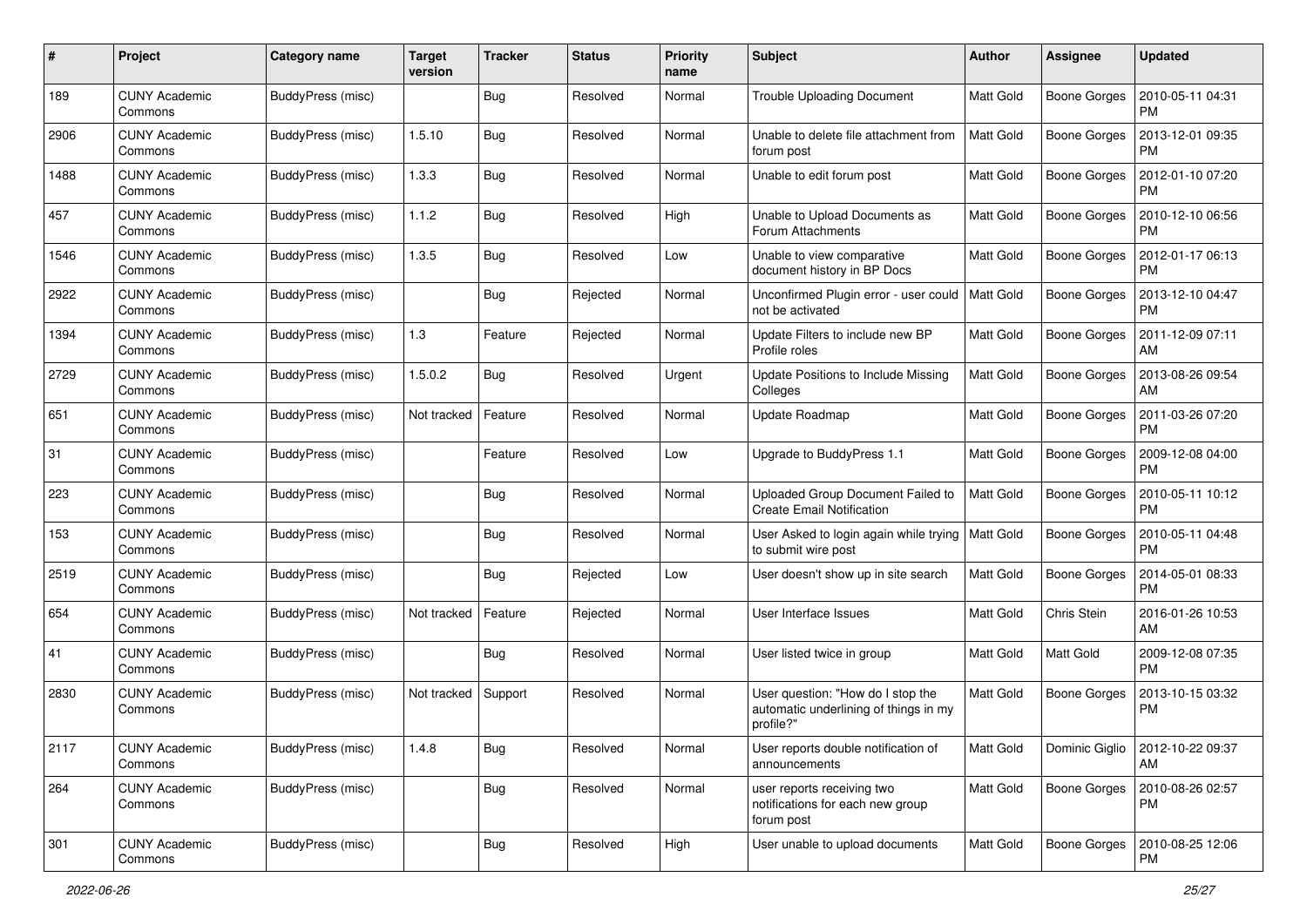| #    | Project                         | Category name          | <b>Target</b><br>version | <b>Tracker</b> | <b>Status</b> | <b>Priority</b><br>name | <b>Subject</b>                                             | <b>Author</b>    | <b>Assignee</b>     | <b>Updated</b>                |
|------|---------------------------------|------------------------|--------------------------|----------------|---------------|-------------------------|------------------------------------------------------------|------------------|---------------------|-------------------------------|
| 69   | <b>CUNY Academic</b><br>Commons | BuddyPress (misc)      |                          | Bug            | Resolved      | Normal                  | UserName doesn't appear in News<br>Feed Wiki Edit          | Matt Gold        | Boone Gorges        | 2009-12-03 09:33<br>AM        |
| 2738 | <b>CUNY Academic</b><br>Commons | BuddyPress (misc)      | 1.5.0.2                  | Bug            | Resolved      | High                    | Users Unable to Change Email<br><b>Address in Settings</b> | Matt Gold        | Boone Gorges        | 2013-08-28 09:05<br><b>PM</b> |
| 2041 | <b>CUNY Academic</b><br>Commons | BuddyPress (misc)      | 1.4.2                    | Bug            | Resolved      | Low                     | Vertical Alignment on BP Doc<br>"delete" hoverlink         | <b>Matt Gold</b> | Boone Gorges        | 2012-08-13 10:54<br><b>PM</b> |
| 67   | <b>CUNY Academic</b><br>Commons | BuddyPress (misc)      |                          | Feature        | Resolved      | Low                     | Who's Online                                               | Matt Gold        | Boone Gorges        | 2009-12-08 07:33<br><b>PM</b> |
| 218  | <b>CUNY Academic</b><br>Commons | BuddyPress (misc)      |                          | Feature        | Resolved      | Normal                  | Who's Online listing on homepage                           | <b>Matt Gold</b> | Boone Gorges        | 2010-05-20 05:49<br><b>PM</b> |
| 436  | <b>CUNY Academic</b><br>Commons | BuddyPress (misc)      | 1.1.1                    | Bug            | Resolved      | Normal                  | Who's Online Widget                                        | Matt Gold        | <b>Boone Gorges</b> | 2010-12-07 08:14<br>AM        |
| 724  | <b>CUNY Academic</b><br>Commons | BuddyPress (misc)      | 1.2.1                    | <b>Bug</b>     | Rejected      | Normal                  | Word Limit on Email Notifications of<br>Forum Posts?       | Matt Gold        | Boone Gorges        | 2011-05-11 12:04<br><b>PM</b> |
| 2523 | <b>CUNY Academic</b><br>Commons | <b>BuddyPress Docs</b> | Future<br>release        | Feature        | Assigned      | Normal                  | Allow Users to Upload Images to BP<br>Docs                 | <b>Matt Gold</b> | Boone Gorges        | 2015-11-09 06:14<br><b>PM</b> |
| 9105 | <b>CUNY Academic</b><br>Commons | <b>BuddyPress Docs</b> | 1.12.7                   | Bug            | Resolved      | Urgent                  | BP doc titles/dates messed up                              | <b>Matt Gold</b> | Boone Gorges        | 2018-01-23 11:00<br>AM        |
| 3581 | <b>CUNY Academic</b><br>Commons | <b>BuddyPress Docs</b> | 1.7.1                    | Bug            | Resolved      | Normal                  | <b>BuddyPress Docs Line Break issue</b>                    | Matt Gold        | Boone Gorges        | 2014-10-20 02:56<br><b>PM</b> |
| 4057 | <b>CUNY Academic</b><br>Commons | <b>BuddyPress Docs</b> | 1.8.1                    | <b>Bug</b>     | Resolved      | Normal                  | Canceling edit mode of BP Doc<br>reloads editing screen    | Matt Gold        | Boone Gorges        | 2015-06-01 03:08<br><b>PM</b> |
| 3688 | CUNY Academic<br>Commons        | <b>BuddyPress Docs</b> | 1.7.6                    | <b>Bug</b>     | Resolved      | Normal                  | Doc creation didn't create email<br>notification           | <b>Matt Gold</b> | Boone Gorges        | 2014-12-12 08:57<br>AM        |
| 5486 | <b>CUNY Academic</b><br>Commons | <b>BuddyPress Docs</b> | 1.9.15                   | Bug            | Resolved      | Low                     | Doc history not showing up                                 | Matt Gold        | Boone Gorges        | 2016-04-24 11:50<br>AM        |
| 9149 | <b>CUNY Academic</b><br>Commons | <b>BuddyPress Docs</b> | 1.12.8                   | Bug            | Resolved      | Normal                  | Doc listing layout issue                                   | Matt Gold        | Boone Gorges        | 2018-02-13 10:36<br>AM        |
| 4722 | <b>CUNY Academic</b><br>Commons | <b>BuddyPress Docs</b> | Not tracked              | Bug            | Rejected      | Normal                  | Doc listing overflow issue                                 | Matt Gold        | Boone Gorges        | 2015-10-11 10:09<br><b>PM</b> |
| 1542 | <b>CUNY Academic</b><br>Commons | <b>BuddyPress Docs</b> | 1.6                      | Bug            | Resolved      | Normal                  | Group Docs Locked                                          | Matt Gold        | Boone Gorges        | 2014-03-21 03:38<br><b>PM</b> |
| 1187 | <b>CUNY Academic</b><br>Commons | <b>BuddyPress Docs</b> | Future<br>release        | Feature        | Rejected      | Normal                  | Personal Docs                                              | Matt Gold        | Boone Gorges        | 2015-11-12 12:58<br>AM        |
| 3599 | <b>CUNY Academic</b><br>Commons | <b>BuddyPress Docs</b> | 1.7.2                    | Bug            | Resolved      | Normal                  | Silent BP Docs edits                                       | Matt Gold        | Boone Gorges        | 2014-11-01 02:20<br><b>PM</b> |
| 8945 | CUNY Academic<br>Commons        | <b>BuddyPress Docs</b> | Not tracked              | Support        | Duplicate     | Normal                  | Spam report                                                | <b>Matt Gold</b> | Boone Gorges        | 2017-11-28 01:39<br><b>PM</b> |